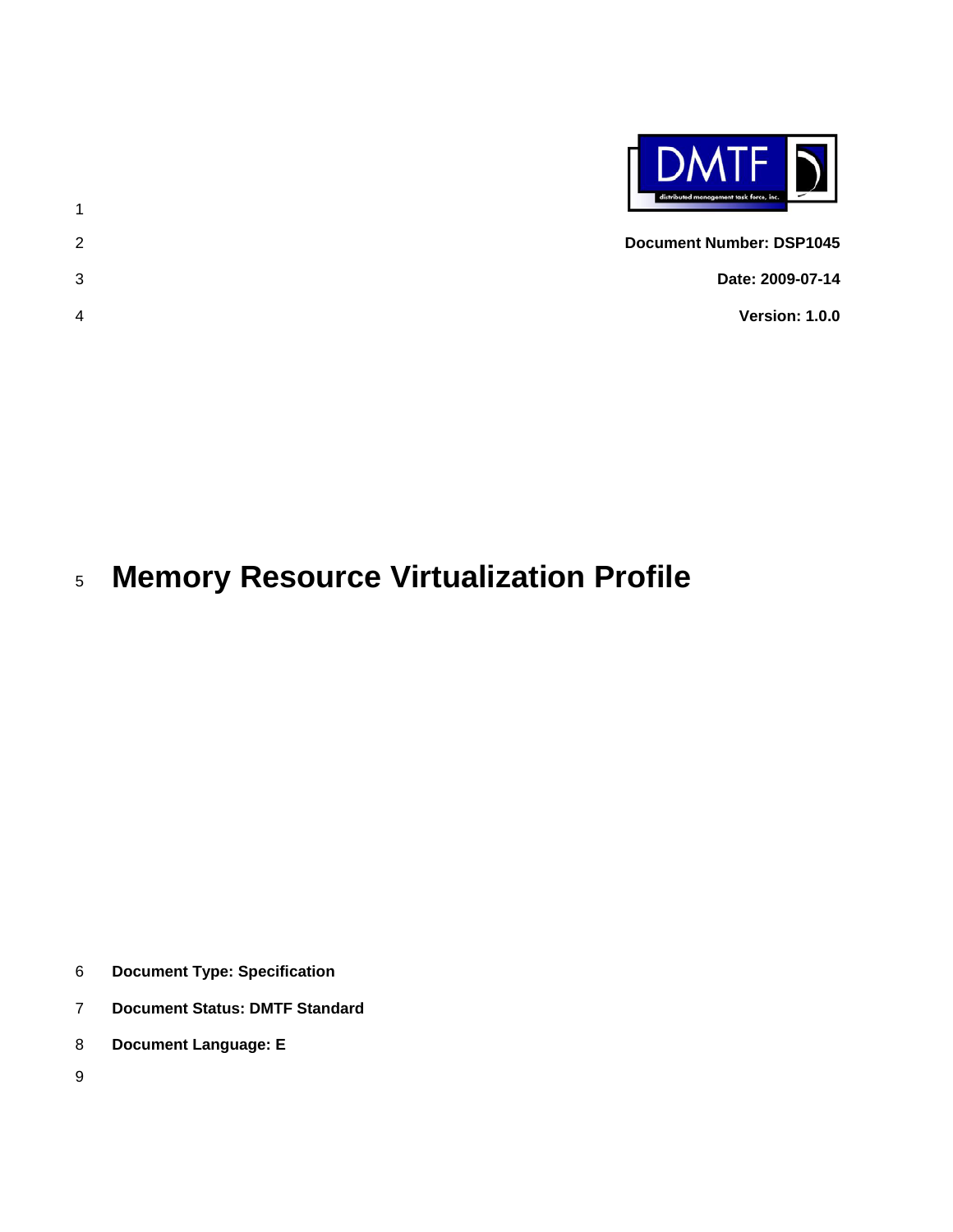10 | Copyright Notice

11 Copyright © 2009 Distributed Management Task Force, Inc. (DMTF). All rights reserved.

12 13 DMTF is a not-for-profit association of industry members dedicated to promoting enterprise and systems management and interoperability. Members and non-members may reproduce DMTF specifications and

14 15 documents, provided that correct attribution is given. As DMTF specifications may be revised from time to time, the particular version and release date should always be noted.

- 16 Implementation of certain elements of this standard or proposed standard may be subject to third party
- 17 patent rights, including provisional patent rights (herein "patent rights"). DMTF makes no representations
- 18 to users of the standard as to the existence of such rights, and is not responsible to recognize, disclose,
- 19 or identify any or all such third party patent right, owners or claimants, nor for any incomplete or
- 20 inaccurate identification or disclosure of such rights, owners or claimants. DMTF shall have no liability to
- 21 22 any party, in any manner or circumstance, under any legal theory whatsoever, for failure to recognize, disclose, or identify any such third party patent rights, or for such party's reliance on the standard or
- 23 incorporation thereof in its product, protocols or testing procedures. DMTF shall have no liability to any
- 24 party implementing such standard, whether such implementation is foreseeable or not, nor to any patent
- 25 owner or claimant, and shall have no liability or responsibility for costs or losses incurred if a standard is
- 26 withdrawn or modified after publication, and shall be indemnified and held harmless by any party

27 implementing the standard from any and all claims of infringement by a patent owner for such

- 28 implementations.
- 29 For information about patents held by third-parties which have notified the DMTF that, in their opinion,
- 30 such patent may relate to or impact implementations of DMTF standards, visit
- 31 <http://www.dmtf.org/about/policies/disclosures.php>.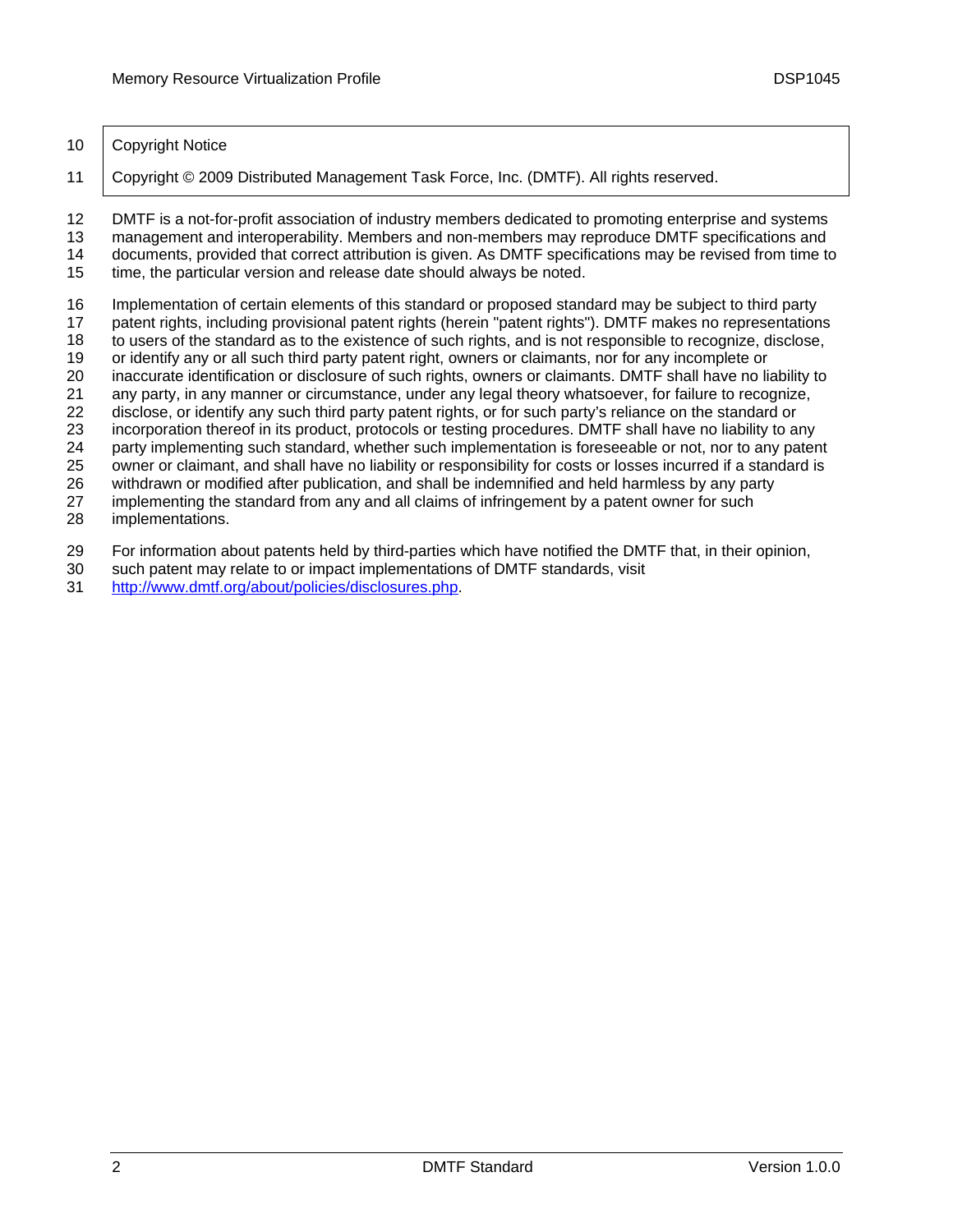32

# **CONTENTS**

| 33       |    |              |  |  |  |
|----------|----|--------------|--|--|--|
| 34       |    |              |  |  |  |
| 35       | 1  |              |  |  |  |
| 36       | 2  |              |  |  |  |
| 37       | 3  |              |  |  |  |
|          |    |              |  |  |  |
| 38       | 4  |              |  |  |  |
| 39       | 5  |              |  |  |  |
| 40       | 6  |              |  |  |  |
| 41       |    | 6.1          |  |  |  |
| 42       |    | 6.2          |  |  |  |
| 43       |    | 6.3          |  |  |  |
| 44       |    | 6.4          |  |  |  |
| 45       | 7  |              |  |  |  |
| 46       |    | 7.1          |  |  |  |
| 47       |    | 7.2          |  |  |  |
| 48       |    | 7.3          |  |  |  |
| 49       |    | 7.4          |  |  |  |
| 50       | 8  |              |  |  |  |
| 51       |    | 8.1          |  |  |  |
| 52       |    | 8.2          |  |  |  |
| 53       |    | 8.3          |  |  |  |
| 54       | 9  |              |  |  |  |
| 55       |    | 9.1          |  |  |  |
| 56       |    | 9.2          |  |  |  |
| 57       | 10 |              |  |  |  |
| 58       |    | 10.1         |  |  |  |
| 59       |    | 10.2         |  |  |  |
| 60       |    | 10.3         |  |  |  |
| 61       |    | 10.4         |  |  |  |
| 62       |    | 10.5         |  |  |  |
| 63<br>64 |    | 10.6<br>10.7 |  |  |  |
| 65       |    | 10.8         |  |  |  |
| 66       |    | 10.9         |  |  |  |
| 67       |    |              |  |  |  |
| 68       |    |              |  |  |  |
| 69       |    |              |  |  |  |
| 70       |    |              |  |  |  |
| 71       |    |              |  |  |  |
| 72       |    |              |  |  |  |
| 73       |    |              |  |  |  |
| 74       |    |              |  |  |  |
| 75       |    |              |  |  |  |
| 76       |    |              |  |  |  |
| 77       |    |              |  |  |  |
| 78       |    |              |  |  |  |
| 79       |    |              |  |  |  |
| 80       |    |              |  |  |  |
| 81       |    |              |  |  |  |
| 82       |    |              |  |  |  |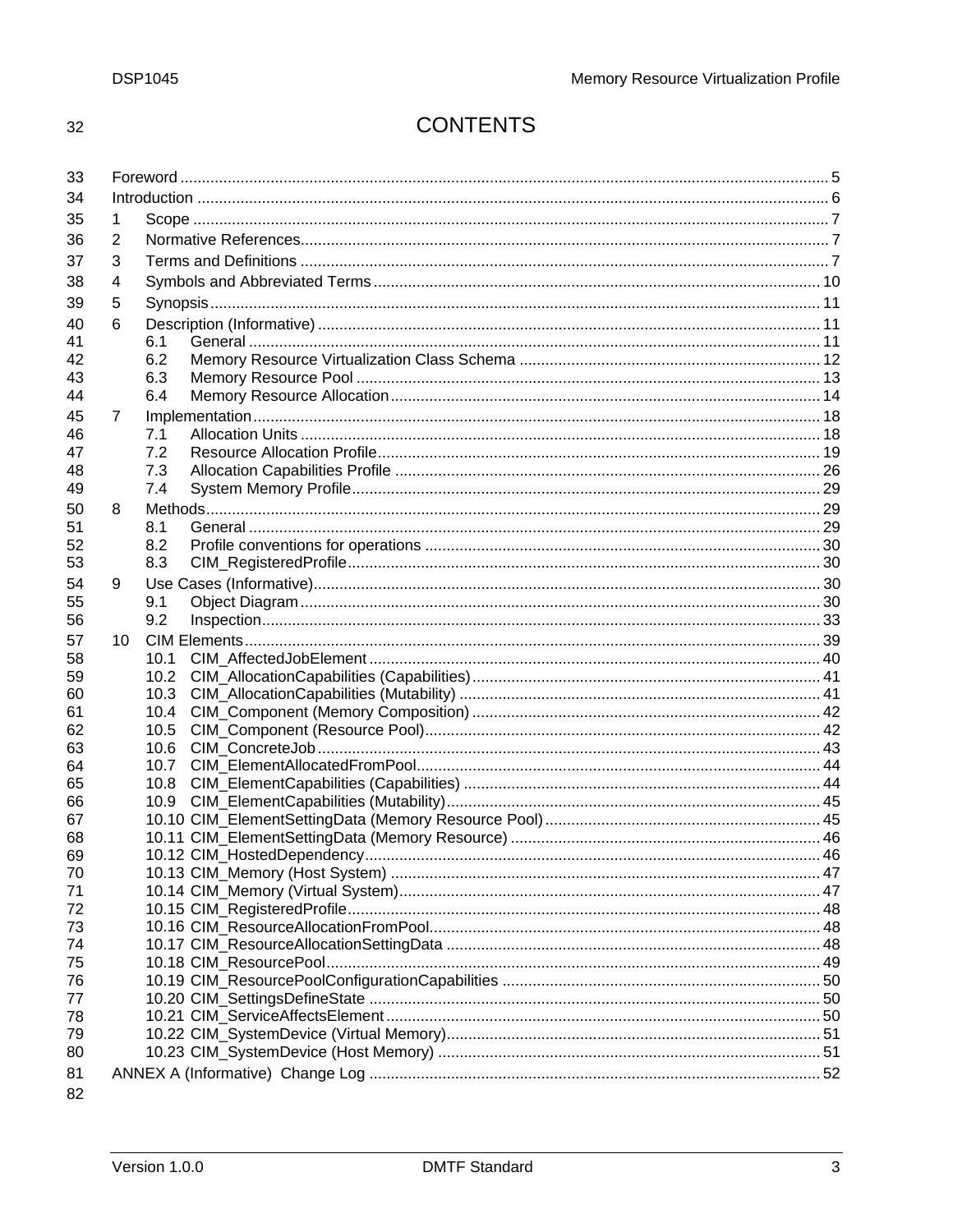# 83 **Figures**

| 84  |                                                                                               |  |
|-----|-----------------------------------------------------------------------------------------------|--|
| 85  |                                                                                               |  |
| 86  |                                                                                               |  |
| 87  |                                                                                               |  |
| 88  | Figure 5 – Instance Diagram: Example CIM Representation of Memory Resource Virtualization  32 |  |
| -89 |                                                                                               |  |

#### 90 **Tables**

| 91  |  |
|-----|--|
| 92  |  |
| 93  |  |
| 94  |  |
| 95  |  |
| 96  |  |
| 97  |  |
| 98  |  |
| 99  |  |
| 100 |  |
| 101 |  |
| 102 |  |
| 103 |  |
| 104 |  |
| 105 |  |
| 106 |  |
| 107 |  |
| 108 |  |
| 109 |  |
| 110 |  |
| 111 |  |
| 112 |  |
| 113 |  |
| 114 |  |
| 115 |  |
| 116 |  |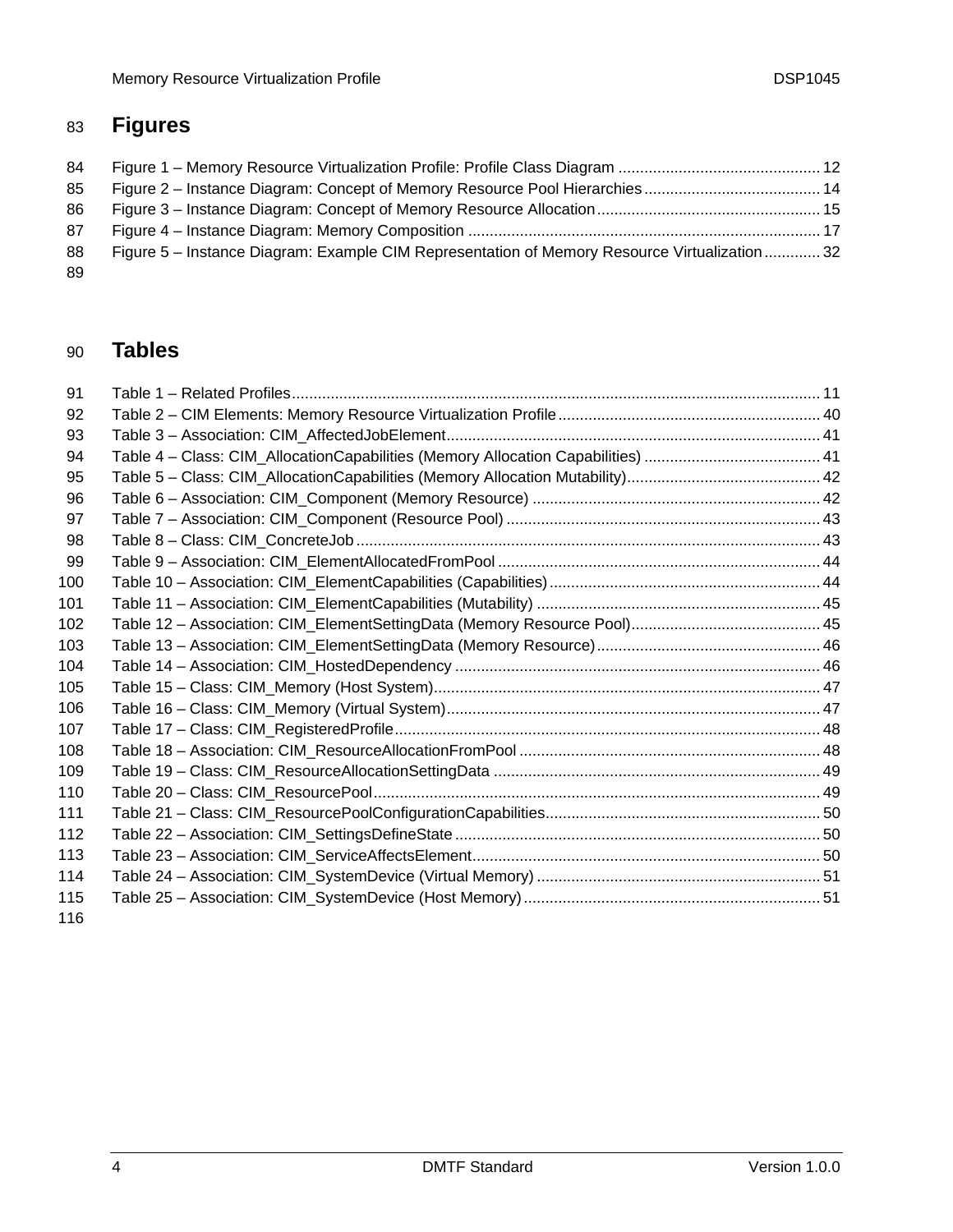# <span id="page-4-0"></span>117 **Foreword**

- 118 The *Memory Resource Virtualization Profile* (DSP1045) was prepared by the System Virtualization,
- 119 Partitioning and Clustering Working Group of the DMTF.
- 120 DMTF is a not-for-profit association of industry members dedicated to promoting enterprise and systems
- 121 management and interoperability.

122 Editors:

- 123 • Michael Johanssen – IBM
- 124 • Ron Goering – IBM

125 Contributors:

- 126 • Gareth Bestor – IBM
- 127 • Ron Goering – IBM
- 128 • Daniel Hiltgen –VMware
- 129 • Ron Doyle – IBM
- 130 • Rene Schmidt – VMware Inc.
- 131 • Steffen Grarup – VMware Inc.
- 132 • Hemal Shah – Broadcom
- 133 • Fred Maciel – Hitachi Ltd.
- 134 • Lawrence Lamers – VMware Inc.
- 135 • Andreas Maier – IBM
- 136 • John Parchem – Microsoft Corporation
- 137 • George Ericson – EMC
- 138 • Oliver Benke – IBM
- 139 • John Leung – Intel Corporation
- 140 • James Fehlig – Novell
- 141 • Nihar Shah – Microsoft Corporation
- 142 • Shishir Pardikar – Citrix Systems Inc.
- 143 • Stephen Schmidt – IBM
- 144 • Mark Hapner – Sun Microsystems
- 145 • Dave Barrett – Emulex
- 146 • John Suit – Fortisphere
- 147 • Jeff Wheeler – Cisco
- 148 • Mark Johnson – IBM
- 149 • Carl Waldsburger – VMware Inc.

150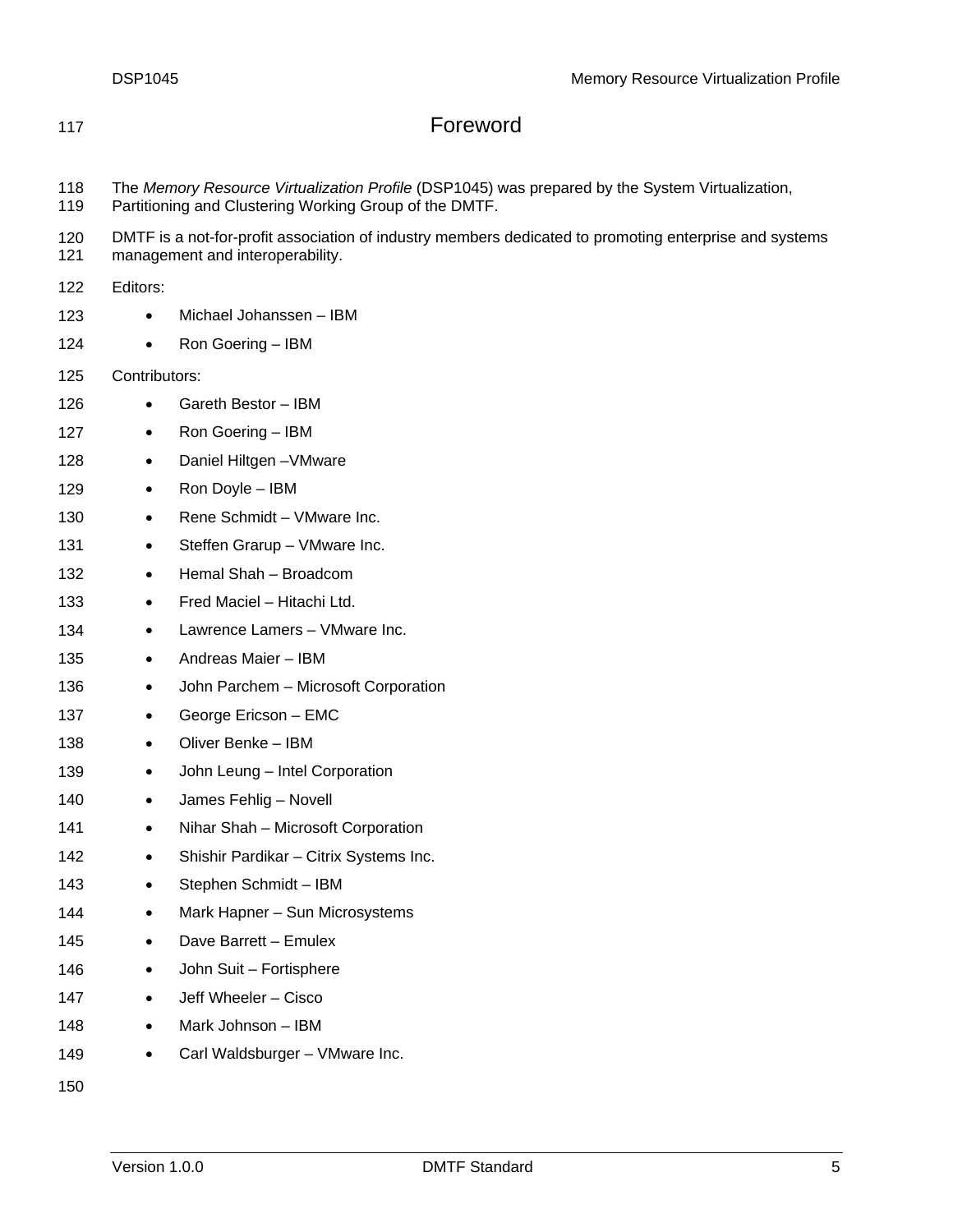# <span id="page-5-0"></span>151 **Introduction**

152 The information in this specification should be sufficient for a provider or consumer of this data to identify

153 unambiguously the classes, properties, methods, and values that shall be instantiated and manipulated to

154 represent and manage the components described in this document. The target audience for this

155 specification is implementers who are writing CIM-based providers or consumers of management

156 interfaces that represent the components described in this document.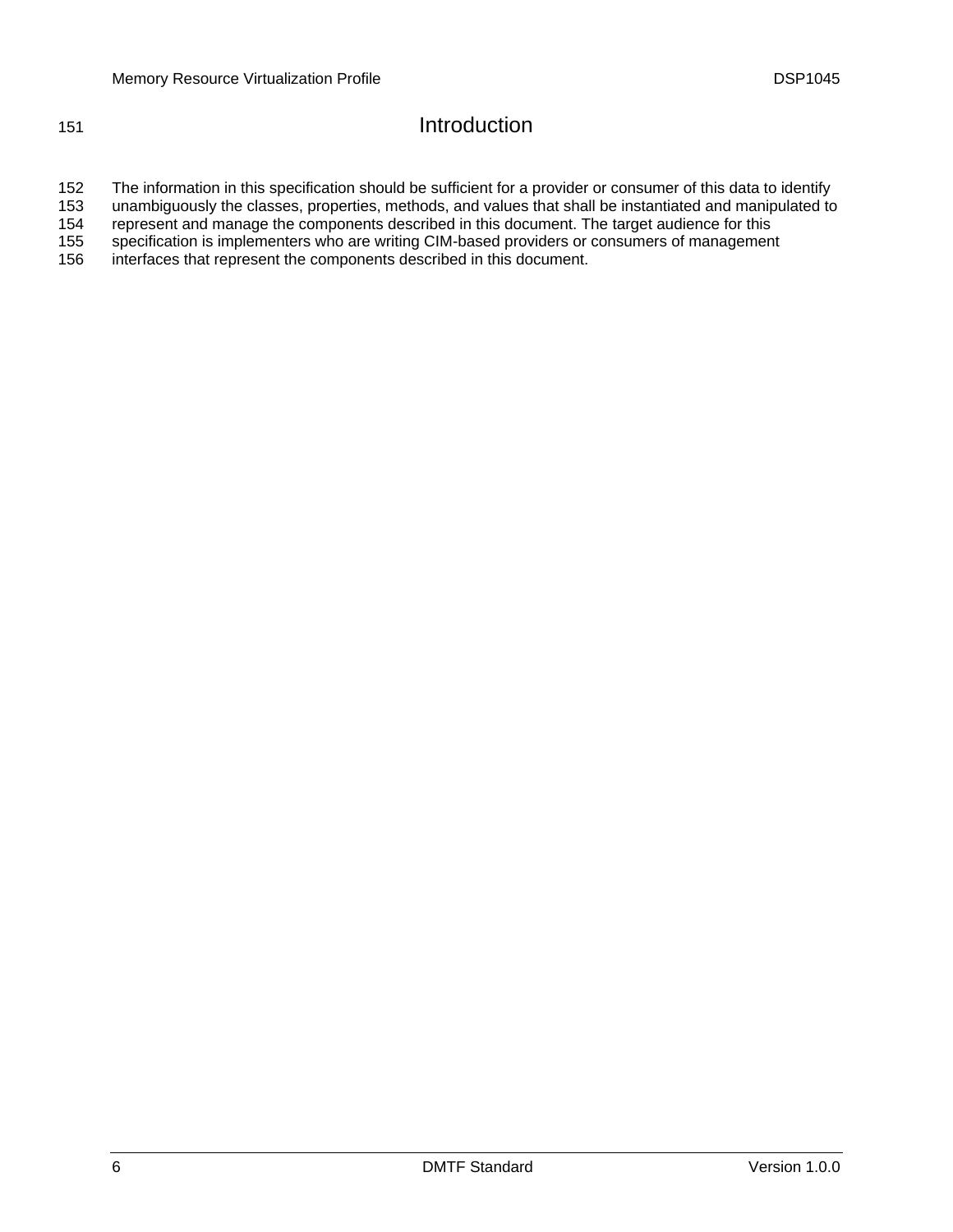# <span id="page-6-0"></span><sup>157</sup>**Memory Resource Virtualization Profile**

# 158 **1 Scope**

159 160 This profile is a component DMTF management profile that extends the management capabilities of the referencing profile by adding the support to represent and manage the allocation of memory to virtual

161 systems.

# 162 **2 Normative References**

163 The following referenced documents are indispensable for the application of this document. For dated

- 164 165 references, only the edition cited applies. For undated references, the latest edition of the referenced document (including any amendments) applies.
- 166 DMTF DSP0004, *CIM Infrastructure Specification* 2.5,
- 167 [http://www.dmtf.org/standards/published\\_documents/DSP0004\\_2.5.pdf](http://www.dmtf.org/standards/published_documents/DSP0004_2.5.pdf)
- 168 DMTF DSP0200, *CIM Operations over HTTP* 1.3,
- 169 [http://www.dmtf.org/standards/published\\_documents/DSP0200\\_1.3.pdf](http://www.dmtf.org/standards/published_documents/DSP0200_1.3.pdf)
- 170 DMTF DSP1001, *Management Profile Specification Usage Guide* 1.0, 171 [http://www.dmtf.org/standards/published\\_documents/DSP1001\\_1.0.pdf](http://www.dmtf.org/standards/published_documents/DSP1001_1.0.pdf)
- 172 DMTF DSP1026, *System Memory Profile* 1.0,
- 173 [http://www.dmtf.org/standards/published\\_documents/DSP1026\\_1.0.pdf](http://www.dmtf.org/standards/published_documents/DSP1026_1.0.pdf)
- 174 DMTF DSP1033, *Profile Registration Profile* 1.0,
- 175 [http://www.dmtf.org/standards/published\\_documents/DSP1033\\_1.0.pdf](http://www.dmtf.org/standards/published_documents/DSP1033_1.0.pdf)
- 176 DMTF DSP1041, *Resource Allocation Profile* 1.1,
- 177 [http://www.dmtf.org/standards/published\\_documents/DSP1041\\_1.1.pdf](http://www.dmtf.org/standards/published_documents/DSP1041_1.1.pdf)
- 178 DMTF DSP1043, *Allocation Capabilities Profile* 1.0,
- 179 [http://www.dmtf.org/standards/published\\_documents/DSP1043\\_1.0.pdf](http://www.dmtf.org/standards/published_documents/DSP1043_1.0.pdf)
- 180 ISO/IEC Directives, Part 2, *Rules for the structure and drafting of International Standards*,
- 181 <http://isotc.iso.org/livelink/livelink.exe?func=ll&objId=4230456&objAction=browse&sort=subtype>

# 182 **3 Terms and Definitions**

- 183 For the purposes of this document, the following terms and definitions apply. For the purposes of this 184 document, the terms and definitions given in [DSP1033](#page-6-0) and [DSP1001](#page-6-0) also apply.
- 185 **3.1**
- 186 **can**
- 187 used for statements of possibility and capability, whether material, physical, or causal
- 188 **3.2**
- 189 **cannot**
- 190 used for statements of possibility and capability, whether material, physical, or causal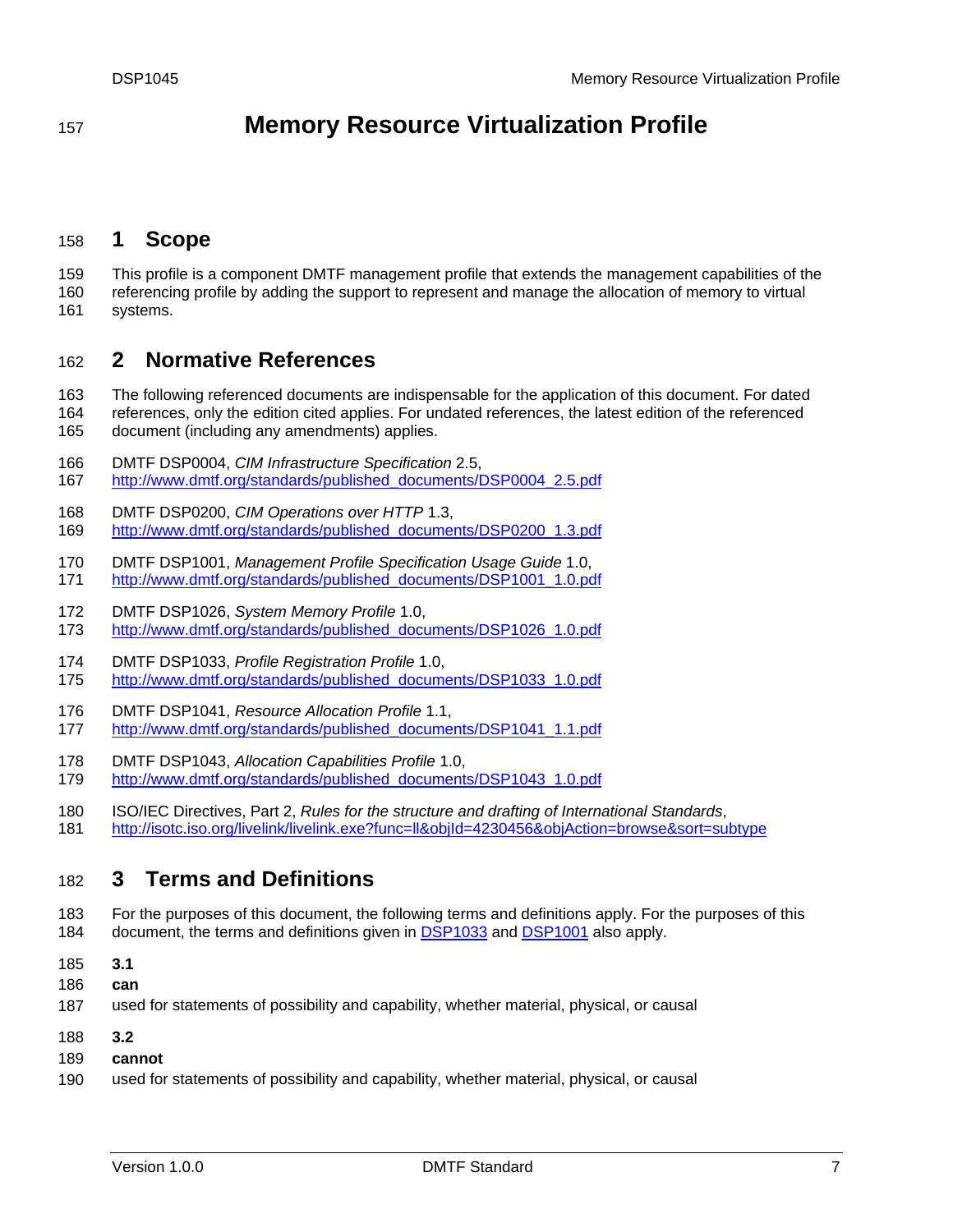# **Memory Resource Virtualization Profile Constrained Average COSP1045 DSP1045**

| 191 | 3.3                                                                                                           |
|-----|---------------------------------------------------------------------------------------------------------------|
| 192 | conditional                                                                                                   |
| 193 | indicates requirements strictly to be followed in order to conform to the document and from which no          |
| 194 | deviation is permitted when the specified conditions are met                                                  |
| 195 | 3.4                                                                                                           |
| 196 | mandatory                                                                                                     |
| 197 | indicates requirements strictly to be followed in order to conform to the document and from which no          |
| 198 | deviation is permitted                                                                                        |
| 199 | 3.5                                                                                                           |
| 200 | may                                                                                                           |
| 201 | indicates a course of action permissible within the limits of the document                                    |
| 202 | 3.6                                                                                                           |
| 203 | need not                                                                                                      |
| 204 | indicates a course of action permissible within the limits of the document                                    |
| 205 | 3.7                                                                                                           |
| 206 | optional                                                                                                      |
| 207 | indicates a course of action permissible within the limits of the document                                    |
| 208 | 3.8                                                                                                           |
| 209 | referencing profile                                                                                           |
| 210 | indicates a profile that owns the definition of this class and can include a reference to this profile in its |
| 211 | "Related Profiles" table                                                                                      |
| 212 | 3.9                                                                                                           |
| 213 | shall                                                                                                         |
| 214 | indicates requirements strictly to be followed in order to conform to the document and from which no          |
| 215 | deviation is permitted                                                                                        |
| 216 | 3.10                                                                                                          |
| 217 | shall not                                                                                                     |
| 218 | indicates requirements strictly to be followed in order to conform to the document and from which no          |
| 219 | deviation is permitted                                                                                        |
| 220 | 3.11                                                                                                          |
| 221 | should                                                                                                        |
| 222 | indicates that among several possibilities, one is recommended as particularly suitable, without              |
| 223 | mentioning or excluding others, or that a certain course of action is preferred but not necessarily required  |
| 224 | 3.12                                                                                                          |
| 225 | should not                                                                                                    |
| 226 | indicates that a certain possibility or course of action is deprecated but not prohibited                     |
| 227 | 3.13                                                                                                          |
| 228 | unspecified                                                                                                   |
| 229 | indicates that this profile does not define any constraints for the referenced CIM element                    |
| 230 | 3.14                                                                                                          |
| 231 | client                                                                                                        |
| 232 | an application that exploits facilities specified by this profile                                             |
|     |                                                                                                               |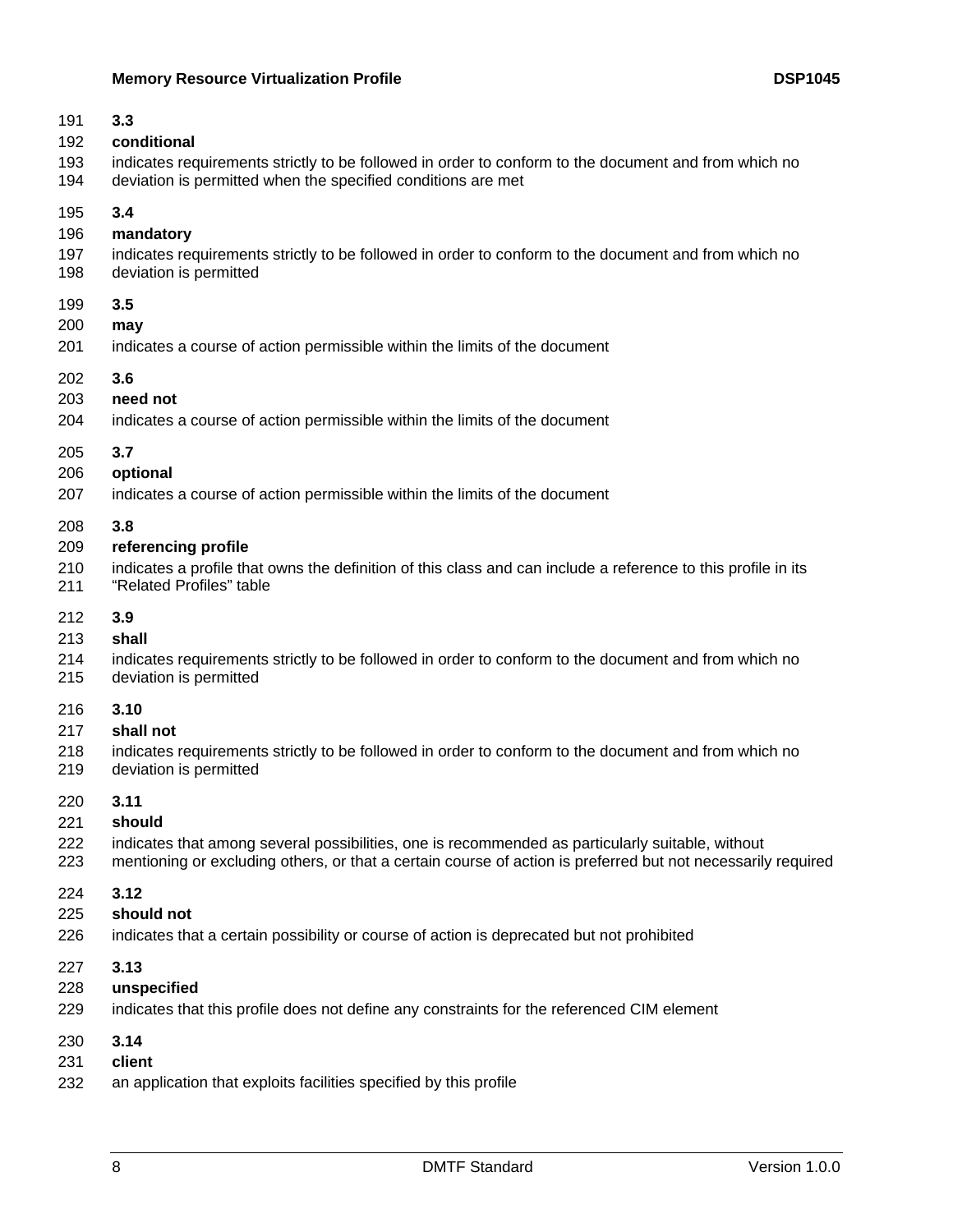| 233 | 3.15                                                                                                   |
|-----|--------------------------------------------------------------------------------------------------------|
| 234 | implementation                                                                                         |
| 235 | a set of CIM providers that realize the classes specified by this profile                              |
| 236 | 3.16                                                                                                   |
| 237 | this profile                                                                                           |
| 238 | this DMTF management profile - the Memory Resource Virtualization Profile                              |
| 239 | 3.17                                                                                                   |
| 240 | concrete memory resource pool                                                                          |
| 241 | a resource pool that subdivides the capacity of its (primordial or concrete) parent resource pool      |
| 242 | 3.18                                                                                                   |
| 243 | host memory                                                                                            |
| 244 | a contiguous extent of memory contained by the host system that may be allocated with either exclusive |
| 245 | or shared access to a memory resource pool                                                             |
| 246 | 3.19                                                                                                   |
| 247 | host system                                                                                            |
| 248 | the scoping system that contains memory resources that may be allocated, virtualized, or both          |
| 249 | 3.20                                                                                                   |
| 250 | memory composition                                                                                     |
| 251 | the aggregation of memory extents into an encompassing memory extent                                   |
| 252 | 3.21                                                                                                   |
| 253 | memory resource allocation                                                                             |
| 254 | the allocation of memory from a memory resource pool to a virtual system                               |
| 255 | 3.22                                                                                                   |
| 256 | memory resource allocation request                                                                     |
| 257 | a request for a memory resource allocation                                                             |
| 258 | 3.23                                                                                                   |
| 259 | memory resource pool                                                                                   |
| 260 | a resource pool that represents memory available for memory resource allocation                        |
| 261 | 3.24                                                                                                   |
| 262 | memory resource pool configuration service                                                             |
| 263 | a configuration service that supports the addition or removal of host memory to or from a memory       |
| 264 | resource pool, and the creation or deletion of concrete subpools of a memory resource pool             |
| 265 | 3.25                                                                                                   |
| 266 | primordial memory resource pool                                                                        |
| 267 | a resource pool that aggregates memory available for or used by memory resource allocations            |
| 268 | 3.26                                                                                                   |
| 269 | virtual computer system                                                                                |
| 270 | the concept of a virtual system as applied to a computer system                                        |
| 271 | Other common industry terms are virtual machine, hosted computer, child partition, logical partition,  |
| 272 | domain, guest, or container.                                                                           |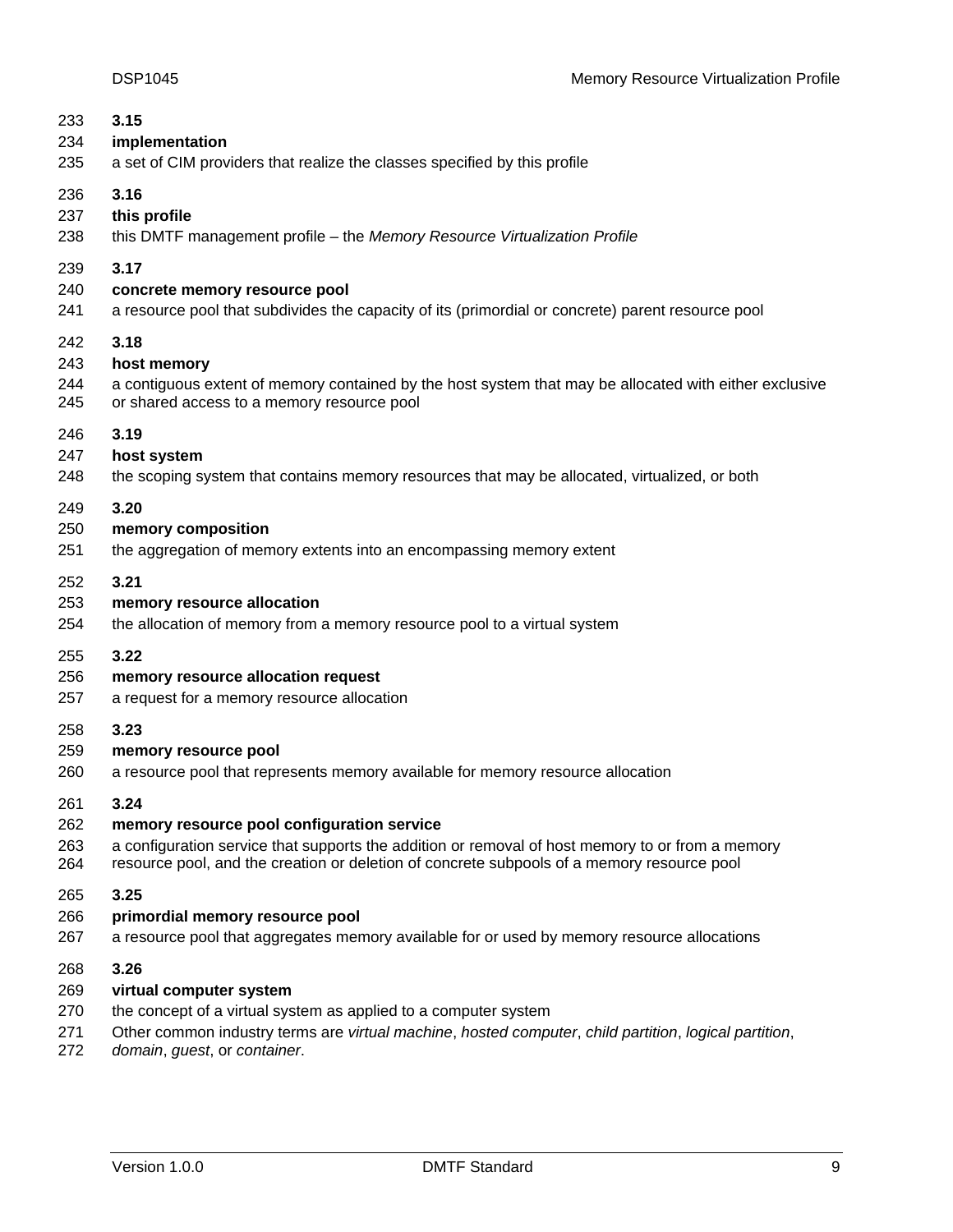#### <span id="page-9-0"></span>273 **3.27**

#### 274 **virtualization platform**

275 virtualizing infrastructure provided by a host system that enables the deployment of virtual systems

#### 276 **3.28**

#### 277 **virtual memory**

278 279 the instantiation of allocated host memory that is exposed to a virtual system through a logical memory device; the result of a memory resource allocation based on a memory resource allocation request

280 NOTE: The definition of the term "virtual memory" is specialized from the term "virtual resource" defined in the 281 *Resource Allocation Profile* [\(DSP1041\)](#page-6-0) and deviates from common computer industry parlance.

# 282 **4 Symbols and Abbreviated Terms**

- 283 The following symbols and abbreviations are used in this document.
- 284 **4.1**
- 285 **CIM**
- 286 Common Information Model
- 287 **4.2**
- 288 **CIMOM**
- 289 CIM object manager
- 290 **4.3**
- 291 **MCA**
- 292 capabilities settings of systems and of memory resource pools
- 293 **4.4**
- 294 **MMS**
- 295 mutability settings of memory resource allocation requests or memory resource allocations
- 296 **4.5**
- 297 **MRA**
- 298 memory resource allocation
- 299 **4.6**
- 300 **MRQ**
- 301 memory resource allocation request
- 302 **4.7**
- 303 **RASD**
- 304 CIM\_ResourceAllocationSettingData
- 305 **4.8**
- 306 **VSSD**
- 307 CIM\_VirtualSystemSettingData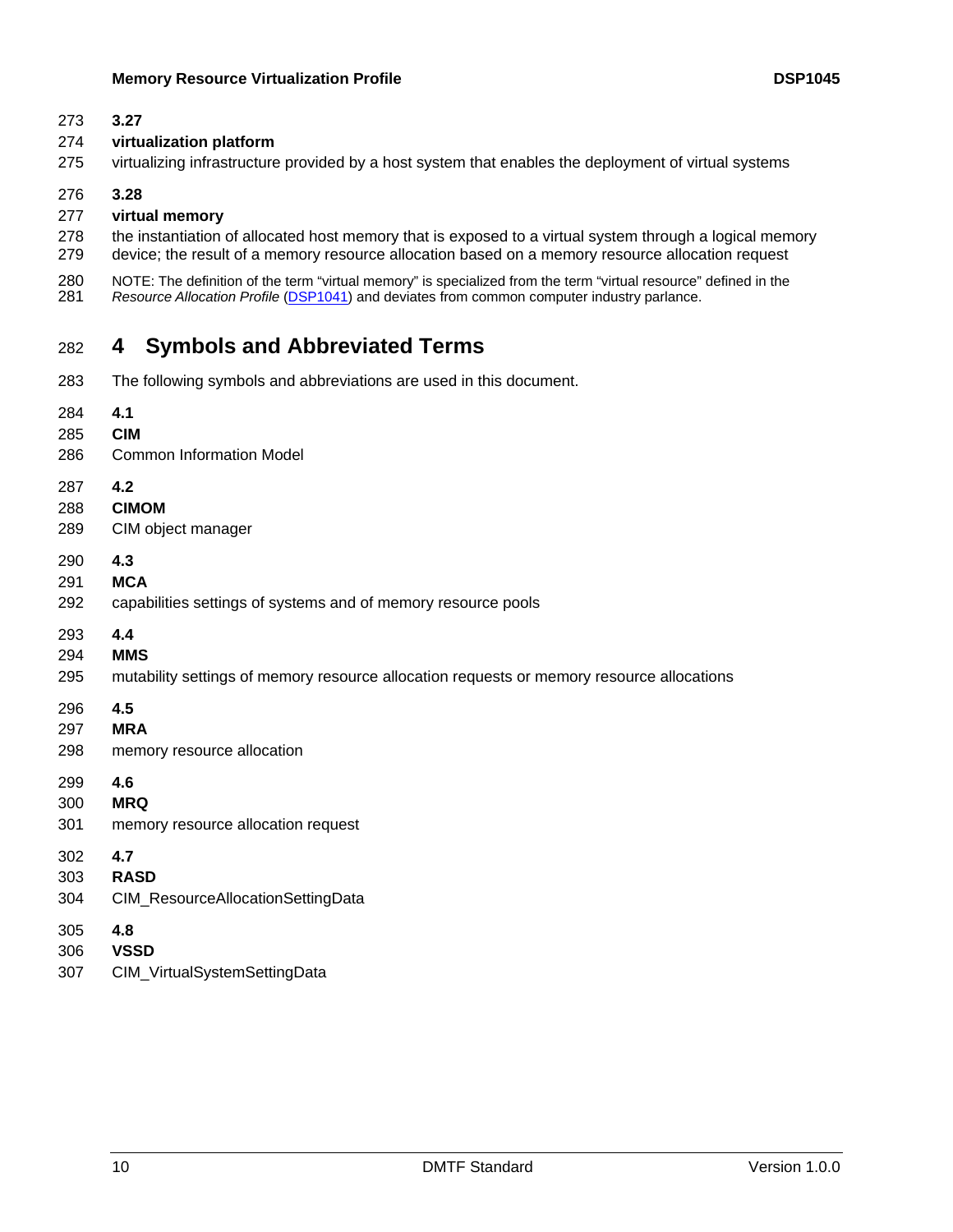# <span id="page-10-0"></span>308 **5 Synopsis**

- 309 **Profile Name:** Memory Resource Virtualization
- 310 **Version:** 1.0.0
- 311 **Organization:** DMTF
- 312 **CIM Schema Version:** 2.22
- 313 **Central Class:** CIM\_ResourcePool
- 314 **Scoping Class:** CIM\_System

315 316 This profile is a component profile that defines the minimum object model needed to provide for the CIM representation and management of the virtualization of memory.

317 [Table 1](#page-10-1) lists DMTF management profiles on which this profile depends.

<span id="page-10-1"></span>318 319

#### **Table 1 – Related Profiles**

| <b>Profile Name</b>            | Organization | <b>Version</b> | Relationship | <b>Description</b>                                                                      |
|--------------------------------|--------------|----------------|--------------|-----------------------------------------------------------------------------------------|
| Resource Allocation            | <b>DMTF</b>  | 1.1            | Specializes  | The abstract profile that describes the<br>virtualization of resources<br>See 7.2.      |
| <b>Allocation Capabilities</b> | <b>DMTF</b>  | 1.0            | Specializes  | The abstract profile that describes<br>capabilities for resource allocation<br>See 7.3. |
| <b>Profile Registration</b>    | <b>DMTF</b>  | 1.0            | Mandatory    | The profile that specifies registered<br>profiles                                       |
| <b>System Memory</b>           | <b>DMTF</b>  | 1.0            | Optional     | The SMWG profile that specifies the<br>management of system memory<br>See 7.4.          |

# 320 **6 Description (Informative)**

This clause introduces the management domain addressed by the *Memory Resource Virtualization*  321

*Profile*, and outlines the central modeling elements established for representation and control of the management domain. 322 323

# 324 **6.1 General**

325 326 327 328 In computer virtualization systems, virtual computer systems are composed of component virtual resources. This profile specifies the allocation and management of host computer system memory in support of virtual computer system memory. The memory described here would appear as "physical" memory to an operating system running in the virtual computer system. This profile is not intended to

329 specify the management of virtual memory as virtualized by operating systems.

This profile applies the resource virtualization pattern defined in [DSP1041](#page-6-0) (*Resource Allocation Profile*) 331 and the allocation capabilities pattern defined in **[DSP1043](#page-6-0)** (Allocation Capabilities Profile) to enable the 330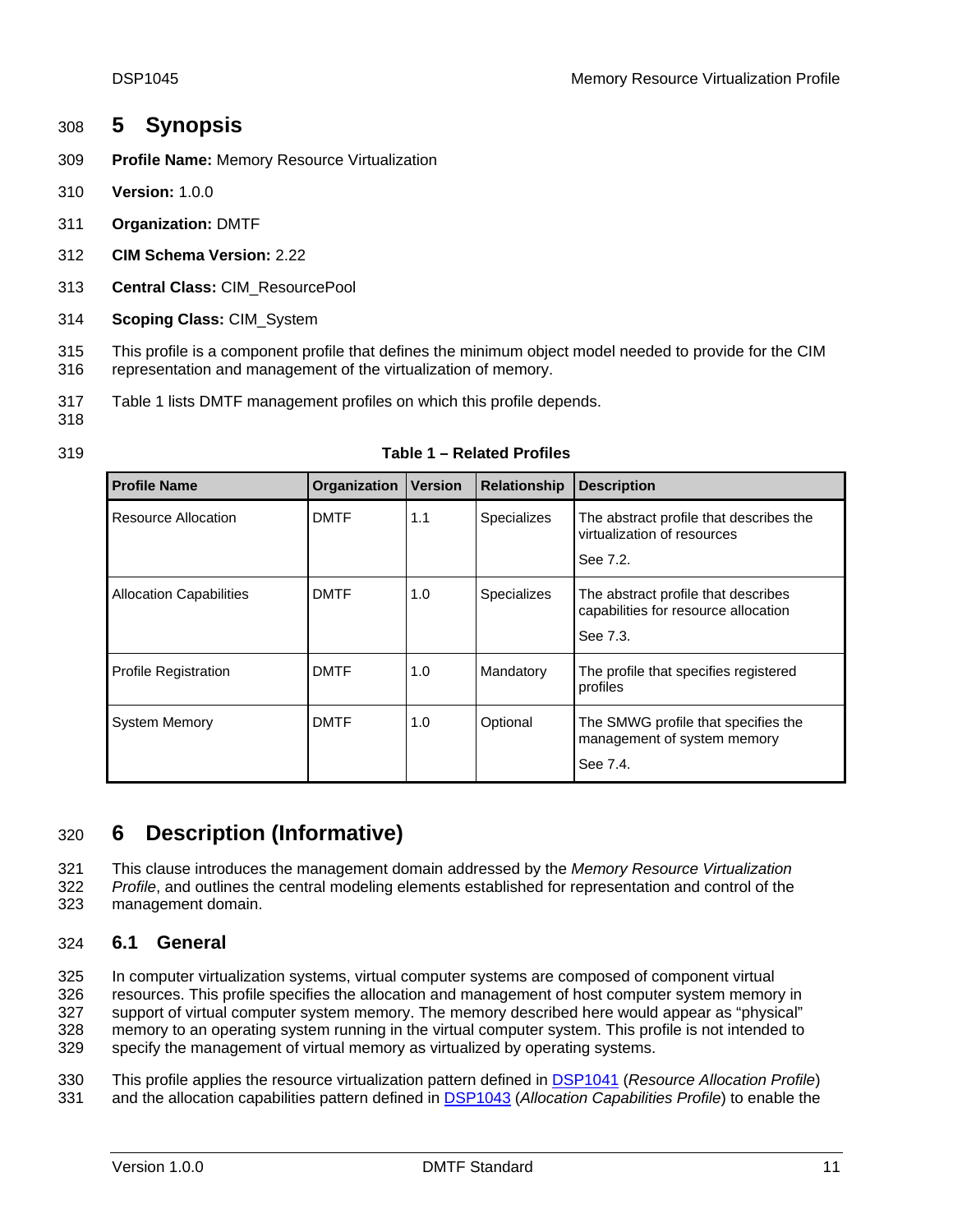<span id="page-11-0"></span>management of processor resources that are allocated to virtual systems. This profile defines additional 332

CIM elements and constraints beyond those defined in the specialized profiles. Optionally 333

334 implementations may implement **[DSP1026](#page-6-0)** (System Memory Profile) to represent host memory.

# 335 **6.2 Memory Resource Virtualization Class Schema**

336 Figure 1 [shows the class schema of this profile. It outlines the elements that are referenced and in some](#page-11-1) 

337 [cases further constrained by this profile, as well as the dependency relationships between elements of](#page-11-1) 

338 339 [this profile and other profiles. For simplicity in diagrams, the prefix](#page-11-1) *CIM\_* has been removed from class [and association names. Inheritance relationships are shown only to the extent required in the context of](#page-11-1) 

340 [this profile.](#page-11-1) 



341

<span id="page-11-1"></span>342

# **Figure 1 – Memory Resource Virtualization Profile: Profile Class Diagram**

- 343 This profile specifies the use of the following classes and associations:
- 344 345 346 • The CIM\_ResourcePool class modeling resource pools for memory resources. Host memory resources are allocated from their resource pool and used to create the memory resources for virtual systems
- 347 The CIM Component association modeling the following relationships:
- 348 349 – the relationship between memory resource pools and memory extents as components of the resource pools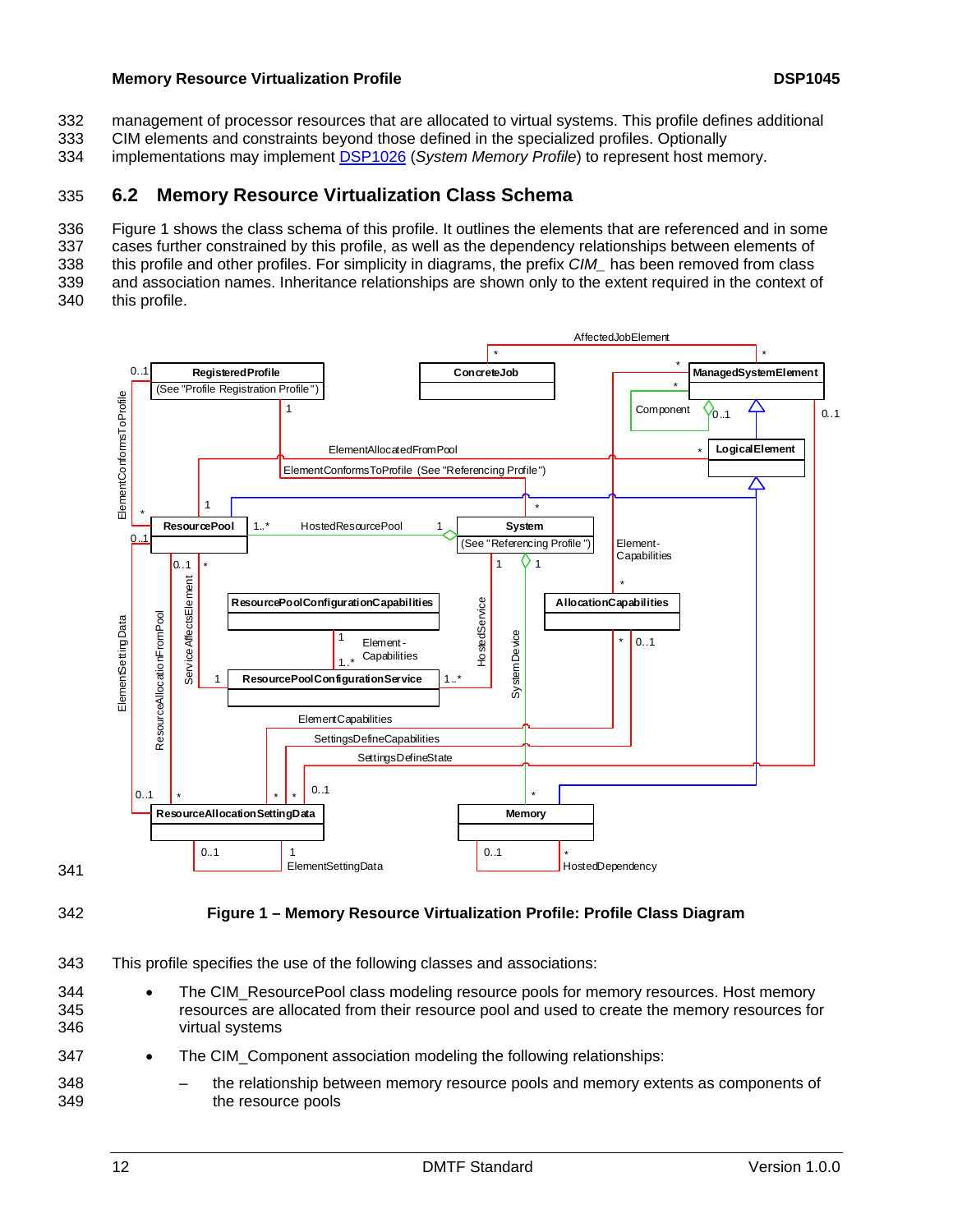<span id="page-12-0"></span>– the relationship between one aggregated memory extent and one or more aggregating memory extents 350 351 352 353 354 355 356 357 358 359 360 361 362 363 364 365 366 367 368 369 370 371 372 373 374 375 376 377 378 379 • The CIM ElementAllocatedFromPool association modeling hierarchies of memory resource pools and modeling the relationship of resource pools and the virtual memory allocated from those • The CIM\_HostedResourcePool association modeling the hosting dependency between a memory resource pool and its host system. A host system supports at least one resource pool • The CIM Memory class modeling the following aspects of memory: – memory as a device in the scope of a system, as modeled by the CIM\_SystemDevice association – memory as a result of a memory resource allocation from a resource pool, as modeled by the CIM\_ElementAllocatedFromPool association – memory as a component within memory resource pools, as modeled through the CIM\_Component association • The CIM\_ResourceAllocationSettingData class representing memory resource allocations or memory resource allocation requests • The CIM\_AllocationCapabilities class and the CIM\_ElementCapabilities association modeling – the memory resource allocation capabilities of host systems – the memory resource allocation capabilities of memory resource pools – the mutability of existing memory allocations • The CIM\_SettingsDefineCapabilities association modeling the relation between memory allocation capabilities and the settings that define these capabilities • The CIM\_ResourcePoolConfigurationService modeling configuration services for memory resource pools and the CIM\_ResourcePoolConfigurationCapabilities class modeling their capabilities • The CIM\_ConcreteJob class and the CIM\_AffectedJobElement association modeling asynchronous management tasks initiated through memory resource pool configuration services In general, any mention of a class in this document means the class itself or its subclasses. For example, a statement such as "an instance of the CIM\_StorageExtent class" implies an instance of the

380 CIM\_StorageExtent class or a subclass of the CIM\_StorageExtent class.

# 381 **6.3 Memory Resource Pool**

This profile applies the concept of resource pools defined in [DSP1041](#page-6-0) to the memory resource type. The *Memory Resource Virtualization Profile* uses the memory resource pool as the focal point for memory allocations. Virtual systems receive memory allocations from memory resource pools based on memory resource allocation requests. A memory resource pool is an aggregation of host memory available for allocation in support of virtual memory. 382 383 384 385 386

387 Two types of memory resource pools are defined: primordial and concrete.

#### 388 **6.3.1 Primordial Memory Resource Pool**

389 390 A primordial memory resource pool aggregates memory capacity; it represents a subset of the manageable memory capacity of a host system.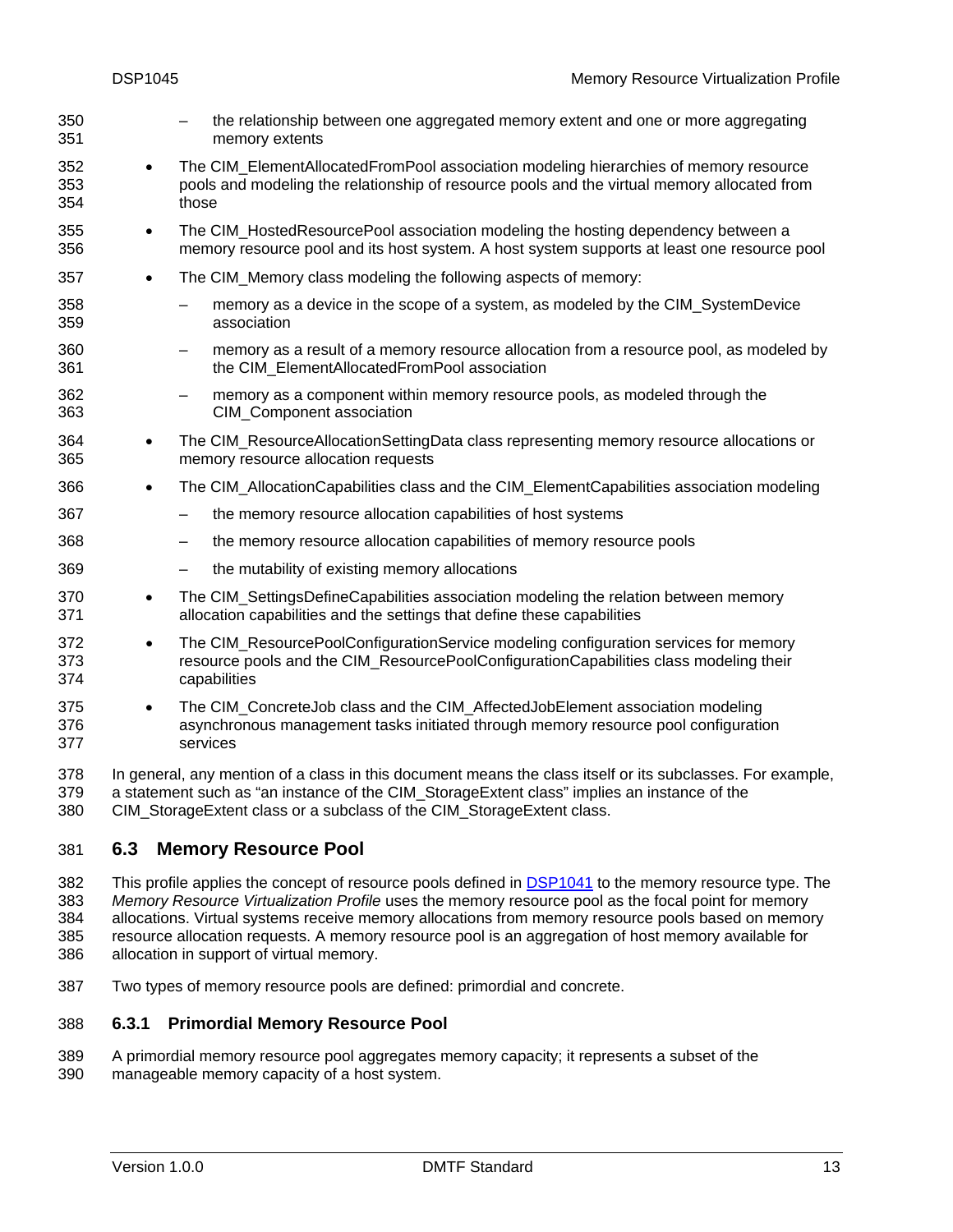## <span id="page-13-0"></span>391 **6.3.2 Concrete Memory Resource Pool**

A concrete memory resource pool subdivides the memory capacity of its parent resource pool. The 392

amount of memory allocated to a concrete resource pool is less than or at most equal to the capacity of the parent pool, but may use all of the capacity of the parent pool. 393 394

## 395 **6.3.3 Hierarchies of Memory Resource Pools**

This profile applies the concept of resource pool hierarchies defined in [DSP1041](#page-6-0) to the memory resource 397 type; see the "Hierarchies of Resource Pools" subclause in **DSP1041**. 396

398 Figure 2 [shows an example of the CIM representation of a memory resource pool hierarchy in which two](#page-13-1) 

399 [host memory extents are aggregated into a primordial memory resource pool. The primordial memory](#page-13-1) 

400 [resource pool is subdivided into three concrete memory resource pools, with each concrete resource pool](#page-13-1) 

401 [allocated 1 GB of memory. The assigned weights differ for each concrete memory resource pool,](#page-13-1) 

402 [indicating different qualities of service for memory extents that are allocated from these pools.](#page-13-1) 



<span id="page-13-1"></span>404 **Figure 2 – Instance Diagram: Concept of Memory Resource Pool Hierarchies** 

# 405 **6.3.4 Memory Resource Pool Management**

This profile applies the concept of resource pool management defined in [DSP1041](#page-6-0) to the memory 407 resource type; see the "Pool and Resource Management" subclause in [DSP1041.](#page-6-0) 406

# 408 **6.4 Memory Resource Allocation**

This profile applies the concept of device resource allocation defined in [DSP1041](#page-6-0) to the memory resource 410 type; see the "Device Resource Allocation" subclause in **DSP1041**. 409

#### 411 **6.4.1 General**

412 Figure 3 [shows a typical situation for memory resource allocation in the context of a virtual system.](#page-14-1)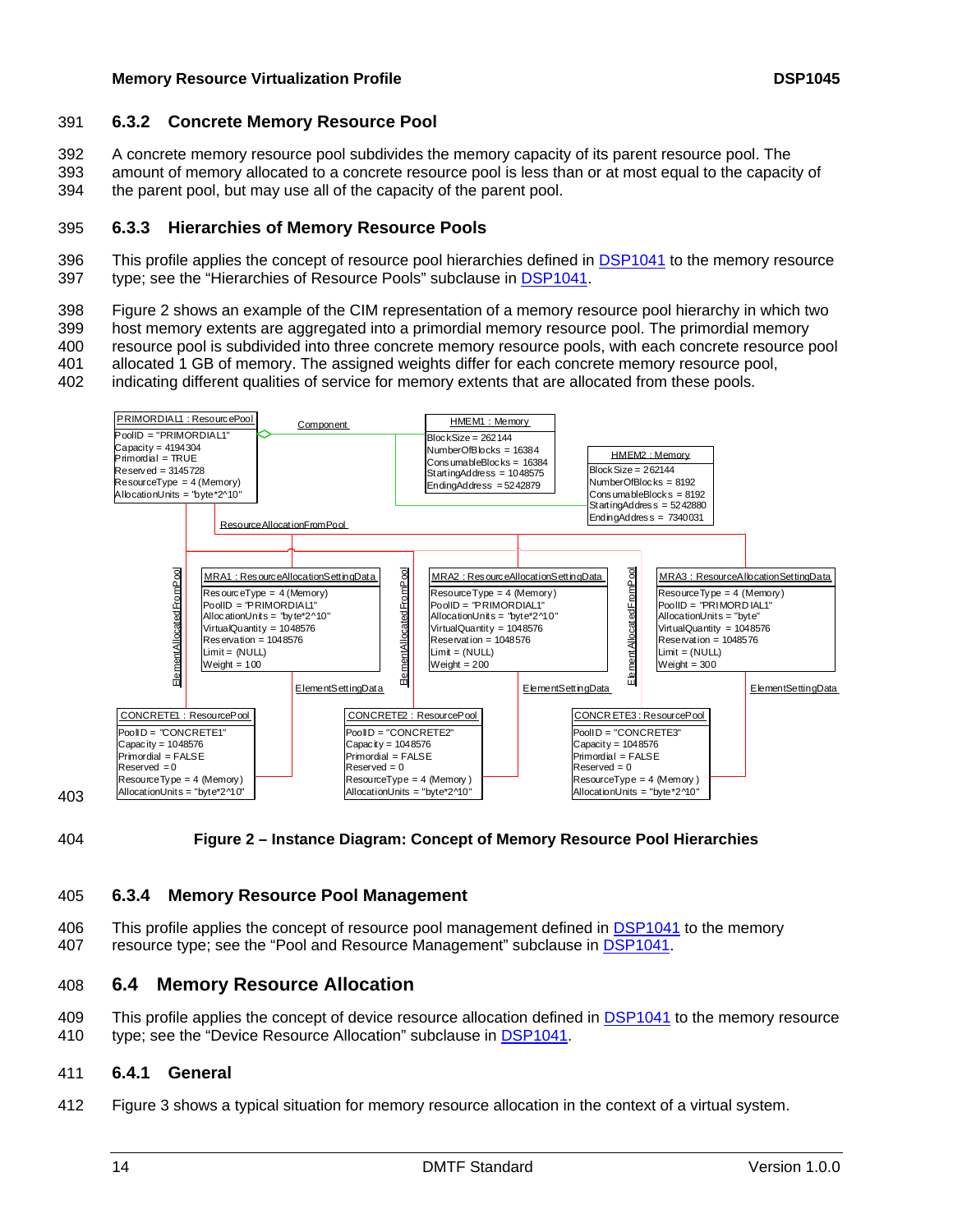<span id="page-14-0"></span>

413

<span id="page-14-1"></span>414

#### **Figure 3 – Instance Diagram: Concept of Memory Resource Allocation**

#### 415 **6.4.2 Memory Resource Allocation Request**

416 The memory requirements of a virtual system are defined as part of the "Defined" virtual system

417 418 configuration. The "Defined" virtual system configuration contains memory resource allocation requests represented as instances of the CIM\_ResourceAllocationSettingData class.

419 420 An example of the CIM representation of a memory resource allocation request is shown in the upper right part of Figure [3.](#page-14-1) 

#### 421 **6.4.3 Memory Resource Allocation**

422 423 424 As a virtual system is activated (or instantiated), memory needs to be allocated as requested by memory resource allocation requests in the virtual system definition. Memory resource allocations are represented as instances of the CIM\_ResourceAllocationSettingData class in the "State" virtual system configuration.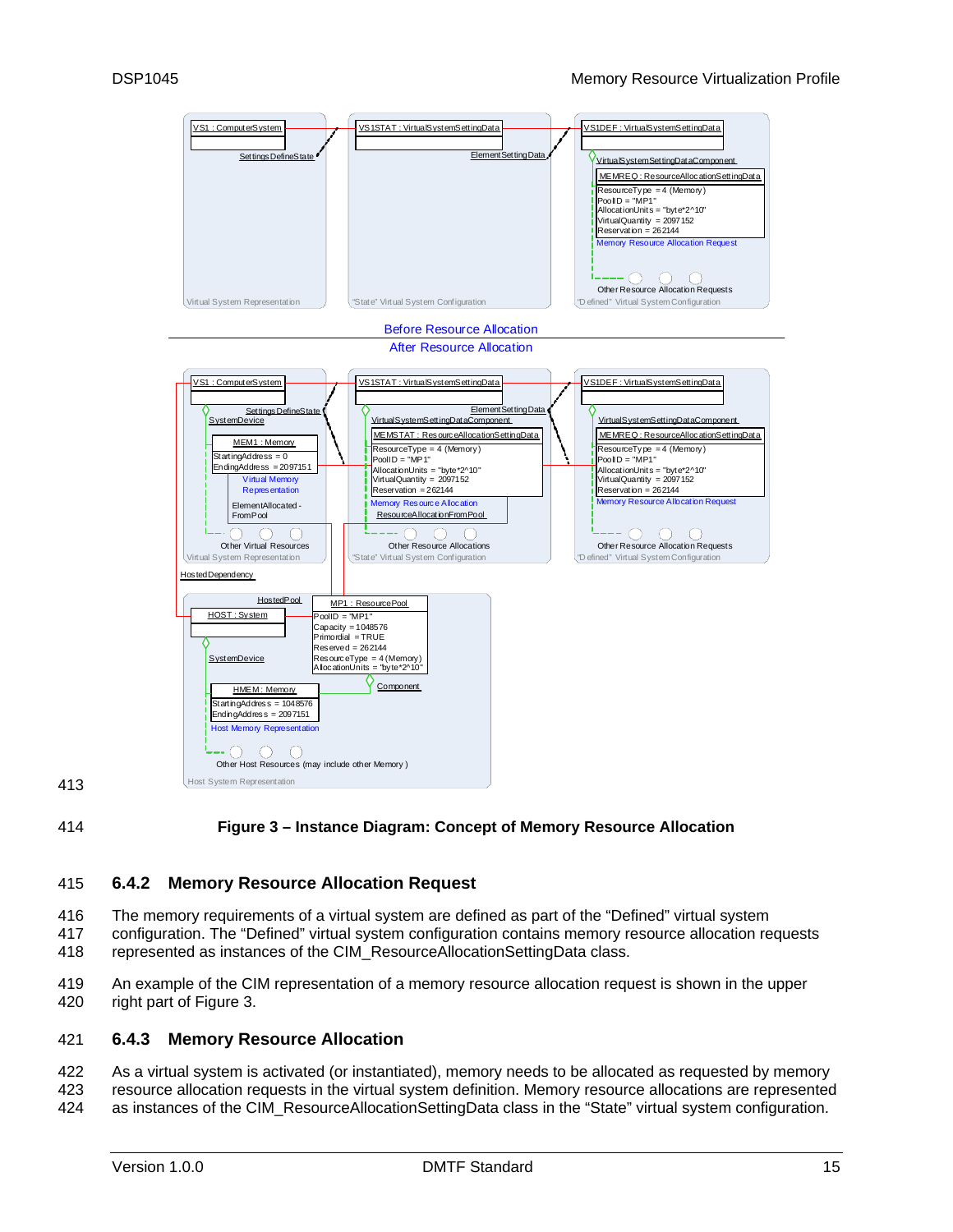An example of the CIM representation of a memory resource allocation is shown in the center part of Figure 3 [.](#page-14-1)  425 426

# 427 **6.4.4 Virtual Memory**

428 429 430 431 432 433 Virtual memory is the instantiation of allocated host memory that is exposed to a virtual system through a logical memory device; it is the result of the memory resource allocation based on a memory resource allocation request. Virtual memory may be virtualized using techniques like paging and dynamic address translation, but may also be host memory that is directly passed through to the virtual system. Virtual memory is represented by an instance of the CIM\_Memory class as part of the virtual system representation.

- NOTE The definition of the term "virtual memory" is specialized from the term "virtual resource" defined in [DSP1041](#page-6-0) and deviates from common computer industry parlance. 434 435
- 436 437 An example of the CIM representation of virtual memory as the result of a memory resource allocation is shown on the left side in the central part of Figure [3.](#page-14-1)

## 438 **6.4.5 Memory Virtualization**

- 439 The amount of host memory reserved may be less than the amount of virtual memory available to the
- 440 virtual system. This indicates that memory is virtualized by facilities of the host system, such that the
- 441 442 amount of virtual memory usable by the virtual system is larger than the amount of real memory required for its support.
- 443 444 An example of the CIM representation of memory virtualization is shown in the center part of Figure 3 where the amount of virtual memory is significantly larger than the amount of allocated host memory.

## 445 **6.4.6 Memory Composition**

- 446 Memory may be composed of other memory. For example, a virtualization platform may support the
- 447 allocation of memory from more than one resource pool, resulting in several virtual memory extents that
- 448 then are composed into one aggregating memory extent. This situation is shown in Figure 4[. It is similar](#page-16-1)
- 449 450 [to the situation shown in](#page-16-1) [Figure 3,](#page-14-1) but in Figure [4 the virtual memory is composed from two memory](#page-16-1)  [extents that are allocated from two different memory resource pools. The two memory extents are](#page-16-1)
- 451 [composed into a memory composition that is a logical device of the virtual system.](#page-16-1)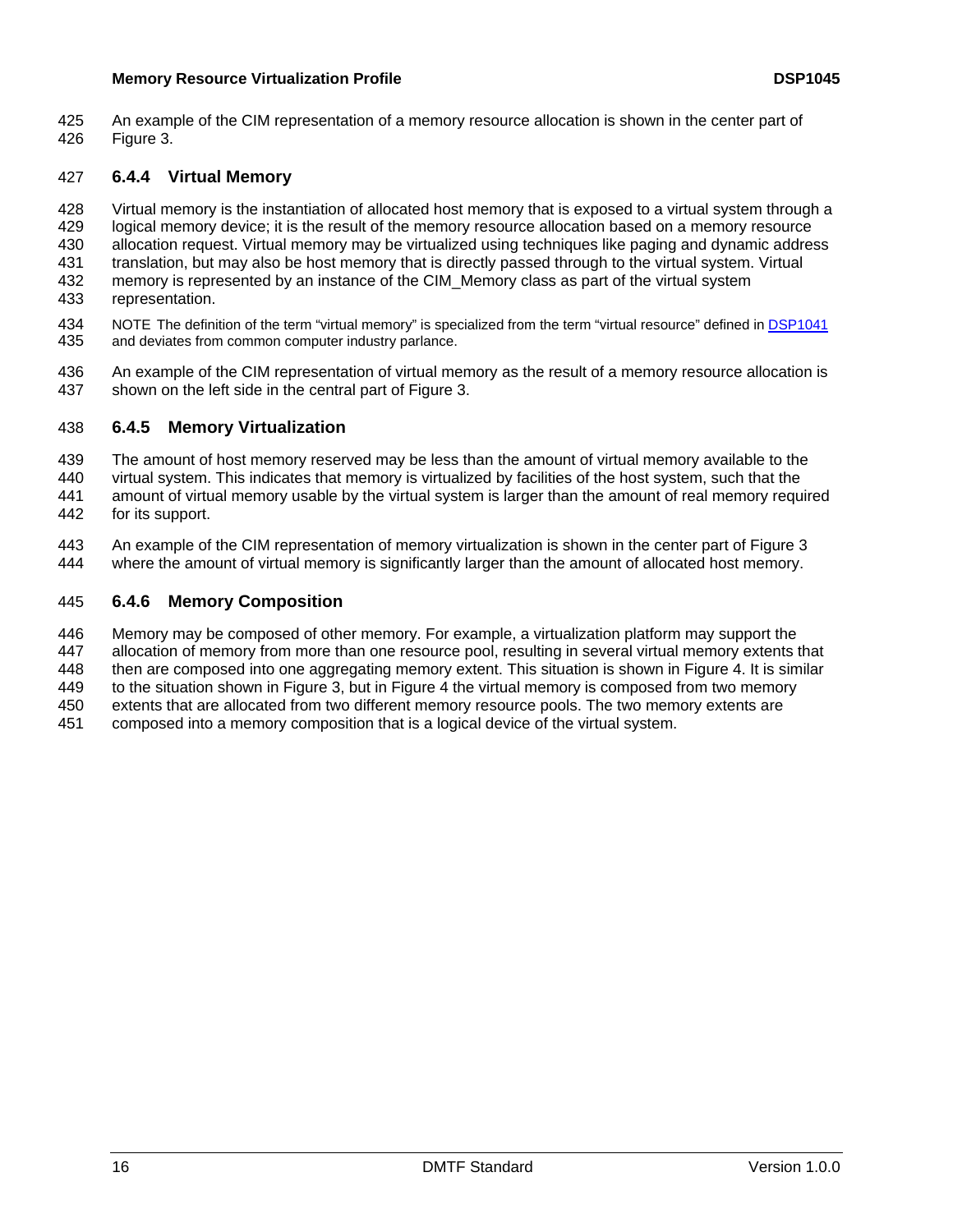<span id="page-16-0"></span>

452

<span id="page-16-1"></span>453 **Figure 4 – Instance Diagram: Memory Composition**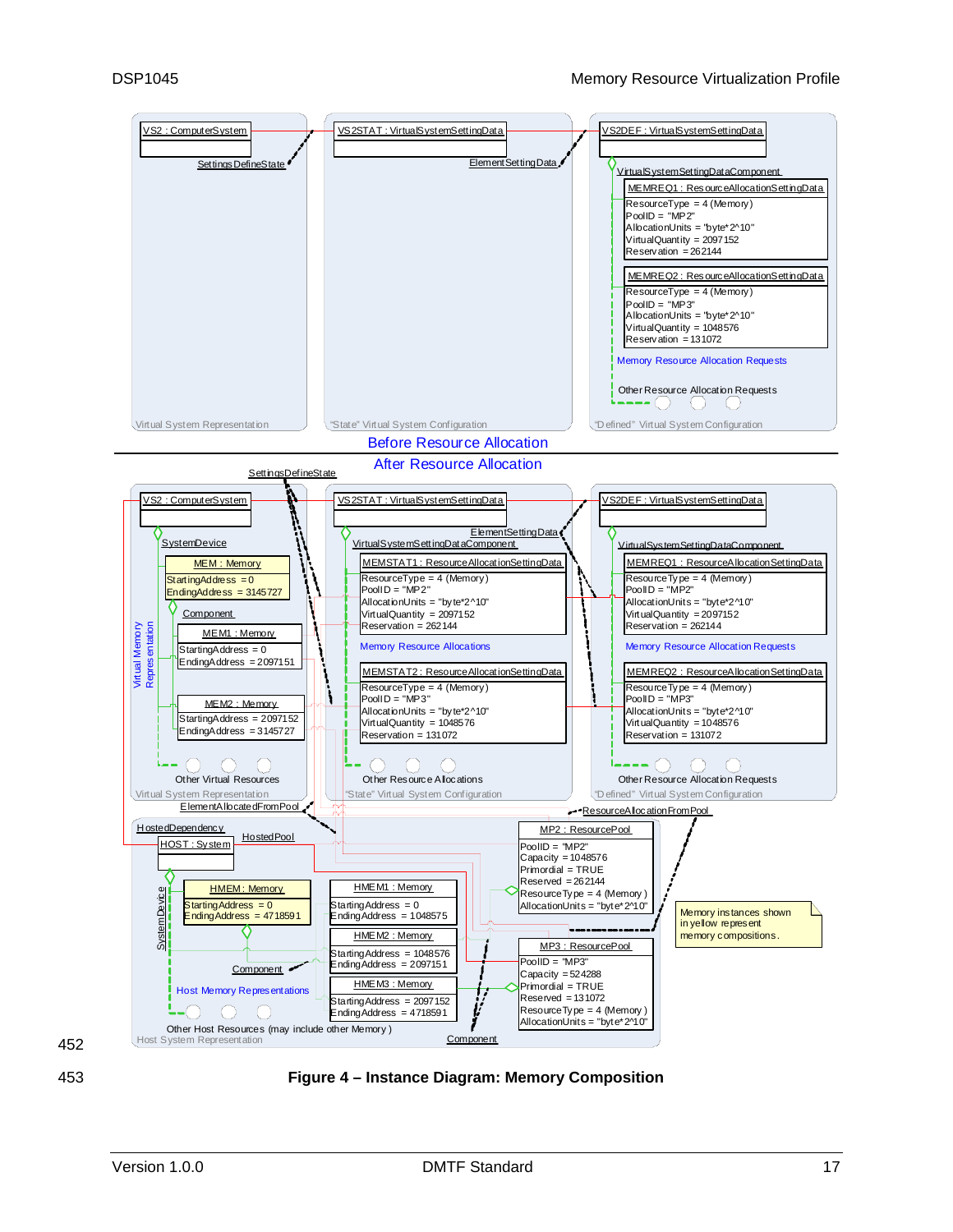## <span id="page-17-0"></span>454 **6.4.7 Dedicated Host Memory**

Dedicated host memory is memory owned by the host system that is exclusively reserved for support of the virtual memory of a particular virtual system. 455 456

## 457 **6.4.8 Host Memory Consumption**

458 459 460 A memory resource allocation request references the memory resource pool to be used by specifying the value of the PoolID property. Host memory is allocated from the identified memory resource pool during memory resource allocation.

### 461 **6.4.8.1 Statically Controlled Memory Consumption**

462 463 464 465 466 467 With statically controlled memory consumption, a particular memory resource allocation request is supported only if the amount of host memory available in the addressed memory pool is at least as large as the amount requested. This approach is called *admission control*. Each successfully allocated memory resource reduces the amount of memory available in the pool, respectively. In the CIM representation of the memory resource pool, the amount of memory consumed from the pool is visible through the value of the Reserved property.

#### 468 **6.4.8.2 Dynamically Controlled Memory Consumption**

469 With dynamically controlled memory consumption, the amount of host memory allocated in support of

470 virtual memory is not a constant value but varies significantly over time, depending on factors like the

471 memory access pattern of software executed within the virtual system or the memory consumption of

472 other virtual machines.

473 Further, with dynamically controlled memory consumption, the amount of memory managed through a

474 memory resource pool conceptually may be considered as unlimited, such that no admission control is

475 performed at the time virtual memory is initially allocated (usually at virtual system activation time). Of

476 477 course, the host system may experience memory shortages in later stages, such that ultimately the host system is no longer able to support the sum of virtual memory of all hosted virtual systems.

# <span id="page-17-2"></span>478 **7 Implementation**

479 480 This clause details the requirements related to classes and their properties for implementations of this profile. The CIM Schema descriptions for any referenced element and its sub-elements apply.

481 482 The list of all methods covered by this profile is in clause 8[. The list of all classes and their elements that](#page-28-2)  [are covered by this profile is provided in clause](#page-28-2) [10.](#page-38-1)

483 484 In references to CIM Schema properties that enumerate values, the numeric value is normative and the descriptive text following it in parentheses is informative. For example, in the statement "If an instance of

485 the CIM\_ResourcePoolConfigurationCapabilities class contains the value 4 (DeleteResourcePool is

486 supported) in an element of the SynchronousMethodsSupported[] array property", the value "4" is

487 normative text and "(DeleteResourcePool is supported)" is informative text.

# <span id="page-17-1"></span>488 **7.1 Allocation Units**

489 490 All properties that describe storage extents of memory shall be measured in the allocation unit "kilobyte". This requirement applies to all the following classes and properties:

- 491 • CIM\_Memory
- 492 – StartingAddress property: Value shall be in units of kilobyte
- 493 – EndingAddress property: Value shall be in units of kilobyte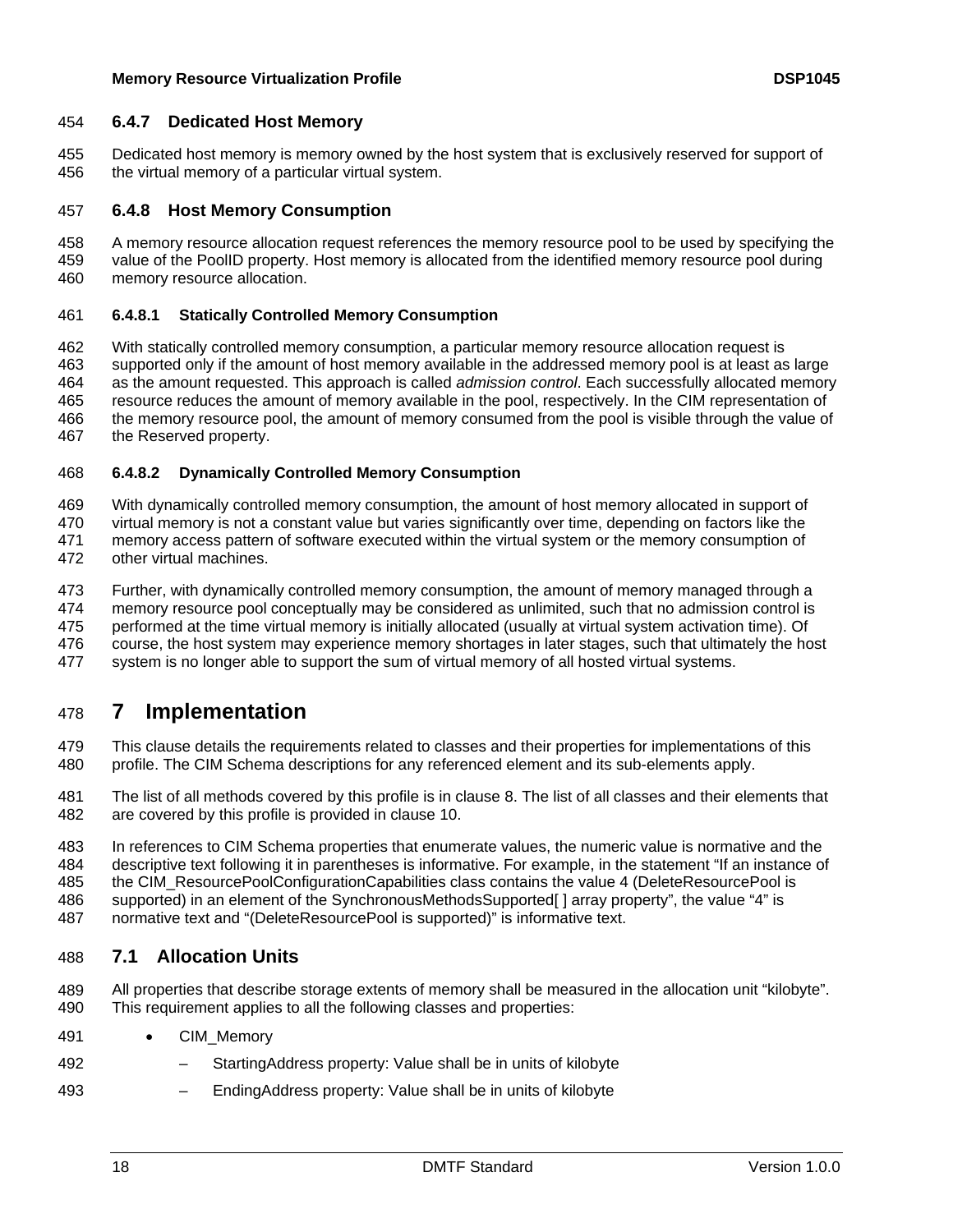<span id="page-18-0"></span>NOTE: The properties NumberOfBlocks and ConsumableBlocks in the CIM\_StorageExtent class that is base class of the CIM\_Memory class allows specifying the memory size in units of blocks, with the blocksize specified through the value of the BlockSize property. 494 495 496

- 497 • CIM\_ResourceAllocationSettingData
- 498 – AllocationUnits property: Value shall be "byte\*2^10" (equals kilobyte)
- 499 – Reservation property: Value shall be in units of kilobyte
- 500 – Limit property: Value shall be in units of kilobyte
- 501 • CIM\_ResourcePool
- 502 – AllocationUnits property: Value shall be "byte\*2^10" (equals kilobyte)
- 503 – Capacity property: Value shall be in units of kilobyte
- 504 – Reserved property: Value shall be in units of kilobyte
- <span id="page-18-1"></span>505 **7.2 Resource Allocation Profile**
- 506 [DSP1041](#page-6-0) should be used to model host memory.
- 507 [DSP1041](#page-6-0) shall be used to model
- 508 • memory resource pool
- 509 • memory resource allocation
- 510 • memory resource allocation request
- 511 • virtual memory

#### <span id="page-18-3"></span>512 **7.2.1 Host Memory**

- 513 The support of the representation of host memory is optional.
- NOTE The support for the representation of host memory is mandatory if the *System Memory Profile* [\(DSP1026\)](#page-6-0) is supported; see 7.4 [.](#page-28-1)  514 515
- 516 If the representation of host memory supported, all of the following rules apply:
- <span id="page-18-2"></span>517 518 519 1) Host memory shall be represented by one or more instances of the CIM\_Memory class that are associated with the instance of the CIM\_System class that represents the host system through an instance of the CIM\_SystemDevice association.
- 520 521 2) If the host memory is composed from more than one extent, host memory shall be represented as a memory composition as follows:
- 522 523 – Each composing memory extent shall be represented by an instance of the CIM\_Memory class as required by rule 1)[.](#page-18-2)
- 524 525 526 527 528 529 – Total memory shall be represented by an instance of the CIM\_Memory class as required by rule 1[\). In that instance the value of the StartingAddress property shall be 0, and the](#page-18-2)  [value of the EndingAddress property shall be the highest ending address from any of the](#page-18-2)  [composing memory extents. The range spanned by subtracting the value of the](#page-18-2)  [EndingAddress property from that of the StartingAddress property shall be reflected by the](#page-18-2)  [values of the BlockSize, NumberOfBlocks and ConsumableBlocks properties, respectively.](#page-18-2)
- 530 531 532 – Each instance if the CIM\_Memory class representing a composing memory extent shall be associated with the instance of the CIM\_Memory class representing total memory through an instance of the CIM\_Component association.

533 534 NOTE: In a memory composition, total memory may span memory gaps that are not covered by a composing memory extent.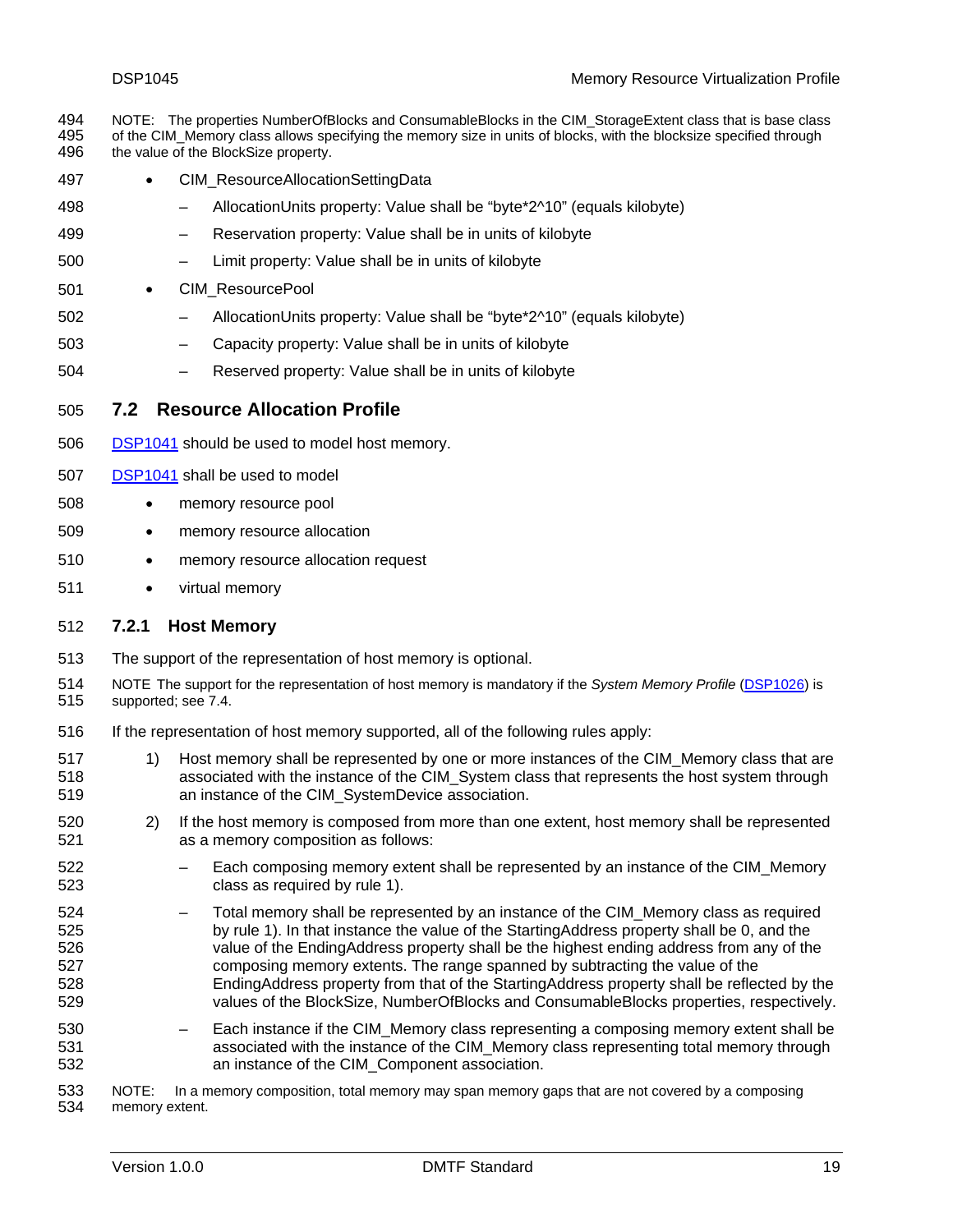#### 535 **7.2.2 Memory Resource Pool**

536 This subclause specifies implementation requirements for the representation of memory resource pools.

## <span id="page-19-1"></span>537 **7.2.2.1 CIM\_ResourcePool.Primordial Property**

- 538 539 The value of the Primordial property shall be set to TRUE for any instance of the CIM\_ResourcePool class that represents a primordial memory resource pool. For other instances of the CIM\_ResourcePool
- 540 class that represent memory resource pools, the value of the Primordial property shall be set to FALSE.

## <span id="page-19-2"></span>541 **7.2.2.2 CIM\_ResourcePool.PoolID Property**

542 543 The value of the PoolID property shall be set such that it enables unique identification of the instance of the CIM\_ResourcePool class within the scoping host system.

#### <span id="page-19-0"></span>544 **7.2.2.3 Aggregation of Host Resources**

- 545 546 The support of the representation of the aggregation of host memory into a primordial memory resource pool is optional.
- 547 If the representation of the aggregation of host memory into primordial memory resource pools is
- 548 549 supported, at least one instance of the CIM Component association (see 10.5) references the instance of [the CIM\\_ResourcePool class that represents the pool.](#page-41-1)

## <span id="page-19-4"></span>550 **7.2.2.4 CIM\_ResourcePool.Reserved Property**

551 552 The value of the Reserved property shall denote the amount of host memory that is actually reserved from the resource pool, in units of kilobyte.

#### <span id="page-19-3"></span>553 **7.2.2.5 CIM\_ResourcePool.Capacity Property**

- 554 The support of the Capacity property is conditional.
- 555 556 Conditional Requirement: The Capacity property shall be supported if the aggregation of host resources is supported (see 7.2.2.[3\); otherwise, support of the Capacity property is optional.](#page-19-0)
- 557 558 559 560 If the Capacity property is supported, its value shall reflect the maximum amount of memory that can be allocated from the resource pool in units of kilobyte. If the instance of the CIM\_ResourcePool class represents a memory resource pool with unlimited capacity, the value of the Capacity property shall be set to the largest value supported by the uint64 datatype.

#### 561 **7.2.2.6 Memory Resource Pool Hierarchies**

- 562 The support of representing memory resource pool hierarchies is optional.
- 563 564 565 If the representation of memory resource pool hierarchies is supported, any concrete memory resource pool shall be represented through an instance of the CIM\_ResourcePool class, where all of the following conditions shall be met:
- 566 The value of the Primordial property shall be FALSE.
- 567 568 569 • The instance shall be associated through an instance of CIM\_ElementAllocatedFromPool association to the instance of the CIM\_ResourcePool class that represents its parent memory resource pool.
- 570 571 572 • The instance shall be associated through an instance of the CIM\_ElementSettingData association to the instance of the CIM\_ResourceAllocationSettingData class that represents the amount of memory allocated from the parent resource pool.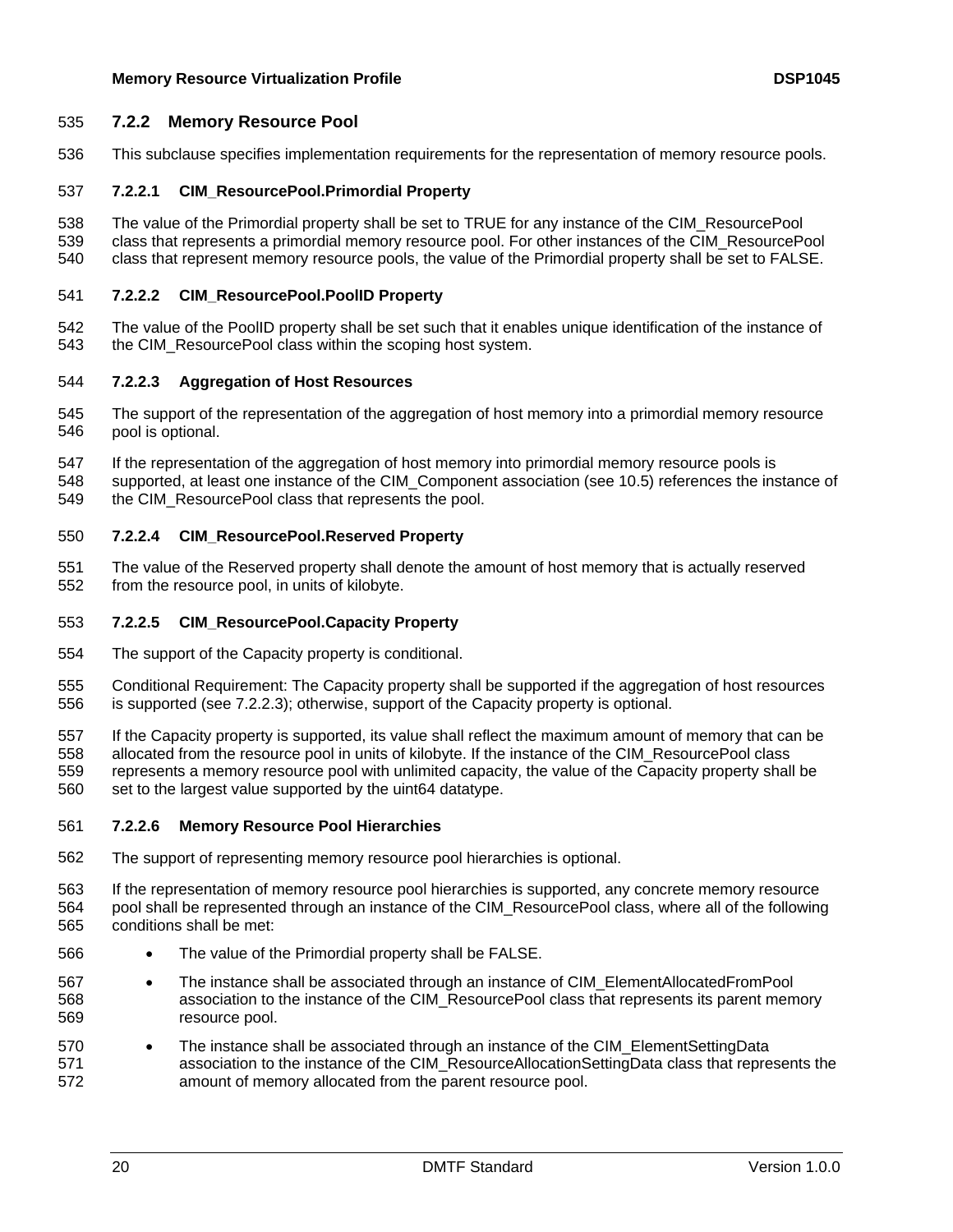#### 573 **7.2.2.7 Default Memory Resource Pool**

- 574 The support of designating a default memory resource pool is optional.
- 575 If the designation of a default memory resource pool is supported, all of the following conditions apply:
- 576 577 • The default memory resource pool shall be represented by an instance of the CIM\_ResourcePool class; see 10.1[8.](#page-48-1)
- 578 579 • That instance shall be associated to the instance of the CIM AllocationCapabilities class that represents the pools default allocation capabilities as specified in 7.3.1.[5.](#page-27-0)
- 580 581 • The same instance of the CIM AllocationCapabilities class shall also represent the systems default allocation capabilities as specified in 7.3.1.[2.](#page-26-0)

#### <span id="page-20-0"></span>582 **7.2.2.8 Memory Resource Pool Management**

583 The support of memory resource pool management is optional.

#### 584 **7.2.2.8.1 Indication of Support**

- 585 If memory resource pool management is supported, the instance of the
- 586 CIM\_ResourcePoolManagementCapabilities class that is associated through an instance of the

587 CIM\_ElementCapabilities association to the instance of the CIM\_ResourcePoolManagementService that

- 588 represents a memory resource pool configuration service shall represent the capabilities of the resource
- 589 pool configuration service as specified in this subclause.
- 590 Memory resource pool management is supported (with one or more methods) if the
- 591 SynchronousMethodsSupported[ ] array property, the AsynchronousMethodsSupported[ ] array property,
- 592 or both have a non-NULL value and contain at least one element.
- 593 If memory resource pool management is not supported, the value of both the
- 594 SynchronousMethodsSupported[ ] and the AsynchronousMethodsSupported[ ] array properties shall be
- 595 596 NULL or an empty array in the instance of the CIM ResourcePoolManagementCapabilities class that represents the capabilities of a resource pool configuration service.
- 597 **7.2.2.8.2 ValueMap Qualifier Method Designators**
- 598 599 600 Qualifier values defined by the ValueMap qualifiers of the SynchronousMethodsSupported[ ] and AsynchronousMethodsSupported[ ] array properties in the CIM\_ResourcePoolConfigurationCapabilities class shall designate methods as follows:
- 601 602 • The value 3 (CreateChildResourcePool is supported) designates the CreateChildResourcePool( ) method.
- 603 • The value 4 (DeleteResourcePool is supported) designates the DeleteResourcePool() method.
- 604 605 • The value 5 (AddResourcesToResourcePool is supported) designates the AddResourcesToResourcePool( ) method.
- 606 607 • The value 6 (RemoveResourcesFromResourcePool) designates the RemoveResourcesFromResourcePool( ) method.

#### 608 **7.2.2.8.3 Implementation Requirements**

- 609 Elements in the value sets of the SynchronousMethodsSupported[ ] and
- 610 AsynchronousMethodsSupported[ ] array properties in the CIM\_ResourcePoolConfigurationCapabilities
- 611 class shall be specified according to the following rules:
- 612 613 • A particular ValueMap qualifier value shall appear as an element in the value set of at most one array property.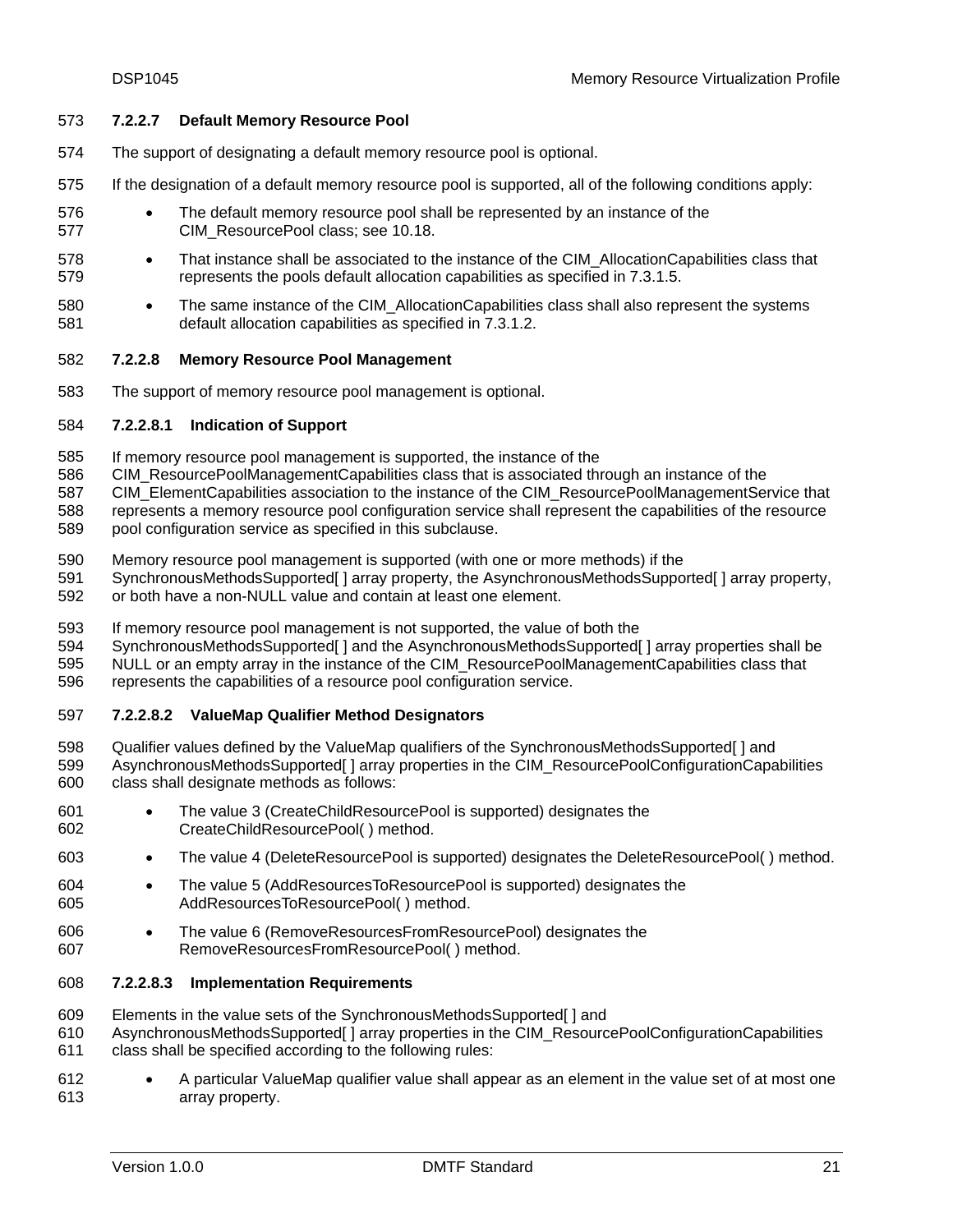- If a particular ValueMap qualifier value does not appear in the value set of either array property, the corresponding method is not supported. 614 615
- 616 617 618 • If a particular qualifier value is used as element in the value set of the SynchronousMethodsSupported[ ] array property, the corresponding method shall be supported with synchronous behavior only.
- 619 620 621 • If a particular qualifier value is used as element in the value set of the AsynchronousMethodsSupported[ ] array property, the corresponding method shall be supported with synchronous behavior, asynchronous behavior, or both.
- 622 A method implementation shall apply following rules:
- 623 624 • A supported method (with synchronous or asynchronous behavior) shall not return 1 (Not Supported).
- 625 626 • A method supported with synchronous behavior only shall not return 4096 (Method Parameters Checked – Job Started).

#### <span id="page-21-0"></span>627 **7.2.2.8.4 Availability of Support of Asynchronous Operations**

- 628 629 This subclause specifies the CIM elements that indicate the availability of the support for asynchronous operations for memory resource pool management.
- 630 Asynchronous operations for memory resource pool management are supported (with one or more
- 631 632 methods) if the AsynchronousMethodsSupported [ ] array property has a non-NULL value and contains at least one element.

#### 633 **7.2.3 Memory Resource Allocation**

- NOTE: [DSP1041](#page-6-0) specifies two alternatives for modeling resource allocation: *simple resource allocation* and *virtual resource allocation*. 634 635
- 636 637 Implementations conforming to the *Memory Resource Virtualization Profile* shall implement virtual resource allocation as defined in the "Modeling Virtual Resource Allocation (Optional)" clause of 638 [DSP1041.](#page-6-0)
- 639 **7.2.4 CIM\_ResourceAllocationSettingData**
- 640 This subclause specifies the use of the CIM\_ResourceAllocationSettingData class.

#### 641 **7.2.4.1 General**

- 642 Instances of the CIM\_ResourceAllocationSettingData class
- 643 • shall be used to represent memory resource allocation requests (MRQ)
- 644 • shall be used to represent memory resource allocations (MRA)
- 645 646 • shall be used to represent settings that define the capabilities of systems and of memory resource pools (MCA)
- 647 648 • may be used to represent settings that define the mutability of memory resource allocations (MMS)
- 649 650 The specifications in this subclause generally define constraints for property values used in these representations. Constraints that apply to only a subset of these representations are prefixed with the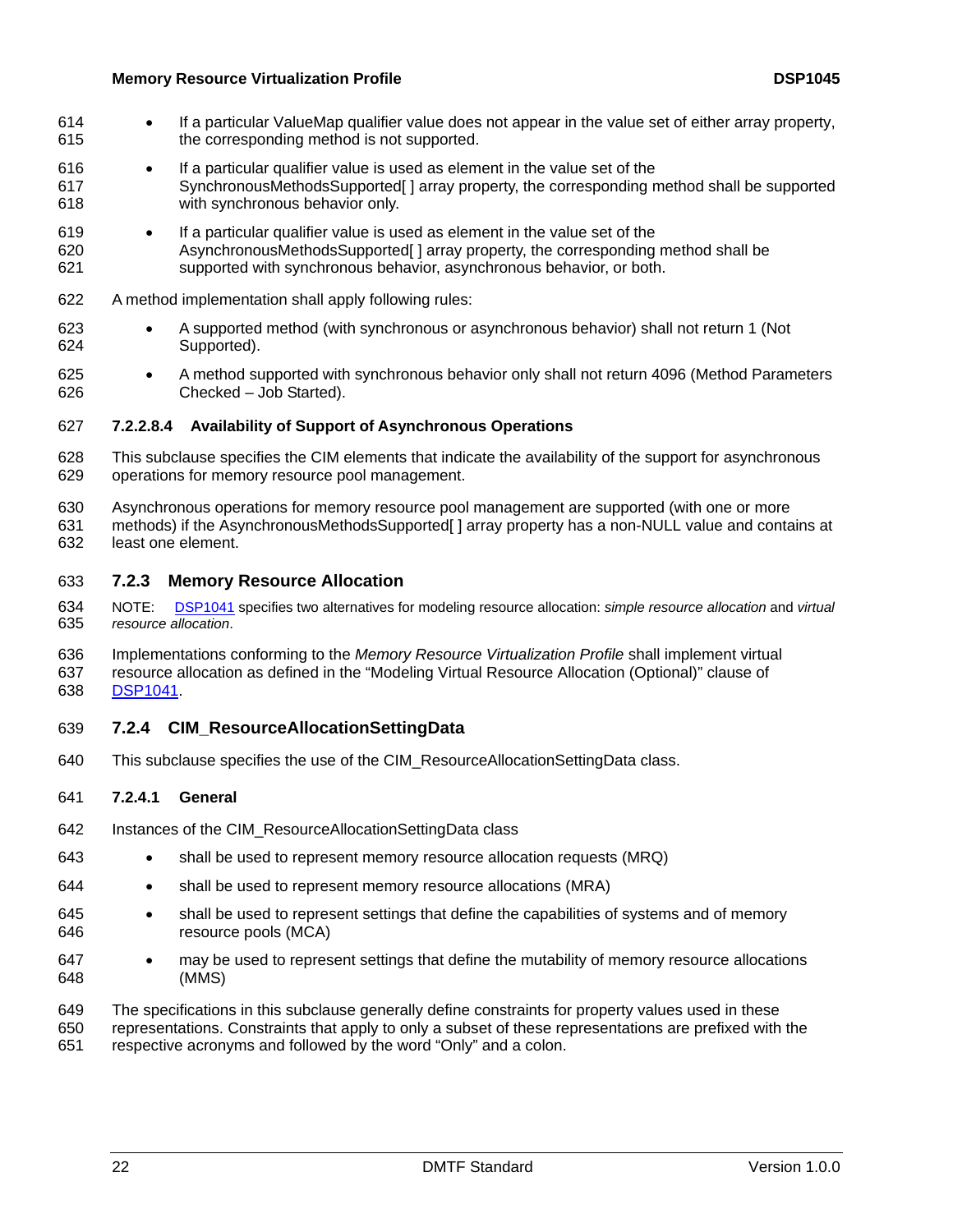#### <span id="page-22-1"></span>652 **7.2.4.2 CIM\_ResourceAllocationSettingData.PoolID Property**

The value of the PoolID property shall designate the memory resource pool. A NULL value shall indicate the use of the host system's default memory resource pool. 653 654

#### <span id="page-22-0"></span>655 **7.2.4.3 CIM\_ResourceAllocationSettingData.ConsumerVisibility Property**

- 656 657 The value of the ConsumerVisibility property shall denote whether host memory is directly passed through to the virtual system or whether memory is virtualized. Values shall be assigned as follows:
- 658 • A value of 2 (Passed-Through) shall denote that host memory is passed through.
- 659 • A value of 3 (Virtualized) shall denote that memory is virtualized.
- 660 661 • MRQ Only: A value of 0 (Unknown) shall be used if the represented memory resource allocation request does not predefine which type of memory shall be allocated.
- 662 Other values shall not be used.

# <span id="page-22-2"></span>663 **7.2.4.4 CIM\_ResourceAllocationSettingData.HostResource[ ] Array Property**

- 664 665 Support of the HostResource[ ] array property is conditional if representing memory resource allocations, and optional otherwise.
- 666 667 MRA Only: Conditional Requirement: The HostResource[] array property shall be supported if the value of the MappingBehavior property is 2 (Dedicated).
- 668 Otherwise, the HostResource[ ] array property may be supported.
- 669 If HostResource[ ] array property is supported, the following rules apply:
- 670 671 672 673 • If the value of the ConsumerVisibility property (see 7.2.4.[3\) is 2 \(Passed-Through\), the value of](#page-22-0)  [the HostResource\[ \] array property should designate the host memory resource that is passed](#page-22-0)  [through to a virtual system. A value of NULL or an empty array should indicate that the passed](#page-22-0)[through host memory resource is not represented by an instance of the CIM\\_Memory class.](#page-22-0)
- 674 675 • If the value of the Consumer Visibility property is 3 (Virtualized), the value of the HostResource [] array property shall be NULL or shall be an empty array.
- 676 677 • MRA Only: The value of the HostResource | array property depends on the value of the MappingBehavior property as follows:
- 678 679 680 – If the value of the MappingBehavior property is 2 (Dedicated), elements in the value of the HostResource[ ] array property shall reference instances of the CIM\_Memory class that represent host memory extents that are exclusively dedicated to the virtual system.
- 681 682 683 684 If the value of the MappingBehavior property is 3 (Hard Affinity) or 4 (Soft Affinity), elements in the value of the HostResource[ ] array property shall reference instances of the CIM\_Memory class that represent host memory extents that provide the allocation of the virtual memory.
- 685 686 • MRQ Only: The value of the HostResource [ ] array property depends on the value of the MappingBehavior property as follows:
- 687 688 689 690 If the value of the MappingBehavior property is 2 (Dedicated), elements in the value of the HostResource[ ] array property shall reference instances of the CIM\_Memory class that represent host memory extents that are required with dedicated access by the virtual system.
- 691 692 – If the value of the MappingBehavior property is 3 (Soft Affinity), elements in the value of the HostResource[ ] array property shall reference instances of the CIM\_Memory class that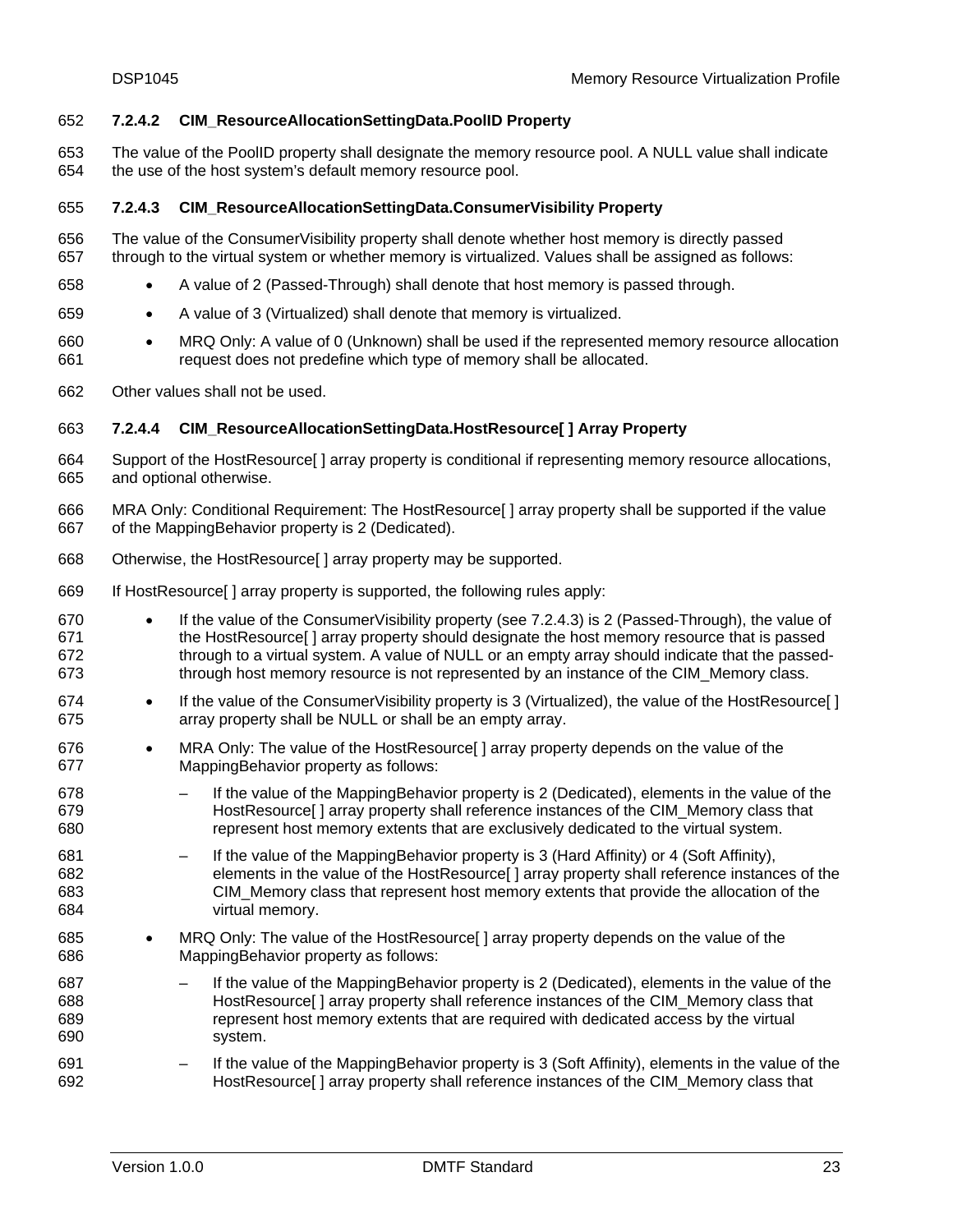- represent host memory extents that are preferred for the allocation of the virtual systems memory. 693 694
- 695 696 697 698 – If the value of the MappingBehavior property is 4 (Hard Affinity), elements in the value of the HostResource[ ] array property shall reference instances of the CIM\_Memory class that represent host memory extents that are required for the allocation of the virtual systems memory.

699 700 701 If the HostResource[] array property is not supported, the value of the HostResource[] array property shall be NULL. This indicates that host memory extents that are exclusively dedicated to the virtual system or that provide the allocation of the virtual memory are not defined.

- <span id="page-23-0"></span>702 **7.2.4.5 CIM\_ResourceAllocationSettingData.VirtualQuantity Property**
- 703 704 The value of the VirtualQuantity property shall denote the amount of virtual memory available to a virtual system in units of kilobyte.

## <span id="page-23-1"></span>705 **7.2.4.6 CIM\_ResourceAllocationSettingData.Reservation Property**

- 706 Support of the Reservation property is optional.
- 707 708 If the Reservation property is supported, the value of the Reservation property shall denote the amount of host memory reserved for the exclusive use of a virtual system in units of kilobyte.
- 709 710 If the Reservation property is not supported, it shall have a value of NULL. This indicates that an amount of host memory reserved for the exclusive use of the virtual system is not defined.

## <span id="page-23-2"></span>711 **7.2.4.7 CIM\_ResourceAllocationSettingData.Limit Property**

- 712 Support of the Limit property is optional.
- 713 714 If the Limit property is supported, the value of the Limit property shall denote the maximum amount of host memory available to a virtual system in units of kilobyte.
- 715 716 If the Limit property is not supported, it shall have a value of NULL. This indicates that a maximum amount of host memory available to the virtual system is not defined.

#### <span id="page-23-3"></span>717 **7.2.4.8 CIM\_ResourceAllocationSettingData.Weight Property**

- 718 Support of the Weight property is optional.
- 719 720 If the Weight property is supported, its value shall denote the relative priority of a memory resource allocation in relation to other memory resource allocations.
- 721 722 If the Weight property is not supported, it shall have a value of NULL. This indicates that a relative priority of the memory resource allocation in relations to other memory resource allocations is not defined.

#### <span id="page-23-4"></span>723 **7.2.4.9 CIM\_ResourceAllocationSettingData.Parent Property**

- 724 The implementation of the Parent property is optional.
- 725 726 If the Parent property is supported, the value of the Parent property shall denote the parent entity of the memory resource allocation.
- 727 728 If the Parent property is not supported, is shall have a value of NULL. This indicates that a parent entity of the memory resource allocation is not defined.
- 729 730 NOTE: For example, the value of the Parent property may refer to the name of an address space that resides in the host system.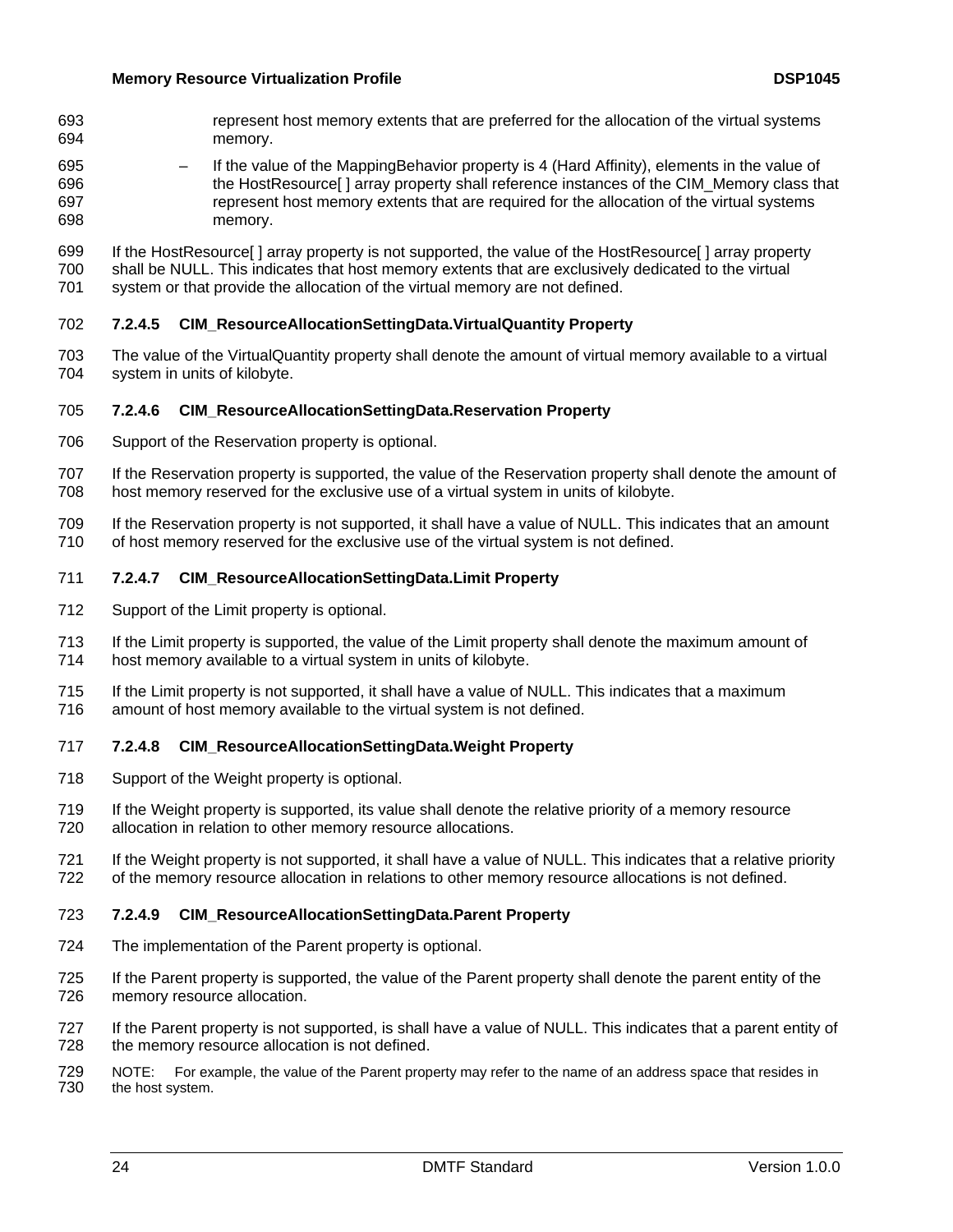#### <span id="page-24-1"></span>731 **7.2.4.10 CIM\_ResourceAllocationSettingData.Connection[ ] Array Property**

- 732 The implementation of the Connection[ ] array property is optional.
- 733 734 If Connection[ ] array property is supported, its value shall contain elements that identify entities connected to the memory resource allocation.
- 735 736 If the Connection [] array property is not supported, it shall have a value of NULL. This indicates that entities connected to the memory resource allocation are not defined.
- 737 738 NOTE: For example, elements of the value of the Connection[ ] array property may refer to the name of shared memory segments that are mapped to the allocated virtual memory.

#### <span id="page-24-2"></span>739 **7.2.4.11 CIM\_ResourceAllocationSettingData.MappingBehavior Property**

- 740 The implementation of the MappingBehavior property is optional.
- 741 742 743 If the MappingBehavior property is supported, its value shall denote how host resources referenced by elements in the value of HostResource[ ] array property relate to the memory resource allocation. The following rules apply:
- 744 • MRA Only:
- 745 746 747 – A value of 2 (Dedicated) shall indicate that the represented memory resource allocation is provided by host memory resources as referenced by the value of the HostResource[ ] array property that are exclusively dedicated to the virtual system.
- 748 749 750 – A value of 3 (Soft Affinity) or 4 (Hard Affinity) shall indicate that the represented memory resource allocation is provided using host memory resource as referenced by the value of the HostResource<sup>[]</sup> array property.
- 751 – Other values shall not be used.
- 752 • MRQ Only:
- 753 754 – A value of 0 (Unknown) shall indicate that the memory resource allocation request does not require specific host resources.
- 755 756 757 – A value of 2 (Dedicated) shall indicate that the memory resource allocation request shall be provided by exclusively dedicated host memory resources as specified through the value of the HostResource[ ] array property.
- 758 759 760 761 – A value of 3 (Soft Affinity) shall indicate that the memory resource allocation request shall preferably be provided by host memory resources as specified through the value of the HostResource[ ] array property, but that other resources may be used if the requested resources are not available.
- 762 763 764 765 – A value of 4 (Hard Affinity) shall indicate that the memory resource allocation request shall preferably be provided by host memory resources as specified through the value of the HostResource[ ] array property and that other resources shall not be used if the requested resources are not available.
- 766 – Other values shall not be used.
- 767 768 769 If the MappingBehavior property is not supported, it shall have a value of NULL. This indicates that a further qualification of the value of the HostResource [] array property through the value of the MappingBehavior property is not defined.

#### <span id="page-24-0"></span>770 **7.2.5 Virtual Memory**

771 For the representation of virtual memory all of the following rules apply: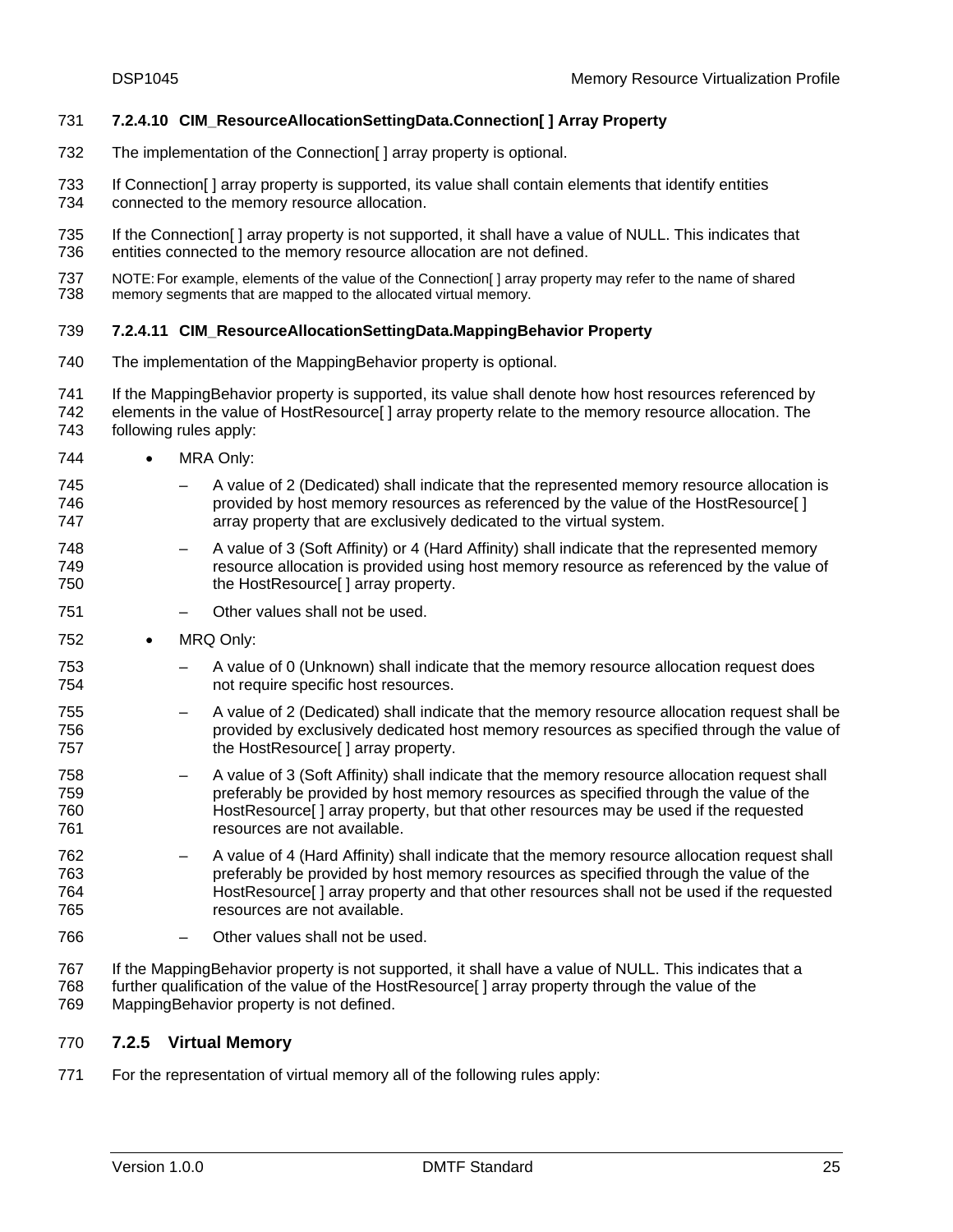- <span id="page-25-2"></span><span id="page-25-0"></span>1) Virtual memory shall be represented by one or more instances of the CIM\_Memory class that are associated with the instance of the CIM\_ComputerSystem class that represents the virtual system through an instance of the CIM\_SystemDevice association. 772 773 774
- 775 776 2) If the virtual memory is composed from more than one extent, virtual memory shall be represented as a memory composition as follows:
- 777 778 – Each composing memory extent shall be represented by an instance of the CIM\_Memory class as required by rule 1)[.](#page-18-2)
- 779 780 781 782 783 784 – Total memory shall be represented by an instance of the CIM\_Memory class as required by rule 1[\). In that instance the value of the StartingAddress property shall be 0, and the](#page-25-2)  [value of the EndingAddress property shall be the highest ending address from any of the](#page-25-2)  [composing memory extents. The range defined by subtracting the value of the](#page-25-2)  [EndingAddress property from that of the StartingAddress property shall be reflected by the](#page-25-2)  [values of the BlockSize, NumberOfBlocks and ConsumableBlocks properties, respectively.](#page-25-2)
- 785 786 787 – Each instance of the CIM\_Memory class representing a composing memory extent shall be associated with the instance of the CIM\_Memory class representing total memory through an instance of the CIM\_Component association.
- 788 789 3) If a memory extent is directly based on a memory resource allocation, the instance of the CIM\_Memory class representing that extent shall be associated to all of the following instances:
- 790 791 the instance of the CIM\_ResourceAllocationSettingData that represents memory resource allocation through an instance of the CIM\_SettingsDefineState association
- 792 793 794 the instance of the CIM\_ResourcePool that represents the memory resource pool providing the resource allocation through an instance of the CIM\_ElementAllocatedFromPool association
- 795 796 797 NOTE 1: In a memory composition, total memory may span memory gaps that are not covered by a composing memory extent. Discontiguous memory as seen in the memory address space presented to the virtual system is not supported.
- 798 799 NOTE 2: In a memory composition, total memory is never the direct result of a memory allocation; instead, each composing memory extent is the direct result of a memory allocation.
- 800 Additional constraints apply if **DSP1026** is implemented; see 7.4.

# <span id="page-25-1"></span>801 **7.3 Allocation Capabilities Profile**

- 802 [DSP1043](#page-6-0) shall be used to model the following aspects:
- 803 • the memory resource allocation capabilities of host systems
- 804 • the memory resource allocation capabilities of memory resource pools
- 805 • the mutability of memory resource allocations or memory resource allocation requests

# 806 **7.3.1 Memory Resource Allocation Capabilities**

807 808 The memory resource allocation capabilities of host systems and of memory resource pools shall be represented by instances of the CIM\_AllocationCapabilities class.

# <span id="page-25-3"></span>809 **7.3.1.1 CIM\_AllocationCapabilities Class (Capabilities)**

- 810 This subclause specifies the use of the CIM\_AllocationCapabilities class for the representation of the
- 811 memory resource allocation capabilities of host systems and of memory resource pools.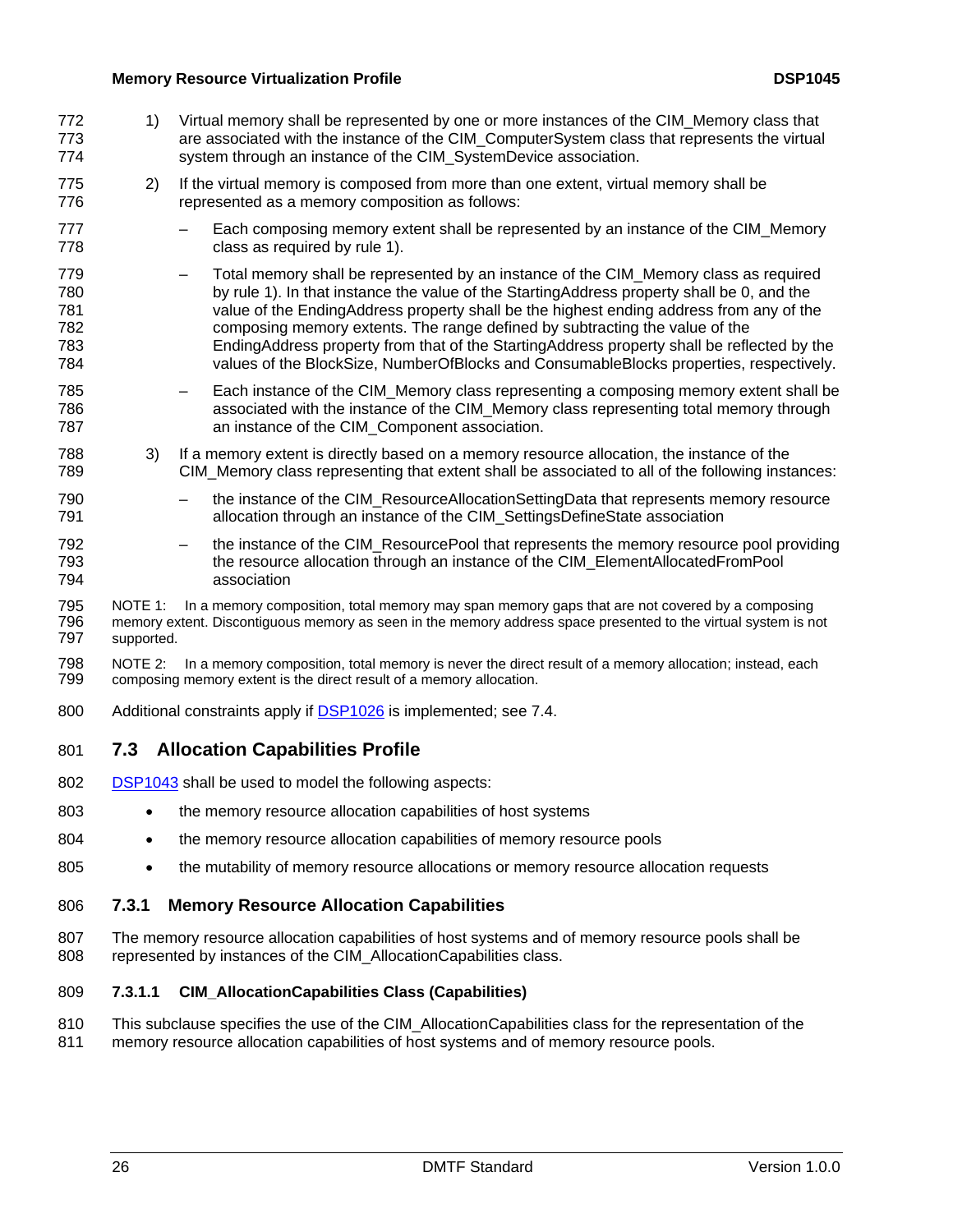#### 812 **7.3.1.1.1 Relationship of System and Resource Pool Capabilities**

- The memory allocation capabilities of a host system shall be a superset of the memory allocation 813
- capabilities of all memory resource pools that are hosted by the host system. 814

#### <span id="page-26-2"></span>815 **7.3.1.1.2 CIM\_AllocationCapabilities.RequestedTypesSupported Property**

- 816 817 The value of the RequestedTypesSupported property shall indicate whether the host system or the resource pool support memory resource allocation requests for particular host resources, as follows:
- 818 819 • A value of 2 (Specific) shall indicate support of specific requests that only refer to a specific host memory resource.
- 820 821 • A value of 3 (General) shall indicate support of generic memory requests that do not refer to a particular host memory resource.
- 822 • A value of 4 (Both) shall indicate support of both specific and generic memory requests.
- 823 Other values shall not be used.

#### <span id="page-26-3"></span>824 **7.3.1.1.3 CIM\_AllocationCapabilities.SharingMode Property**

- 825 826 The value of the SharingMode property shall indicate whether the host system or the resource pool support exclusive access or shared use of managed memory resources, as follows:
- 827 828 • A value of 2 (Dedicated) shall indicate support of memory resources with exclusive access. This value shall be used if host memory is allocated directly to a virtual system for exclusive use.
- 829 830 • A value of 3 (Shared) shall indicate support of memory resources with shared access. This value shall be used if host memory is not allocated directly to a virtual system.
- 831 Other values shall not be used.

832 833 834 NOTE: More than one instance of the CIM\_AllocationCapabilities class may be associated with a host system or resource pool. As a result, support of both shared and exclusive access to memory resources may be modeled, and one of these sharing modes may be designated the default sharing mode; see 7.3.1.3[.](#page-26-1) 

#### <span id="page-26-0"></span>835 **7.3.1.2 Host System Memory Resource Allocation Capabilities**

836 837 838 839 Each instance of the CIM\_System class that represents a host system shall be associated through the CIM\_ElementCapabilities association with one or more instances of the CIM\_AllocationCapabilities class that represent the host system's memory resource allocation capabilities. One of these instances shall represent the default memory resource allocation capabilities as specified in 7.3.1.[3.](#page-26-1) 

#### <span id="page-26-1"></span>840 **7.3.1.3 Default Host System Memory Resource Allocation Capabilities**

- 841 842 Exactly one instance of the CIM\_AllocationCapabilities class shall exist that describes the default memory resource allocation capabilities of a host system. That instance shall be associated with the instance of
- 843 the CIM\_System class that represents the host system through an instance of the
- 844 845 CIM\_ElementCapabilities association where the value of the Characteristics[ ] array property shall contain exactly one element, and that element shall have a value of 2 (Default).
- 

#### <span id="page-26-4"></span>846 **7.3.1.4 Memory Resource Pool Memory Resource Allocation Capabilities**

- 847 Each instance of the CIM\_ResourcePool class that represents a memory resource pool shall be
- 848 associated through the CIM\_ElementCapabilities association with one or more instances of the
- 849 CIM\_AllocationCapabilities class that represent the memory resource pool's memory resource allocation
- 850 capabilities. One of these instances shall represent the default memory resource allocation capabilities as
- 851 specified in 7.3.1.[5.](#page-27-0)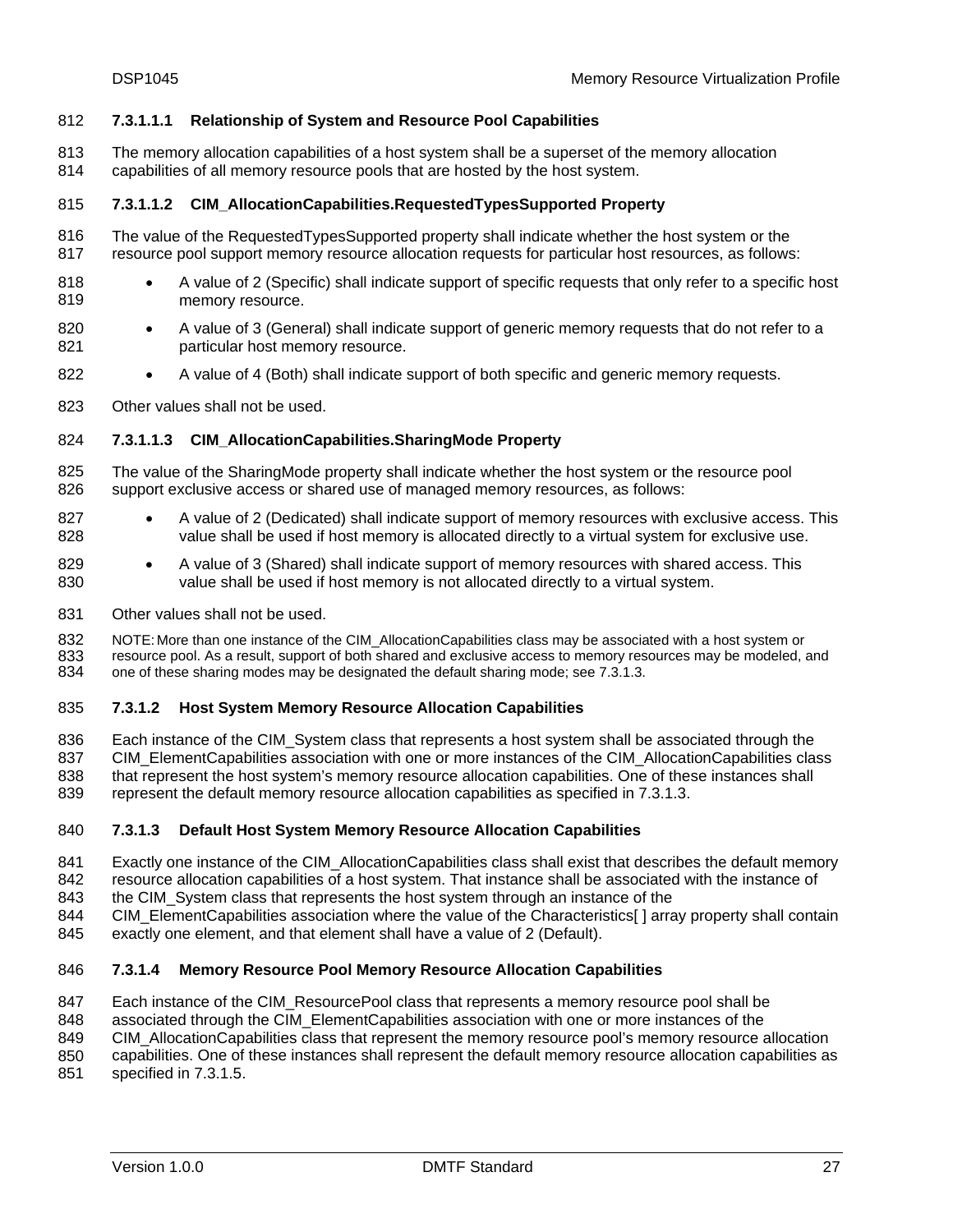#### <span id="page-27-0"></span>852 **7.3.1.5 Default Memory Resource Pool Memory Resource Allocation Capabilities**

Exactly one instance of the CIM\_AllocationCapabilities class shall exist that describes the default memory 853

resource allocation capabilities of a memory resource pool. That instance shall be associated with the 854

instance of the CIM ResourcePool class that represents the memory resource pool through an instance 855

of the CIM\_ElementCapabilities where the value of the Characteristics array property shall contain exactly one element, and that element shall have a value of 2 (Default). 856 857

#### 858 **7.3.2 Memory Resource Allocation Mutability**

859 860 The support for the representation of the mutability of memory resource allocation requests and memory resource allocations is optional.

#### 861 **7.3.2.1 Indication of Support**

- 862 If the representation of the mutability of memory resource allocation requests and memory resource
- 863 allocations is supported, in both cases it shall be represented by instances of the

864 CIM\_AllocationCapabilities class that are associated with the instance of the

865 CIM\_ResourceAllocationSettingData class that represents the memory resource allocation request or

866 memory resource allocation through instances of the CIM\_ElementCapabilities association.

867 If the representation of the mutability of a memory resource allocation or a memory resource allocation

868 request is not supported, the instance of the CIM\_ResourceAllocationSettingData class that represents

869 870 the memory resource allocation request or the memory resource allocation shall not be associated with an instance of the CIM\_AllocationCapabilities class through an instance of the CIM\_ElementCapabilities

871 association.

#### <span id="page-27-1"></span>872 **7.3.2.2 CIM\_AllocationCapabilities Class (Mutability)**

873 874 This subclause specifies the use of the CIM\_AllocationCapabilities class for the representation of the mutability of a memory resource allocation request or a memory resource allocation.

#### <span id="page-27-2"></span>875 **7.3.2.2.1 CIM\_AllocationCapabilities.RequestedTypesSupported Property**

- 876 877 The value of the RequestedTypesSupported property shall indicate whether the type of the memory resource allocation can be changed, as follows:
- 878 879 • A value of 2 (Specific) shall indicate support of change requests that refer to a specific host memory resource.
- 880 881 • A value of 3 (General) shall indicate support of change requests that do not refer to a particular host memory resource.
- 882 • A value of 4 (Both) shall indicate support of either type of change request.
- 883 Other values shall not be used.

#### <span id="page-27-3"></span>884 **7.3.2.2.2 CIM\_AllocationCapabilities.SharingMode Property**

- 885 886 The value of the SharingMode property shall indicate whether the sharing mode of the memory resource allocation can be changed, as follows:
- 887 888 • A value of NULL shall indicate that the sharing mode of the memory allocation can not be changed.
- 889 890 • A value of 2 (Dedicated) shall indicate support of requests to change the sharing mode to exclusive access.
- 891 892 • A value of 3 (Shared) shall indicate support of requests to change the sharing mode to shared access.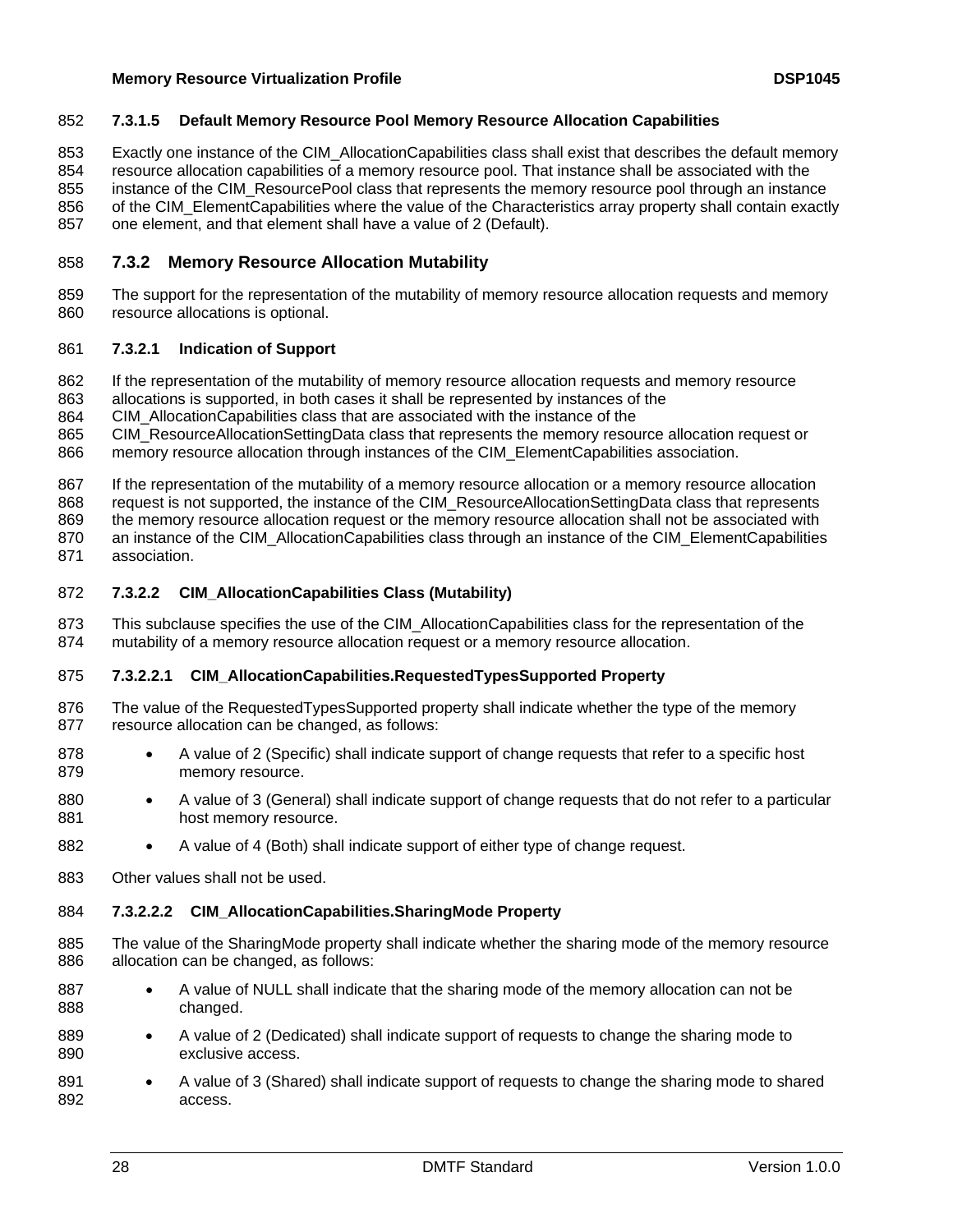<span id="page-28-0"></span>893 Other values shall not be used.

#### <span id="page-28-3"></span>894 **7.3.2.2.3 CIM\_AllocationCapabilities.SupportedAddStates[ ] Array Property**

895 896 If the addition of memory to the described memory resource allocation or memory resource allocation request is not supported, then If the value of the SupportedAddStates[ ] array property shall be NULL.

897 898 899 If the value set of the SupportedAddStates[ ] is empty, then the addition of memory to the described memory resource allocation or memory resource allocation request shall be supported regardless of the virtual system state of the scoping virtual system.

- 900 If values are provided as elements of the SupportedAddStates[ ] array property, these values shall
- 901 902 903 designate a set of potential virtual system states. The addition of memory to the described memory resource allocation or memory resource allocation request shall be supported if the scoping virtual system is in any of the designated virtual system states.

#### <span id="page-28-4"></span>904 **7.3.2.2.4 CIM\_AllocationCapabilities.SupportedRemoveStates[ ] Array Property**

- 905 906 If the removal of memory from the described memory resource allocation or memory resource allocation request is not supported, then the value of the SupportedRemoveStates[ ] array property shall be NULL.
- 907 If the value set of the SupportedRemoveStates[] array property is empty, then the removal of memory
- 908 909 from the described memory resource allocation or memory resource allocation request shall be supported regardless of the virtual system state of the scoping virtual system.
- 910 If values are provided as elements of the SupportedRemoveStates[ ] array property, these values shall
- 911 designate a set of potential virtual system states. The removal of memory from the described memory
- 912 resource allocation or memory resource allocation request shall be supported if the scoping virtual system
- 913 is in any of the designated virtual system states.

#### <span id="page-28-1"></span>914 **7.4 System Memory Profile**

- 915 The support of [DSP1026](#page-6-0) for representation of host system memory is optional.
- The support of [DSP1026](#page-6-0) for representation of virtual system memory is optional. Additional constraints 917 defined in 7.2.5 apply. 916

NOTE: [DSP1026](#page-6-0) defines that there is exactly one instance of the CIM\_Memory class associated to the instance of 918

- the CIM\_System class representing a system through an instance of the CIM\_SystemDevice association. In context 919
- of the *Memory Resource Virtualization Profile* it is expected that there are host systems as well as virtual systems 920
- that have more than one memory extent assigned. A possible solution would be to use a memory composition where the instance of the CIM\_Memory class that represents the memory composition is assigned as central instance of 921
- 922<br>923 [DSP1026](#page-6-0).

# <span id="page-28-2"></span>924 **8 Methods**

925 926 This section details the requirements for supporting intrinsic operations and extrinsic methods for the CIM elements defined by this profile.

#### 927 **8.1 General**

- 928 Support of intrinsic and extrinsic methods is specified by the "Methods" clauses in [DSP1041](#page-6-0) and
- [DSP1043.](#page-6-0) The only class added through the *Memory Resource Virtualization Profile* is the 929
- CIM\_RegisteredProfile class; see [10.15.](#page-47-1) 930
- 931 932 This section details the requirements for supporting intrinsic operations and extrinsic methods for the CIM elements defined by this profile.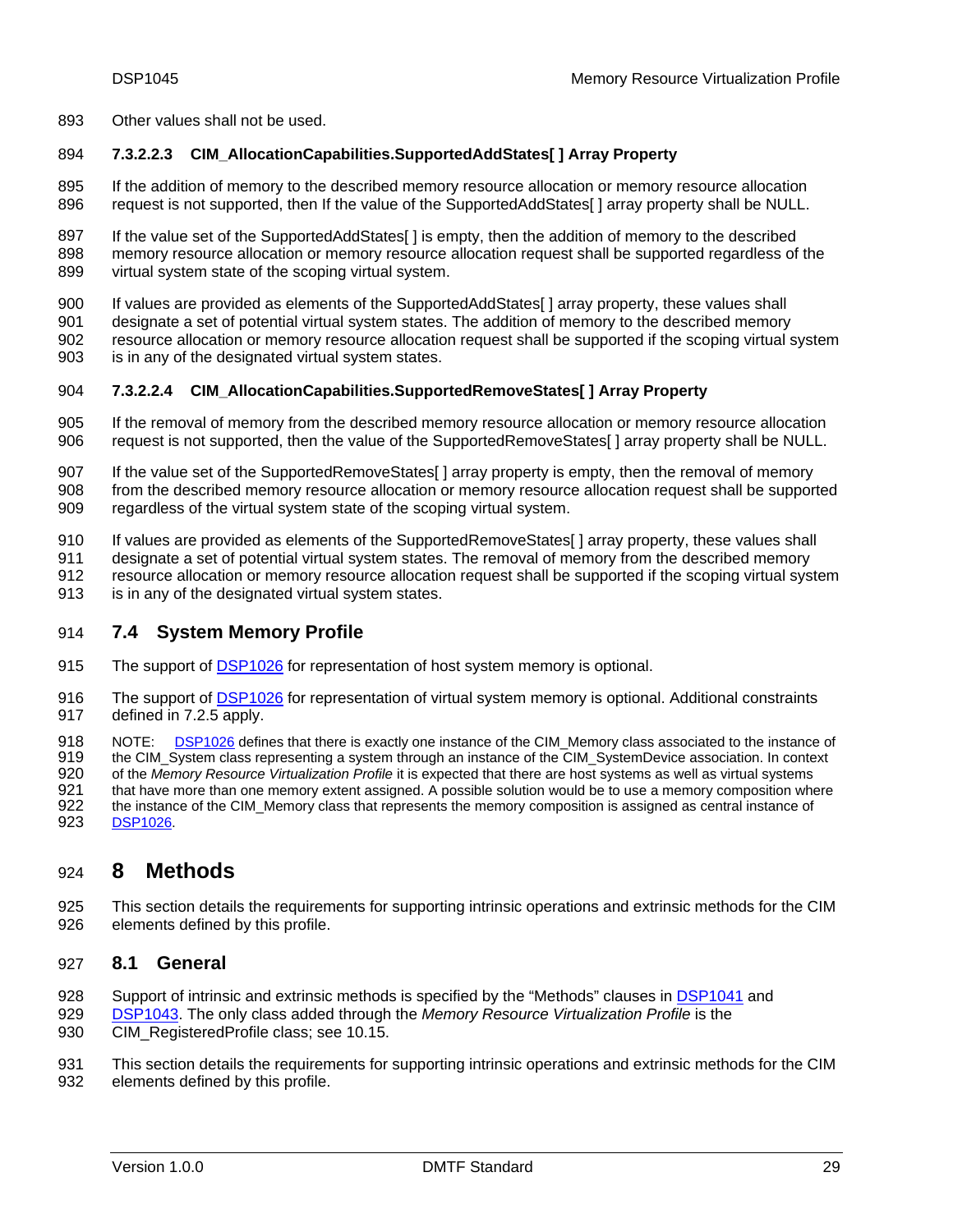# <span id="page-29-1"></span><span id="page-29-0"></span>933 **8.2 Profile conventions for operations**

For each profile class (including associations), the implementation requirements for operations, including for those in the following default list, are specified in class-specific subclauses of this clause. 934 935

- 936 The default list of operations for all classes is:
- 937 GetInstance( )
- 938 EnumerateInstances( )
- 939 EnumerateInstanceNames()
- 940 For classes that are referenced by an association, the default list also includes
- 941 Associators( )
- 942 AssociatorNames( )
- 943 References( )
- 944 ReferenceNames( )

945 946 The implementation requirements for intrinsic operations and extrinsic methods of classes listed in clause [10,](#page-38-1) but not addressed by a separate subclause of this clause are specified by the "Methods" 947 clauses of respective base profiles, namely [DMTF DSP1041](#page-6-0) (*Resource Allocation Profile*) and [DMTF](#page-6-0)  [DSP1043](#page-6-0) (*Allocation Capabilities Profile*). These profiles are specialized by this profile, and in these 948

cases this profile does not add method specifications beyond those defined in its base profiles. 949

# 950 **8.3 CIM\_RegisteredProfile**

951 All operations in the default list in [8.2](#page-29-1) are supported as described by [DMTF DSP0200](#page-6-0).

# 952 **9 Use Cases (Informative)**

953 954 The following use cases and object diagrams illustrate use of this profile*.* They are for informative purposes only and do not introduce behavioral requirements for implementations of the profile.

# 955 **9.1 Object Diagram**

956 957 Figure 5 [depicts the CIM representation of a host system with one memory resource pool and one virtual](#page-31-1)  [system. Only information relevant in the context of memory resource virtualization is shown.](#page-31-1) 

958 959 960 961 962 963 In Figure 5 the host system is represented by an instance of the CIM System class tagged HOST. The [host system owns two memory resources represented by instances of the CIM\\_Memory class that are](#page-31-1)  [tagged HOST\\_OWN and HOST\\_POOL. The first instance represents a memory extent in the lower part](#page-31-1)  [of the host memory that is used exclusively by the host because it is not assigned to a memory resource](#page-31-1)  [pool. The second instance represents a memory extent in the higher part of the host memory that is](#page-31-1)  [assigned to a memory resource pool.](#page-31-1) 

- 964 The host system hosts a primordial memory resource pool represented by an instance of the
- 965 CIM\_ResourcePool class tagged MEM\_POOL; in that instance the value of the PoolID property is
- 966 "MEM\_POOL". The host memory resource that is represented by the instance of the CIM\_Memory class
- 967 tagged HOST POOL is aggregated into the pool through an instance of the CIM Component association.
- 968 The allocation capabilities of the host system and of the memory pool are represented by the same
- 969 instance of the CIM\_AllocationCapabilities class tagged CAP. Four instances of the
- 970 CIM\_ResourceAllocationSettingData class (tagged CAP\_DEF, CAP\_MIN, CAP\_MAX, and CAP\_INC) are
- 971 associated with that instance through instances of the CIM\_SettingsDefineCapabilities association. The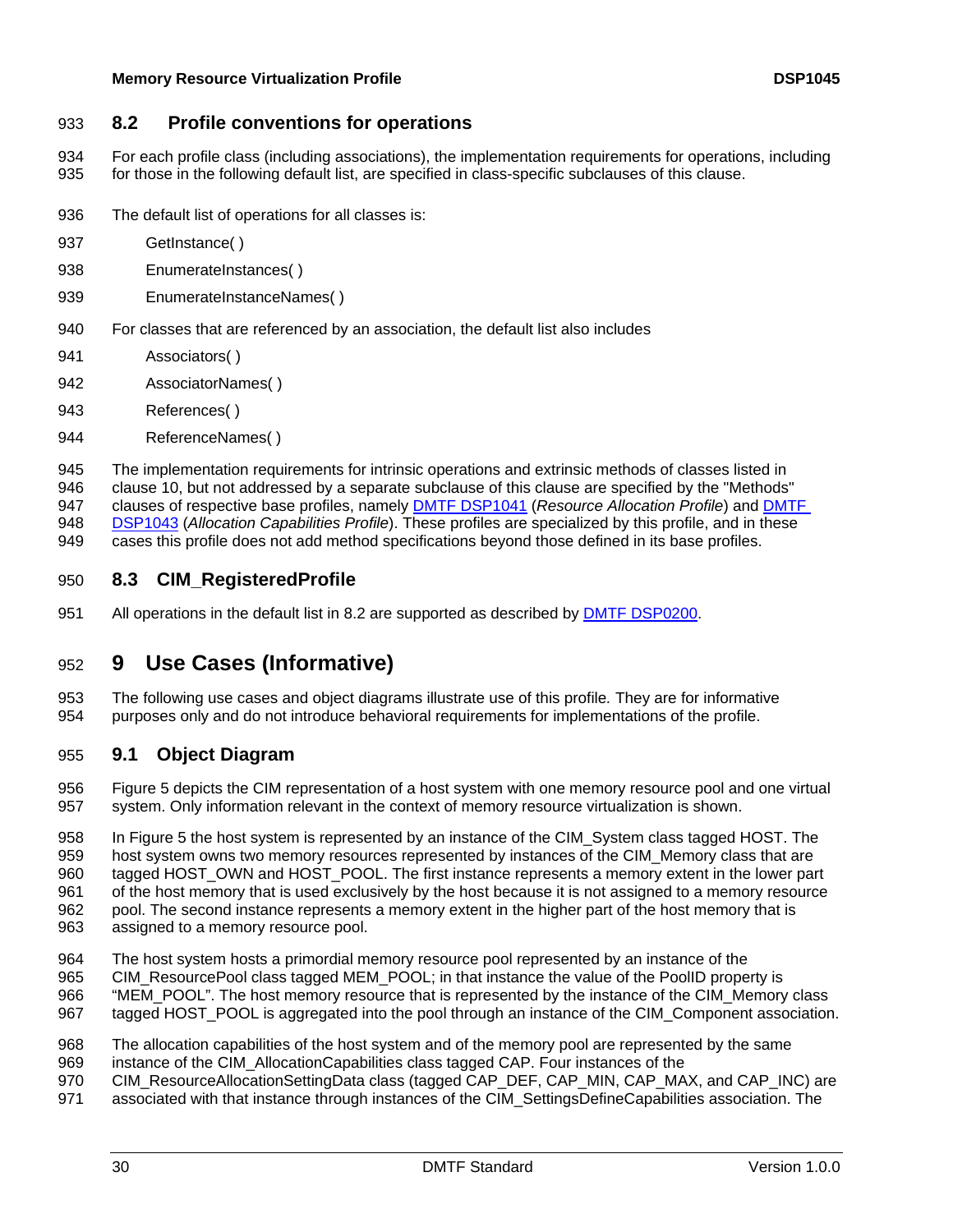- values of the ValueRange and ValueRole properties in the association instances designate the 972
- referenced instances of the CIM\_ResourceAllocationSettingData class that represent the default, 973
- minimum, maximum, and increment for memory resource allocations that are supported by the system 974
- and the pool. 975
- 976 The host system hosts a virtual system that is represented by an instance of the CIM\_ComputerSystem class tagged VS. The hosted relationship is shown through an instance of the CIM\_HostedDependency
- 977 978 association.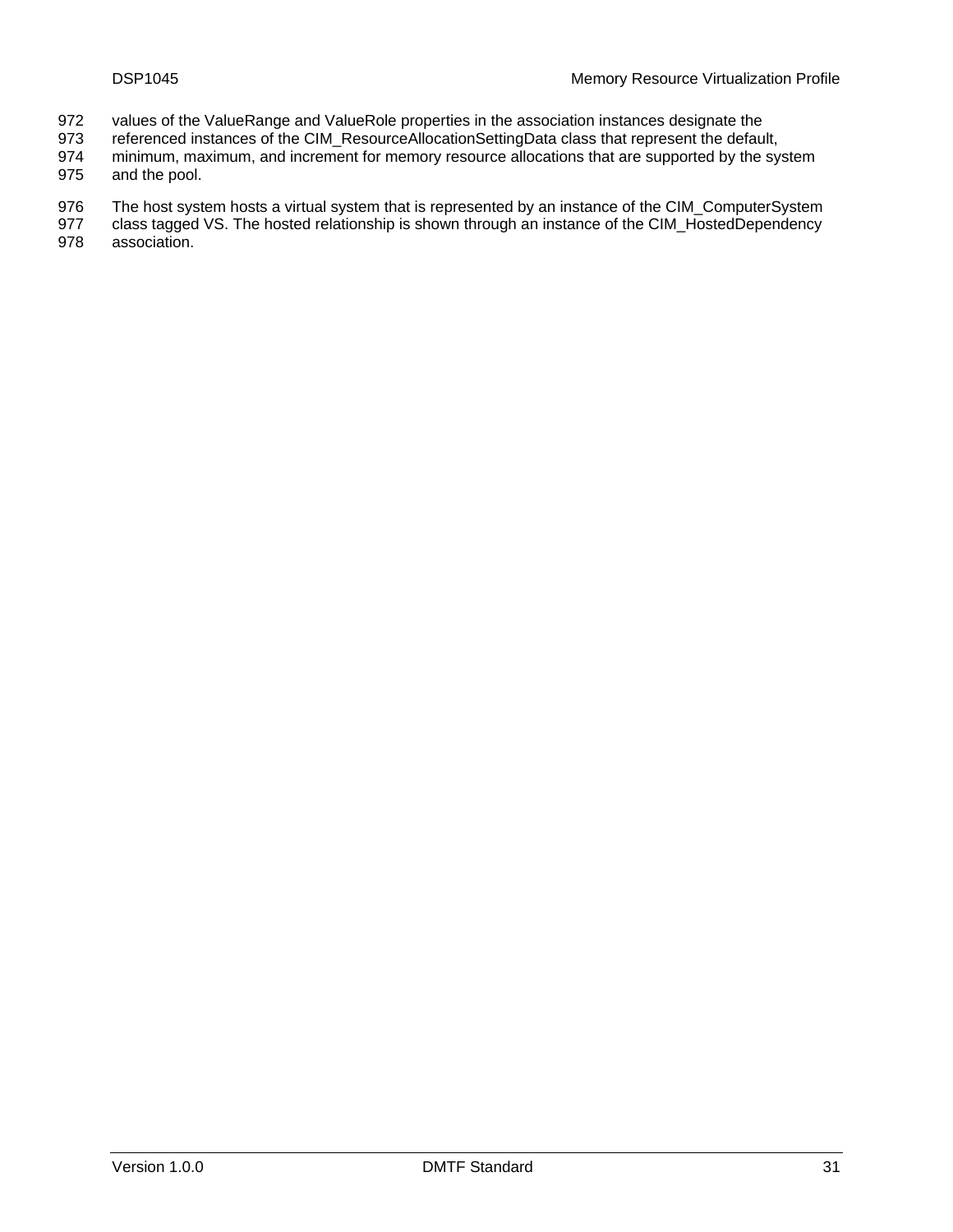<span id="page-31-0"></span>

979

#### <span id="page-31-1"></span>980 **Figure 5 – Instance Diagram: Example CIM Representation of Memory Resource Virtualization**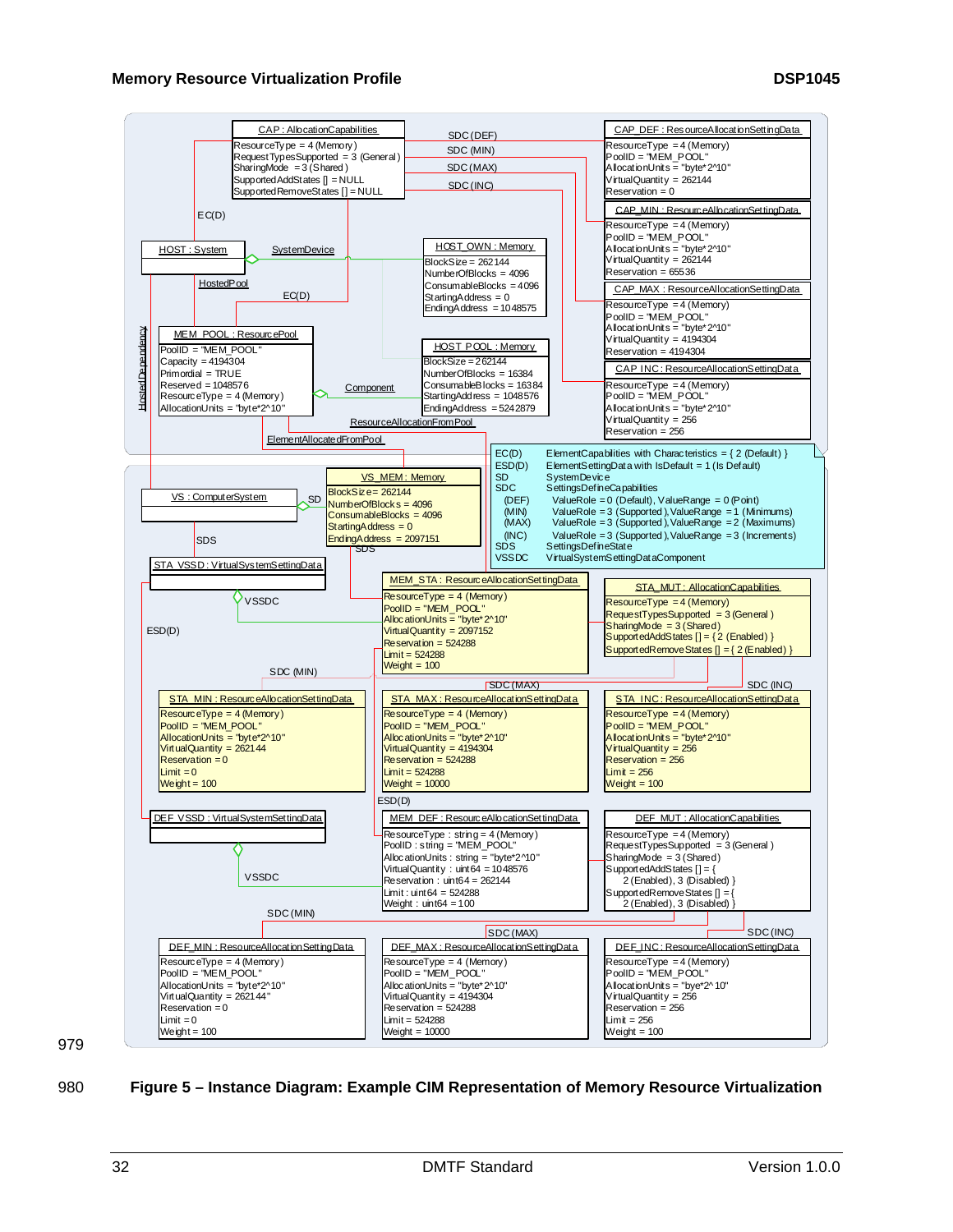- <span id="page-32-0"></span>The head element of the "State" virtual system configuration is the instance of the 981
- CIM\_VirtualSystemSettingData class tagged STA\_VSSD; it is associated with the instance of the 982
- CIM\_ComputerSystem class through an instance of the CIM\_SettingsDefineState association. The 983
- "State" virtual system configuration contains an element of the CIM\_ResourceAllocationSettingData class 984
- tagged MEM\_STA that represents the memory resource allocation assigned to the virtual system. The 985
- virtual memory that results from the memory resource allocation is represented as part of the virtual 986
- system representation by the instance of the CIM\_Memory class tagged VS\_MEM. 987
- 988 989 990 NOTE: All instances in Figure 5 [that are marked with light yellow color represent "State" entities that exist only as](#page-31-1)  [long as the virtual system is active \(that is, in a state other than "Defined"\). These instances do not exist while the](#page-31-1)  [virtual system is in the "Defined" state \(that is, it is not instantiated\).](#page-31-1)
- 991 The head element of the "Defined" virtual system configuration is the instance of the
- 992 993 994 995 CIM\_VirtualSystemSettingData class tagged DEF\_VSSD; it is associated with the head element of the "State" virtual system configuration through an instance of the CIM\_ElementSettingData association where the value of the IsDefault property is 1 (Is Default). The "Defined" virtual system configuration contains an element of the CIM\_ResourceAllocationSettingData class tagged MEM\_DEF that represents
- 996 the memory resource allocation request that defines the memory requirements of the virtual system. That
- 997 definition is used when the virtual system is activated and host memory is allocated to support the virtual
- 998 system's virtual memory.
- 999 The example in Figure 5 [shows a situation in which the VirtualQuantity property in the instances of the](#page-31-1)
- 1000 [CIM\\_ResourceAllocationSettingData class in the "State" and the "Defined" virtual system configuration](#page-31-1)
- 1001 [has different values. This indicates that the memory size was dynamically modified \(for example, by an](#page-31-1)
- 1002 1003 [operator command\) sometime after the virtual system activation. This reflects a temporary situation that is](#page-31-1)  [retained until the virtual system is recycled, at which point memory resources are deallocated and then](#page-31-1)
- 1004 [newly allocated based on the memory resource allocation request in the virtual system definition.](#page-31-1)
- 1005 The mutability of both the memory resource allocation request in the "Defined" virtual system
- 1006 configuration and of the memory resource allocation in the "State" virtual system configuration is
- 1007 represented by instances of the CIM\_ResourceAllocationSettingData class associated through
- 1008 respectively parameterized instances of the CIM\_SettingsDefineCapabilities association.
- 1009 Acceptable virtual system states for the addition and the removal of virtual memory are different for the
- 1010 memory resource allocation request and the memory resource allocation. The memory resource
- 1011 allocation can be modified only while the virtual system remains instantiated, as indicated by a value of
- 1012 2 (Enabled) in the instance of the CIM\_AllocationCapabilities class tagged STA\_MUT.

# 1013 **9.2 Inspection**

1014 1015 This set of use cases describes how to obtain various CIM instances that represent memory-related information of host and virtual systems.

# 1016 **9.2.1 Obtain the Memory Size of an Active Virtual System**

- 1017 **Assumption:** All of the following:
- 1018 1019 • The client knows a reference to the instance of the CIM ComputerSystem class that represents the virtual system.
- 1020 1021 1022 • The virtual system is in a virtual system state other than "Defined" (that is, is instantiated), which is indicated by a value other than 3 (Disabled) for the EnabledState property in the instance of the CIM\_ComputerSystem class.
- 1023 The sequence of activities is as follows:
- <span id="page-32-1"></span>1024 1025 1026 1) The client resolves the CIM\_SystemDevice association to find instances of the CIM\_Memory class that represent the virtual memory, invoking the intrinsic Associators( ) CIM operation with parameter values set as follows: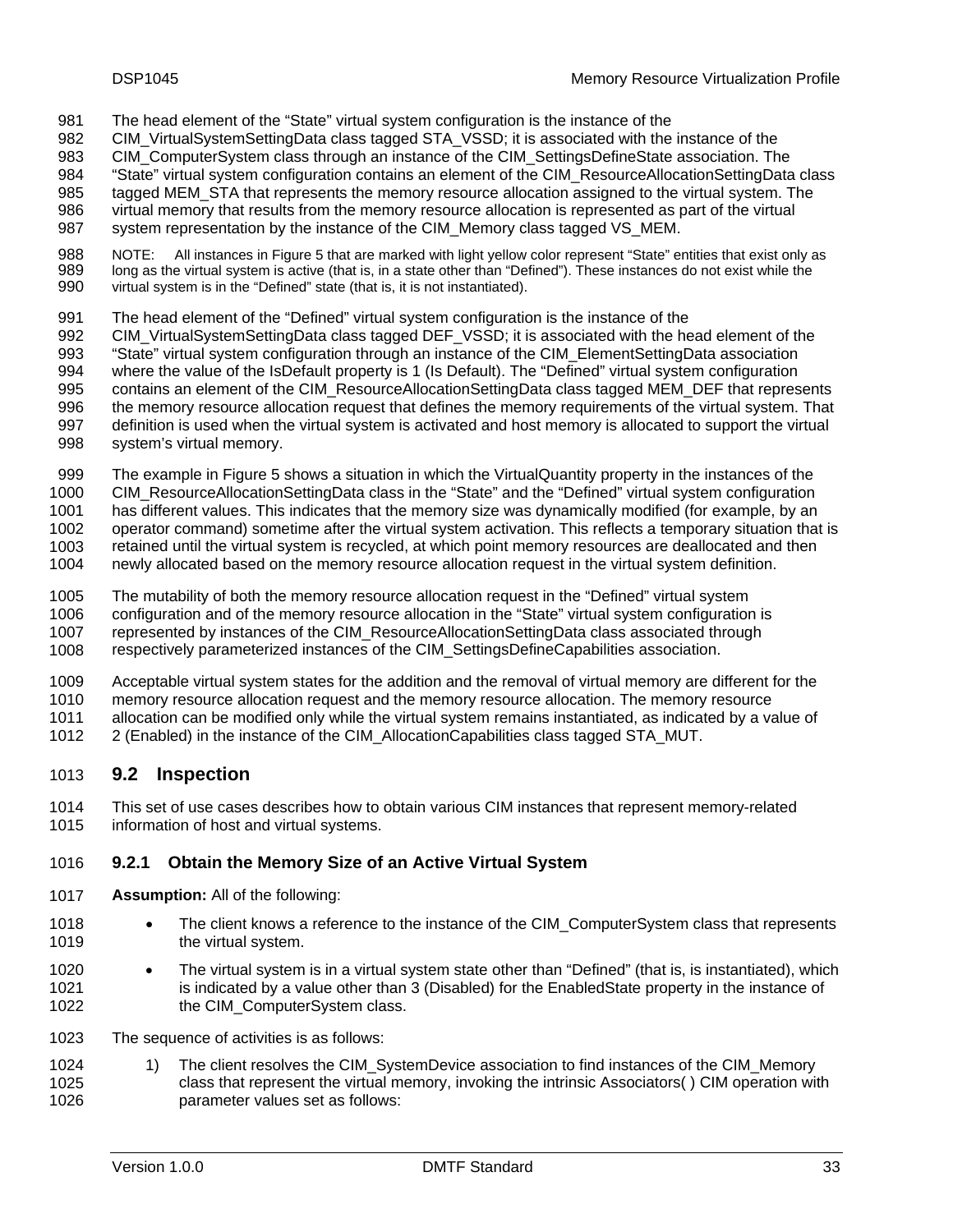- The value of the ObjectName parameter refers to the instance of the CIM\_ComputerSystem class that represents the virtual system. 1027 1028
- 1029 The value of the AssocClass parameter is set to "CIM\_SystemDevice".
- 1030 – The value of the ResultClass parameter is set to "CIM\_Memory".
- 1031 The result of step 1[\) is a set of instances of the CIM\\_Memory class.](#page-32-1)
- 1032 1033 1034 2) For each of the instances returned from step 1)[, the client inspects the values of the BlockSize](#page-32-1)  [and NumberOfBlocks properties, multiplies these values, and adds the results. The resulting](#page-32-1)  [sum is the amount of virtual memory available to the virtual system.](#page-32-1)
- 1035 **Result:** The client knows the amount of virtual memory available to the virtual system.

1036 1037 1038 1039 1040 1041 In the example CIM representation shown in Figure [5, the client initially would know the instance of the](#page-31-1)  [CIM\\_ComputerSystem class tagged VS that represents the virtual system. From there, the client would](#page-31-1)  follow the CIM\_SystemDevice association to the instance of the CIM\_Memory class tagged VS\_MEM that [represents the only virtual memory resource allocated to the virtual system. The client would multiply the](#page-31-1)  [value of the BlockSize property \(524288\) with the value of the ConsumableBlocks property \(4096\),](#page-31-1)  [yielding a result of 2147483648 bytes or 2097152 KB for the virtual system memory size.](#page-31-1) 

# 1042 **9.2.2 Obtain the Memory Size of a Defined Virtual System**

- 1043 **Assumption:** All of the following:
- 1044 1045 • The client knows a reference to the instance of the CIM\_ComputerSystem class that represents the virtual system.
- 1046 1047 1048 • The virtual system is in the "Defined" virtual system state (that is, is not instantiated), which is indicated by a value of 3 (Disabled) for the EnabledState property in the instance of the CIM\_ComputerSystem class.
- 1049 The sequence of activities is as follows:
- <span id="page-33-0"></span>1050 1051 1052 1053 1) The client resolves the CIM\_SettingsDefineState association to find the instance of the CIM\_VirtualSystemSettingData class that is the head element of the "State" virtual system configuration, invoking the intrinsic AssociatorNames( ) CIM operation with parameter values set as follows:
- 1054 1055 The value of the ObjectName parameter refers to the instance of the CIM\_ComputerSystem class that represents the virtual system.
- 1056 The value of the AssocClass parameter is set to "CIM\_SettingsDefineState".
- 1057 – The value of the ResultClass parameter is set to "CIM\_VirtualSystemSettingData".
- 1058 The result of step 1[\) is a reference to an instance of the CIM\\_VirtualSystemSettingData class.](#page-33-0)
- 1059 1060 1061 1062 2) The client obtains instances of the CIM\_ElementSettingData association that reference the result instance from step 1) [to find the instance of the CIM\\_VirtualSystemSettingData class that](#page-33-0)  [is the head element of the "Defined" virtual system configuration, invoking the intrinsic](#page-33-0)  [References\( \) CIM operation with parameter values set as follows:](#page-33-0)
- 1063 1064 1065 The value of the ObjectName parameter refers to the instance of the CIM\_VirtualSystemSettingData class that is the head element of the "State" virtual system configuration.
- 1066 – The value of the ResultClass parameter is set to "CIM\_ElementSettingData".

<sup>1067</sup>  1068 1069 The result of this step is a set of instances of the CIM\_ElementSettingData association. From that set, the client selects the only instance where the IsDefault property has a value of 1 (Is Default). The value of the SettingData property of that instance refers to the instance of the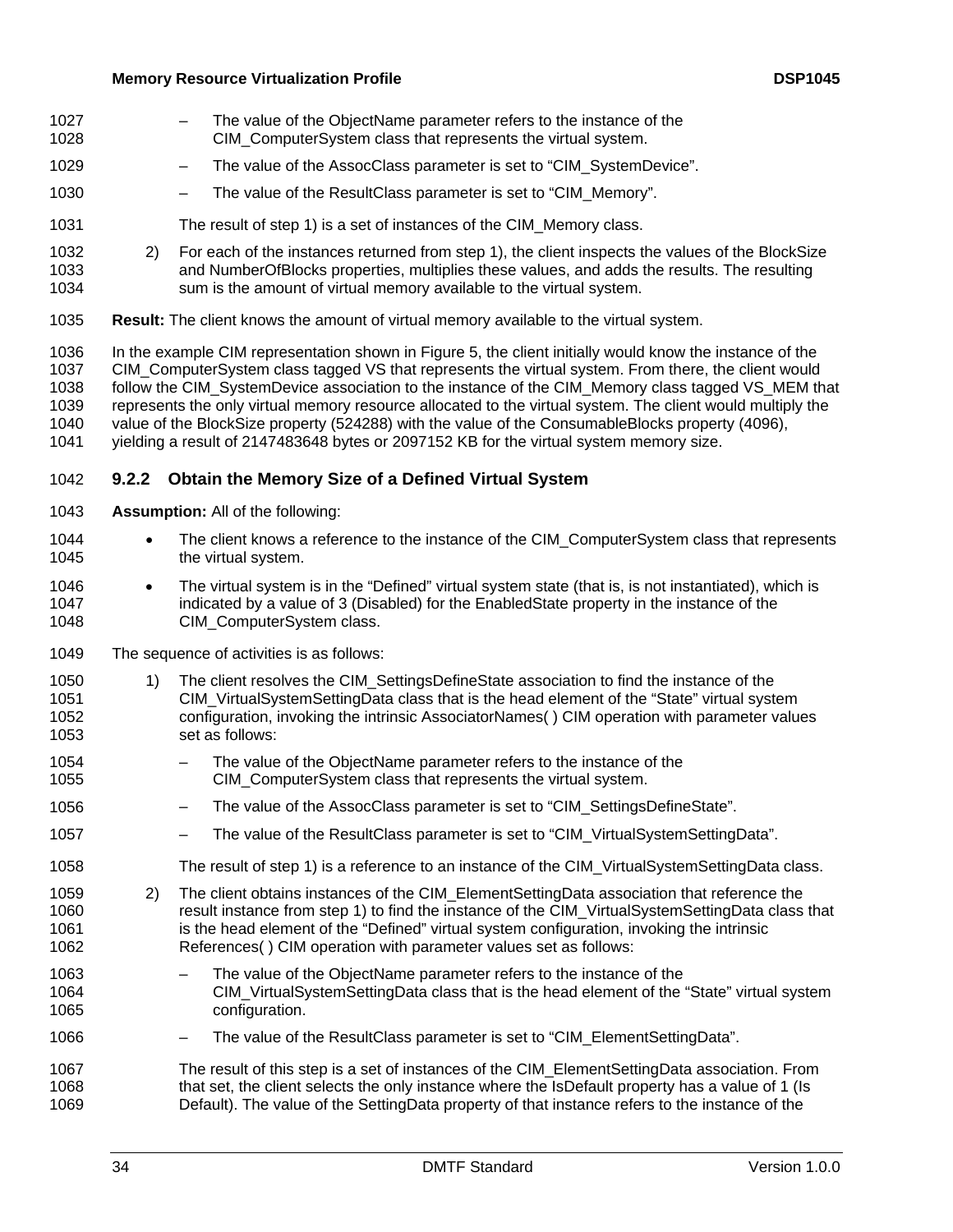- CIM\_VirtualSystemSettingData class that is the head element of the "Defined" virtual system configuration. 1070 1071
- <span id="page-34-0"></span>1072 1073 1074 1075 3) The client resolves the CIM\_VirtualSystemSettingDataComponent association to find instances of the CIM\_ResourceAllocationSettingData class that represent resource allocation requests within the "Defined" virtual system configuration, invoking the intrinsic Associators( ) CIM operation with parameter values set as follows:
- 1076 1077 1078 The value of the ObjectName parameter refers to the instance of the CIM\_VirtualSystemSettingData class that is the head element of the "Defined" virtual system configuration.
- 1079 1080 The value of the AssocClass parameter is set to "CIM\_VirtualSystemSettingDataComponent".
- 1081 – The value of the ResultClass parameter is set to "CIM\_ResourceAllocationSettingData".
- 1082 1083 1084 The result of this step is a set of instances of the CIM\_ResourceAllocationSettingData class that represent virtual resource allocation requests of the virtual system that are elements of the "Defined" virtual system configuration.
- <span id="page-34-1"></span>1085 1086 4) The client inspects the set of instances obtained in step 3[\), selecting only those instances](#page-34-0)  [where the ResourceType property has a value of 4 \(Memory\).](#page-34-0)
- <span id="page-34-2"></span>1087 1088 1089 1090 5) For each of the instances selected in step 4[\), the client then multiplies the of the VirtualQuantity](#page-34-1)  [property with 1024, yielding the amount of virtual memory requested through the inspected](#page-34-1)  [instance. The client builds the sum from the calculated values of all inspected instances with](#page-34-1)  [step](#page-34-1) [5\).](#page-34-2)
- 1091 1092 NOTE: Subclause 7.[1 requires the value of the AllocationUnits property to be "byte\\*2^10". Alternatively the client](#page-17-1)  [might inspect the value of the AllocationUnits property in order to determine the unit.](#page-17-1)
- 1093 **Result:** The client knows the amount of virtual memory requested for the virtual system.
- 1094 1095 1096 In the example CIM representation shown in Figure [5, the client initially would know the instance of the](#page-31-1)  [CIM\\_ComputerSystem class tagged VS that represents the virtual system. From there, the client would](#page-31-1)  follow the CIM\_SettingsDefineState association to the instance of the CIM\_VirtualSystemSettingData
- 1097 1098 [class tagged STA\\_VSSD. From there, the client would follow the CIM\\_ElementSettingData association](#page-31-1)  [where property IsDefault has a value of 1 \(Is Default\) to the instance of the](#page-31-1)
- 1099 CIM VirtualSystemSettingData class tagged DEF\_VSSD. Finally, from there the client would follow the
- 1100 [CIM\\_VirtualSystemSettingDataComponent association to obtain the instance of the](#page-31-1)
- 1101 1102 [CIM\\_ResourceAllocationSettingData class tagged MEM\\_DEF that represents the only virtual memory](#page-31-1)  [resource allocation request for the virtual system.](#page-31-1)
- 1103 1104 The client would then multiply the value of the VirtualQuantity property with 1024, yielding a result of 1024\*1048576 bytes or 1048576 KB requested for the virtual systems virtual memory.

#### <span id="page-34-3"></span>1105 **9.2.3 Determine the Allocation Capabilities or Allocation Mutability**

- 1106 **Assumption:** Any of the following:
- 1107 1108 The client knows a reference to an instance of the CIM\_System class that represents a host system.
- 1109 1110 • The client knows a reference to an instance of the CIM ResourcePool class that represents a memory resource pool.
- 1111 1112 • The client knows a reference to an instance of the CIM\_ResourceAllocationSettingData class that represents a memory resource allocation request.
- 1113 1114 • The client knows a reference to an instance of the CIM\_ResourceAllocationSettingData class that represents a memory resource allocation.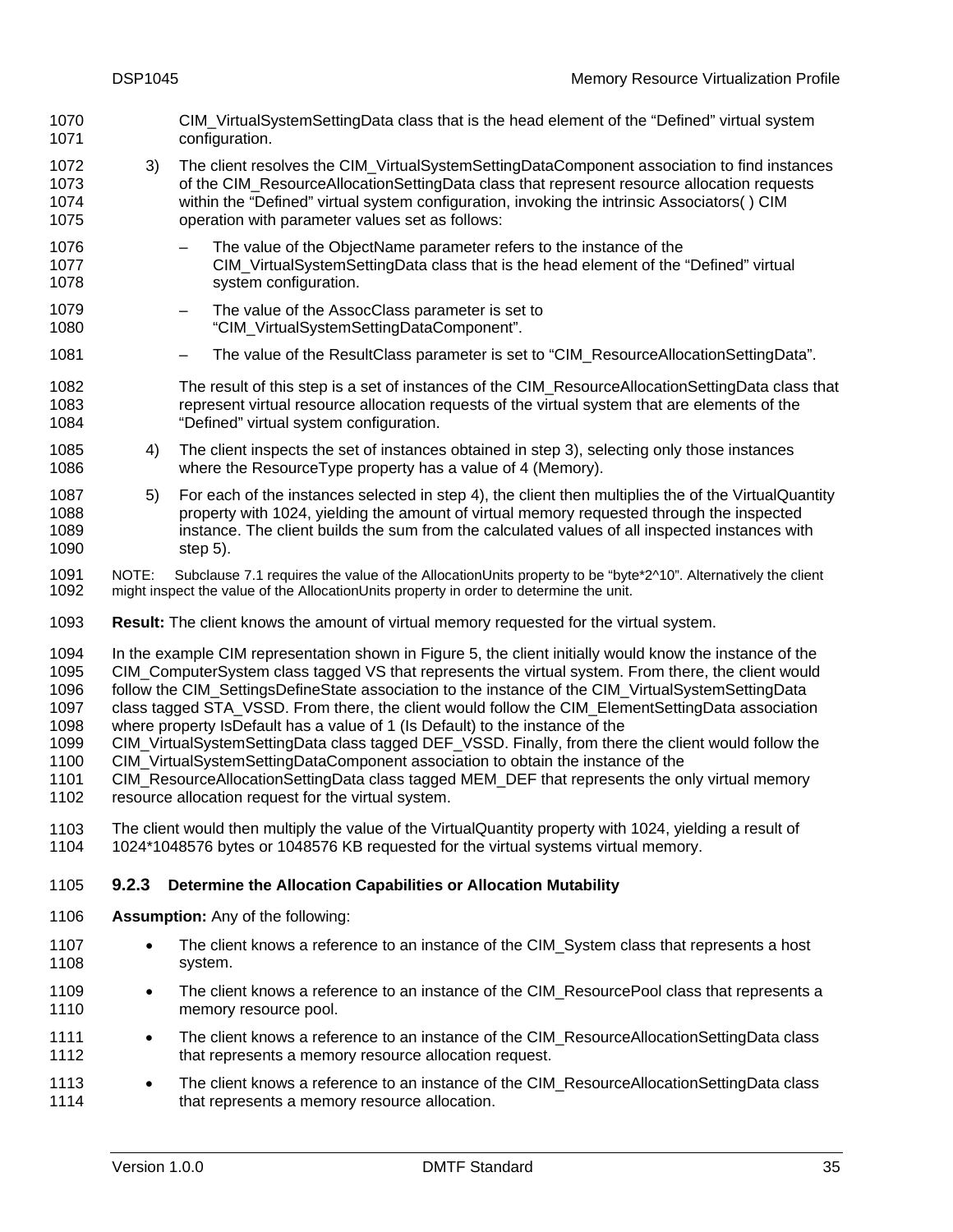- In the first two cases, this use case describes determining the related memory resource allocation 1115
- capabilities; in the latter two cases, this use case describes determining the related mutability. 1116
- 1117 The sequence of activities is as follows:
- <span id="page-35-0"></span>1118 1119 1120 1121 1) The client resolves the CIM\_ElementCapabilities association to find instances of the CIM\_AllocationCapabilities class that represent allocation capabilities or mutability, invoking the intrinsic Associators( ) CIM operation with parameter values set as follows:
- The value of the ObjectName parameter refers to the input instance.
- 1122 – The value of the AssocClass parameter is set to "CIM\_ElementCapabilities".
- 1123 – The value of the ResultClass parameter is set to "CIM\_AllocationCapabilities".
- 1124 1125 The result of this step is a set of instances of the CIM\_AllocationCapabilities class that represent allocation capabilities or mutability.
- <span id="page-35-1"></span>1126 1127 1128 1129 2) The client cycles through the set of instances of the CIM\_AllocationCapabilities class obtained in step 1), fetching instances of the CIM\_SettingsDefineCapabilities association that reference [each of the instances from step 1\)](#page-35-0) by invoking the intrinsic References( ) CIM operation with parameter values set as follows:
- 1130 1131 – The value of the ObjectName parameter each cycle refers another instance of the CIM\_AllocationCapabilities class from the result set of step 1)[.](#page-35-0)
- 1132 – The value of the ResultClass parameter is set to "CIM\_SettingsDefineCapabilities".
- 1133 1134 The result of this step each time is a set of instances of the CIM\_SettingsDefineCapabilities association.
- 1135 1136 1137 1138 3) For each of the instances obtained in step 2[\), the client inspects the values of the ValueRole](#page-35-1)  [and ValueRange properties to determine the type of limitation imposed by the instance of the](#page-35-1)  [CIM\\_ResourceAllocationSettingData class referenced by the value of the PartComponent](#page-35-1)  [property in that association instance, as follows:](#page-35-1)
- 1139 1140 1141 – A default setting is designated through a value of 0 (Default) for the ValueRole property and a value of 0 (Point) for the ValueRange property. A default setting does not apply for the description of mutability.
- 1142 1143 – A minimum setting is designated through a value of 3 (Supported) for the ValueRole property and a value of 1 (Minimums) for the ValueRange property.
- 1144 1145 – A maximum setting is designated through a value of 3 (Supported) for the ValueRole property and a value of 2 (Maximums) for the ValueRange property.
- 1146 1147 – An increment setting is designated through a value of 3 (Supported) for the ValueRole property and a value of 3 (Increments) for the ValueRange property.
- 1148 1149 1150 1151 4) The client obtains for each of the instances obtained in step 2[\) the referenced instance of the](#page-35-1)  [CIM\\_ResourceAllocationSettingData class, invoking the intrinsic GetInstance\( \) CIM operation](#page-35-1)  [with the value of the InstanceName parameter set to the value of the PartComponent property](#page-35-1)  [from the association instance. That value refers to the instance of the](#page-35-1)
- 1152 [CIM\\_ResourceAllocationSettingData class that represents the capabilities setting.](#page-35-1)
- 1153 1154 The result is the instance of the CIM\_ResourceAllocationSettingData class with the values of all non-null numeric properties that describe the settings.
- 1155 1156 **Result:** The client knows the memory allocation capabilities of the system or the memory resource pool, or the mutability of a memory resource allocation request or a memory resource allocation.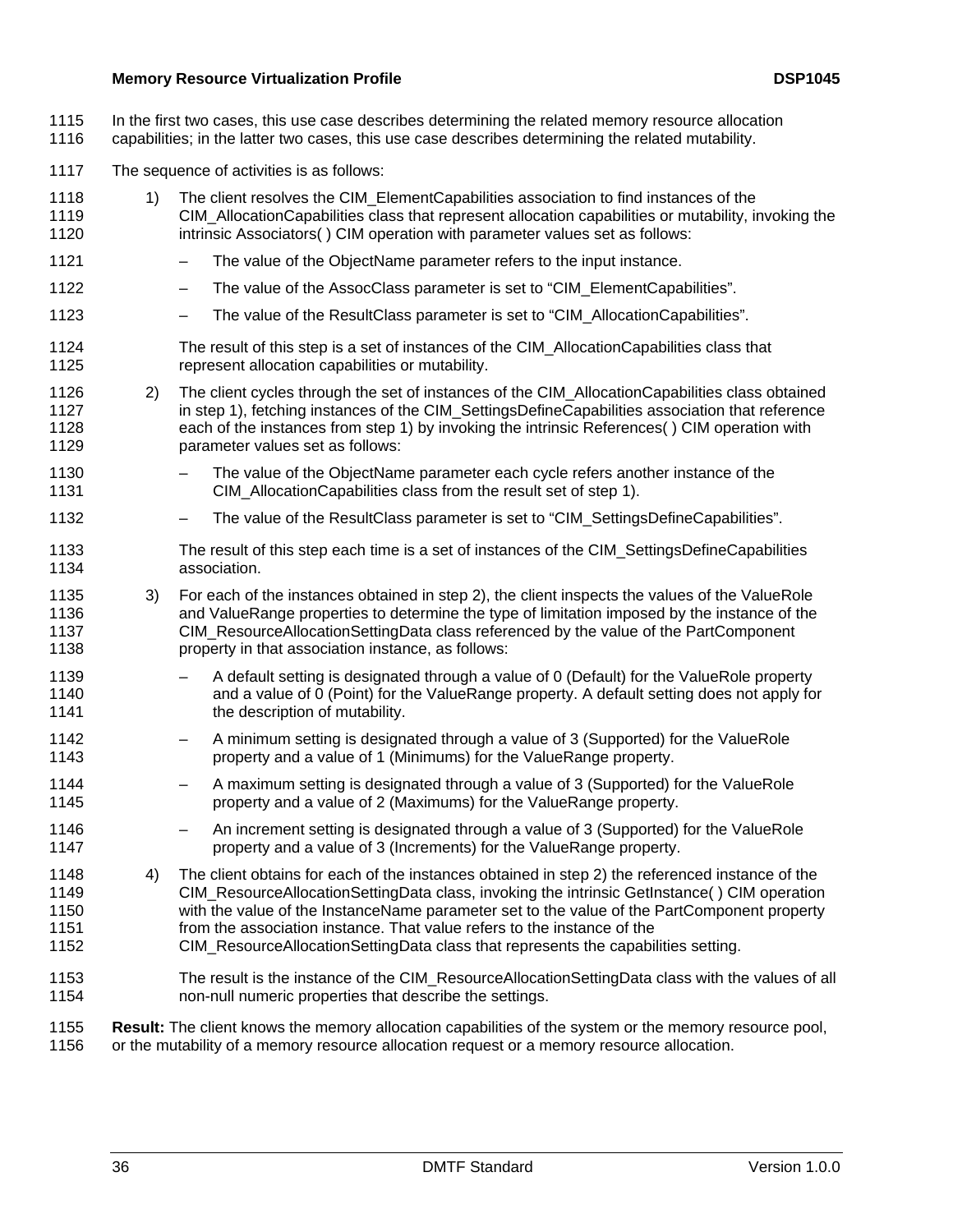- In the example CIM representation shown in Figure 5, the capabilities of the system and the resource 1157
- [pool are represented by the instance of the CIM\\_AllocationCapabilities class tagged CAP that is](#page-31-1)  1158
- [referenced likewise through an instance of the CIM\\_ElementCapabilities association from the instance of](#page-31-1)  1159
- [the CIM\\_System class tagged HOST that represents the system and from the instance of the](#page-31-1)  1160
- [CIM\\_ResourcePool class tagged MEM\\_POOL that represents a memory resource pool. Four instances of](#page-31-1)  1161
- [the CIM\\_ResourceAllocationSettingData class tagged CAP\\_DEF, CAP\\_MIN, CAP\\_MAX, and CAP\\_INC](#page-31-1)  1162
- [describe the applicable default, minimum, maximum, and increment settings that describe the allocation](#page-31-1)  1163
- [capabilities. These instances are all associated through respectively parameterized instances of the](#page-31-1)  1164
- [CIM\\_SettingsDefineCapabilities association with the instance of the CIM\\_AllocationCapabilities class](#page-31-1)  [tagged CAP.](#page-31-1)  1165 1166
- 
- 1167 1168 1169 In the example CIM representation shown in Figure [5, the mutability of the memory resource allocation](#page-31-1)  [request is represented by the instance of the CIM\\_AllocationCapabilities class tagged DEF\\_MUT. The](#page-31-1)  [mutability of the memory resource allocation is represented by the instance of the](#page-31-1)
- 
- 1170 [CIM\\_AllocationCapabilities class tagged DEF\\_STA. Values of elements in the value sets of the](#page-31-1)
- 1171 1172 [SupportedAddStates\[ \] and SupportedRemoveStates\[ \] array properties indicate the virtual system state](#page-31-1)
- 1173 [for which respective additions and removals or memory resource allocation requests or memory resource](#page-31-1)  [allocations are supported. For both instances of the CIM\\_AllocationCapabilities class, three instances of](#page-31-1)
- 1174 [the CIM\\_ResourceAllocationSettingData class are associated through respectively parameterized](#page-31-1)
- 1175 [instances of the CIM\\_SettingsDefineCapabilities association that describe minimum, maximum, and](#page-31-1)
- 1176 [increment settings.](#page-31-1)

## <span id="page-36-3"></span>1177 **9.2.4 Determine the Default Memory Allocation Capabilities**

- 1178 1179 **Assumption:** The client knows a reference to the instance of the CIM\_System class that represents the host system.
- 1180 The sequence of activities is as follows:
- <span id="page-36-0"></span>1181 1182 1183 1) The client obtains instances of the CIM\_ElementCapabilities association that reference the instance of the CIM System class, invoking the intrinsic References() CIM operation with parameter values set as follows:
- 1184 The value of the ObjectName parameter refers to the instance of the CIM System class.
- 1185 The value of the ResultClass parameter is set to "CIM\_ElementCapabilities".
- 1186 The result of this step is a set of instances of the CIM\_ElementCapabilities association.
- <span id="page-36-1"></span>1187 1188 2) From the result set of step [1\)](#page-36-0), the client drops those instances where the value set of the Characteristics[ ] array property does not contain an element with the value 2 (Default).
- 1189 1190 1191 The result of this step is a set of instances of the CIM\_ElementCapabilities association that reference instances of the CIM\_AllocationCapabilities class that represent the default allocation capabilities of the system for a number of resource types.
- <span id="page-36-2"></span>1192 1193 1194 1195 3) For each of the association instances obtained in step 2[\), the client obtains the instance of the](#page-36-1)  [CIM\\_AllocationCapabilities class that is referenced by the value of the Capabilities property in](#page-36-1)  [the respective association instance, invoking the intrinsic GetInstance\( \) CIM operation with the](#page-36-1)  [value of the InstanceName parameter set to the value of the Capabilities property.](#page-36-1)
- 1196 1197 The result of this step is a set of instances of the CIM\_ResourceAllocationSettingData class that represent the system's default allocation capabilities for a number of resource types.
- 1198 1199 4) From the result set of step 3[\), the client drops those instances where the value set of the](#page-36-2)  [ResourceType property is not 4 \(Memory\).](#page-36-2)
- 1200 1201 1202 The result of this step is one instance of the CIM\_ResourceAllocationSettingData class that represents the system's default allocation capabilities for the memory resource type. The client continues as in use case 9.2.3 [step](#page-34-3) [2\)](#page-35-1) in order to determine the set of instances of the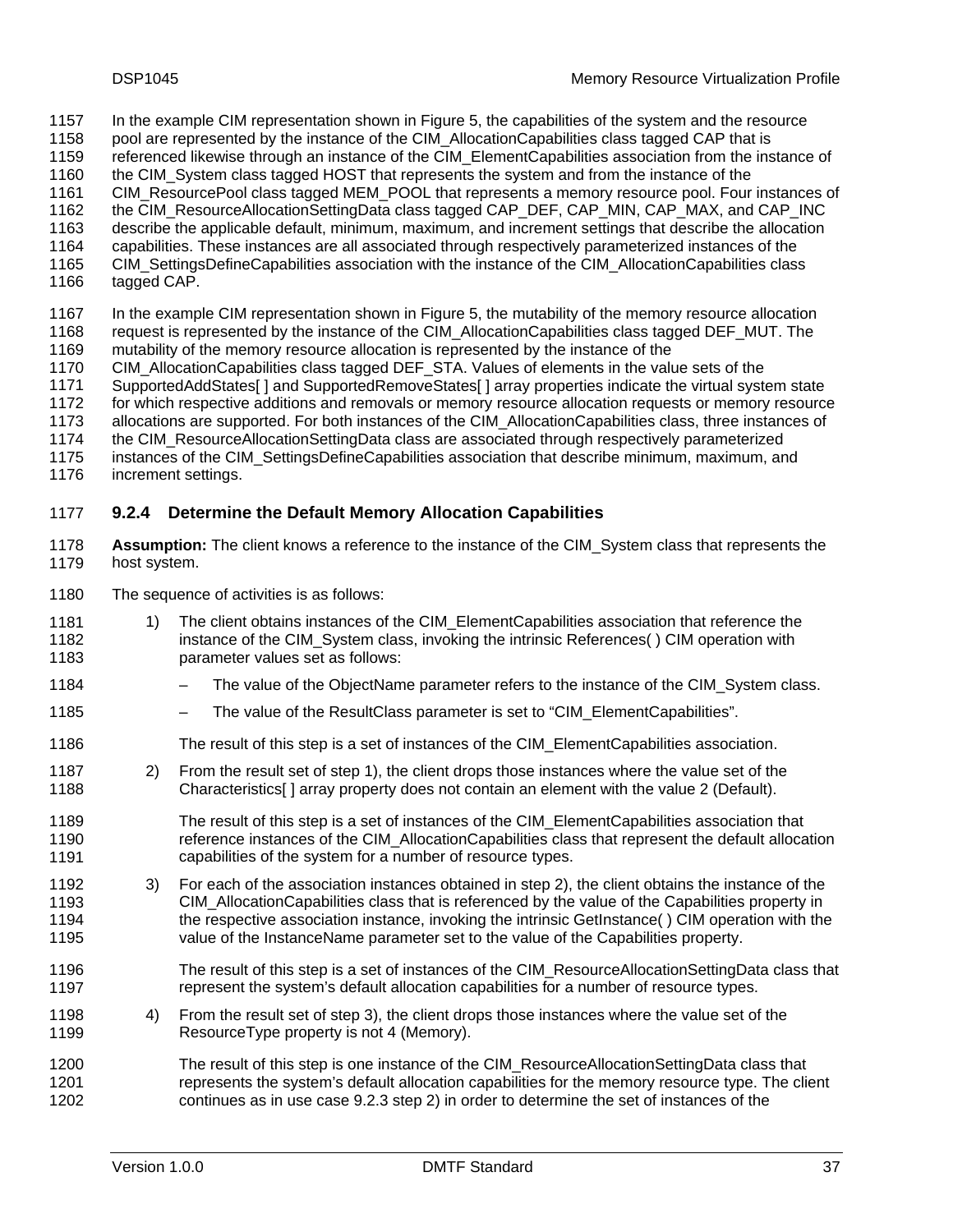- CIM\_ResourceAllocationSettingData that represent the settings for the default memory resource allocation capabilities. 1203 1204
- 1205 **Result:** The client knows the default memory allocation capabilities of the system.

1206 1207 1208 In the example CIM representation shown in Figure [5, the default allocation capabilities for the memory](#page-31-1)  [resource type of the system are represented by the instance of the CIM\\_AllocationCapabilities class](#page-31-1)  [tagged CAP.](#page-31-1) 

## 1209 **9.2.5 Determine the Default Memory Resource Pool**

- 1210 1211 Assumption: The client knows a reference to the instance of the CIM\_AllocationCapabilities class that represents the default memory resource allocation capabilities of the system; see [9.2.4](#page-36-3).
- 1212 The sequence of activities is as follows:
- <span id="page-37-0"></span>1213 1214 1215 1) The client obtains instances of the CIM\_ElementCapabilities association that reference the instance of the CIM\_AllocationCapabilities class, invoking the intrinsic References() CIM operation with parameter values set as follows:
- 1216 1217 The value of the ObjectName parameter refers to the instance of the CIM\_AllocationCapabilities class.
- 1218 The value of the ResultClass parameter is set to "CIM\_ElementCapabilities".
- 1219 The result of this step is a set of instances of the CIM\_ElementCapabilities association.
- <span id="page-37-1"></span>1220 1221 2) From the result set of step [1\),](#page-37-0) the client drops those instances where the value set of the Characteristics[ ] array property does not contain an element with the value 2 (Default).
- 1222 1223 1224 1225 The result of this step is a set of two instances of the CIM\_ElementCapabilities association. One association instance references the instance of the CIM\_ResourcePool class that represent the default memory resource pool, and one instance references the instance of the CIM\_System class that represents the host system.
- 1226 1227 1228 1229 1230 1231 1232 1233 3) The client selects the instance of the CIM\_ElementCapabilities association from the result of step [2\)](#page-37-1) that references the instance of the CIM\_ResourcePool class by comparing the value of the ManagedElement property against the known reference to the CIM\_System class that represents the host system and dropping that association instance. The client uses the remaining association instance from the result set of step [2\)](#page-37-1) to obtain the instance of the CIM\_ResourcePool class that is referenced by the value of the ManagedElement property in that association instance, invoking the intrinsic GetInstance( ) CIM operation with the value of the InstanceName parameter set to the value of the ManagedElement property.
- 1234 1235 The result of this step is the instance of the CIM\_ResourcePool class that represents the system's default memory resource pool.
- 1236 **Result:** The client knows the default memory resource pool of the system.
- 1237 1238 In the example CIM representation shown in [Figure 5](#page-31-1), the default memory resource pool is represented by the instance of the CIM\_ResourcePool class tagged MEM\_POOL.

#### 1239 **9.2.6 Obtain the Memory Pool with the Largest Unreserved Capacity**

1240 1241 **Assumption:** The client knows a reference to the instance of the CIM\_System class that represents the host system.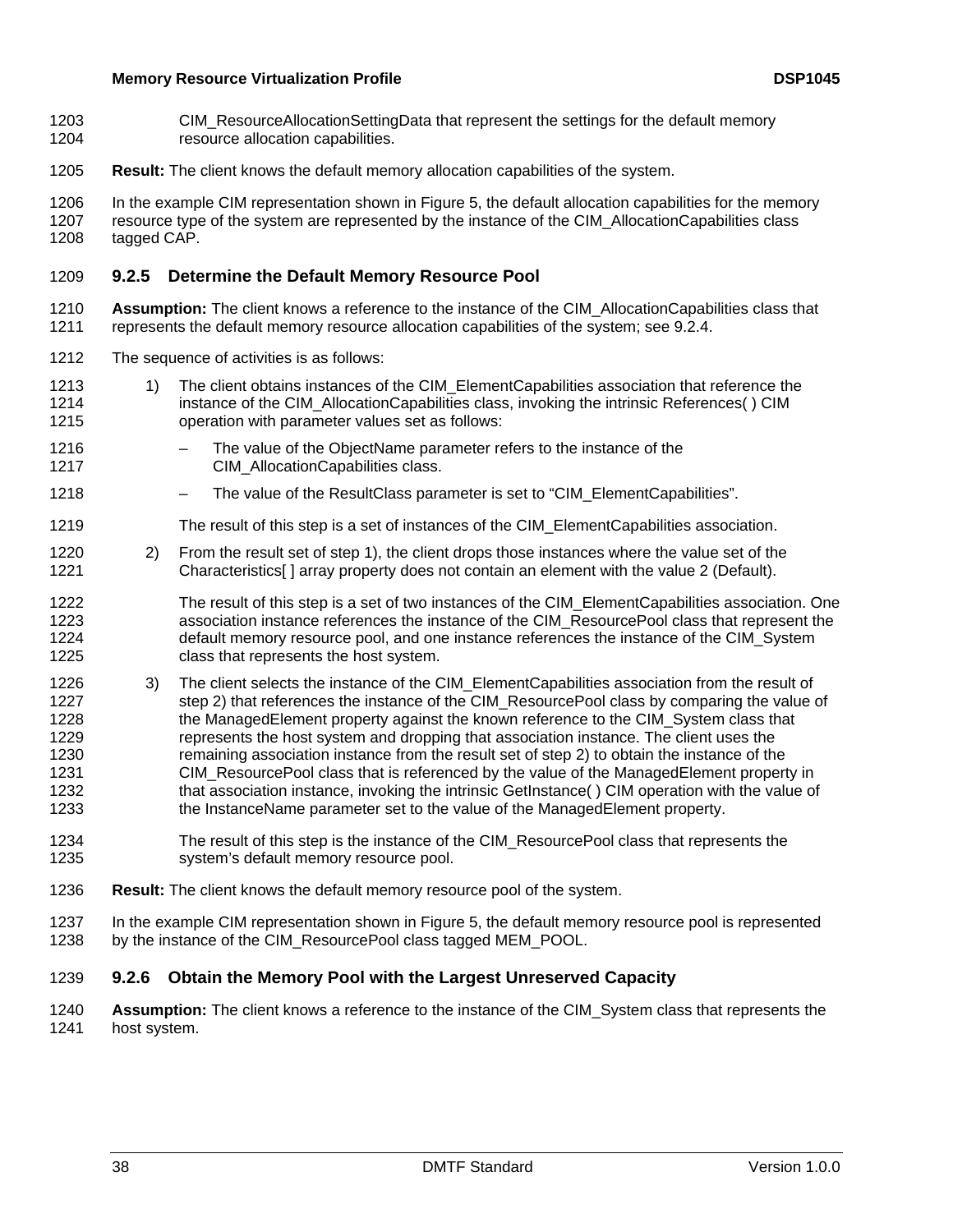- <span id="page-38-0"></span>1242 The sequence of activities is as follows:
- <span id="page-38-2"></span>1243 1244 1245 1) The client resolves the CIM\_HostedPool association to find instances of the CIM\_ResourcePool class that represent resource pools hosted by the host system, invoking the intrinsic AssociatorNames( ) CIM operation with parameter values set as follows:
- 1246 1247 The value of the ObjectName parameter refers to the instance of the CIM System class that represents the host.
- 1248 The value of the AssocClass parameter is set to "CIM\_HostedPool".
- 1249 – The value of the ResultClass parameter is set to "CIM\_ResourcePool".
- 1250 1251 The result of this step is a set of instances of the CIM\_ResourcePool class that represent resource pools hosted by the host system.
- <span id="page-38-3"></span>1252 1253 2) The client selects from the result set of step [1\)](#page-38-2) only those instances where the value of the ResourceType property is 4 (Memory).
- 1254 1255 The result is a set of instances of the CIM\_ResourcePool class that represent memory resource pools hosted by the host system.
- <span id="page-38-4"></span>1256 1257 1258 3) The client inspects the value of the Capacity and the Reserved properties in all instances selected with step [2\)](#page-38-3), and each time calculates the amount of unreserved memory capacity by subtracting the value of the Reserved property from the value of the Capacity property.
- <span id="page-38-5"></span>1259 4) From all pools inspected in step [3\)](#page-38-4), the client selects the one that has the largest free capacity.
- 1260 1261 5) The client checks the resource pool selected in step [4\)](#page-38-5) for architectural limitations as expressed by the pool's capabilities, applying use case [9.2.3](#page-34-3).
- 1262 **Result:** The client knows the memory resource pool with the largest unreserved capacity.

1263 1264 NOTE: The largest extent of memory actually available may be significantly smaller than indicated by the result because fragmentation may subdivide the amount of memory available into several smaller extents.

1265 1266 1267 1268 1269 1270 1271 1272 1273 In the example CIM representation shown in [Figure 5](#page-31-1), the client initially would know the instance of the CIM\_System class tagged HOST that represents the host system. From there, the client would follow the CIM\_HostedPool association to instances of the CIM\_ResourcePool class. Typically the association resolution would yield more than one instance, including instances that represent resource pools of other resource types, such that the client is required to select only those instances where the value of the ResourceType property is 4 (Memory). In [Figure 5,](#page-31-1) there is only the instance of the CIM\_ResourcePool class, tagged MEM\_POOL, so the selection process is not required. From that instance, the client takes the value of the Capacity property and subtracts the value of the Reserved property (4194304 – 1048576) KB, yielding 3145728 KB as the maximum amount of memory potentially available from the pool.

# <span id="page-38-1"></span>1274 **10 CIM Elements**

1275 1276 1277 [Table 2](#page-39-1) lists CIM elements that are defined or specialized for this profile. Each CIM element shall be implemented as described in [Table 2](#page-39-1). The CIM Schema descriptions for any referenced element and its sub-elements apply.

1278 Classes [7](#page-17-2) (["Implementation"](#page-17-2)) and [8](#page-28-2) ("[Methods"](#page-28-2)) may impose additional requirements on these elements.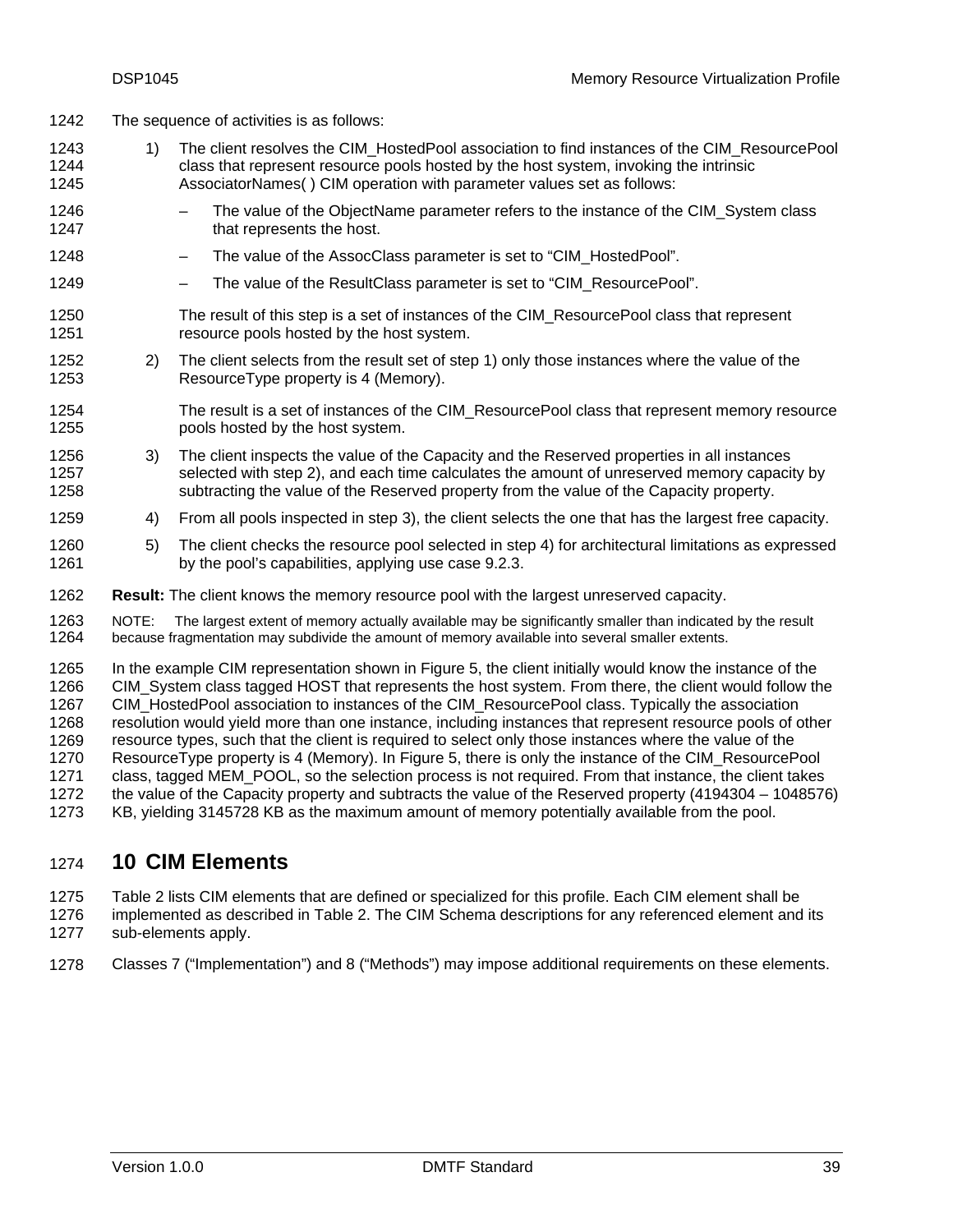<span id="page-39-1"></span><span id="page-39-0"></span>

| 1279 | Table 2 – CIM Elements: Memory Resource Virtualization Profile |  |
|------|----------------------------------------------------------------|--|
|      |                                                                |  |

| <b>Element</b>                            | Requirement | <b>Description</b> |
|-------------------------------------------|-------------|--------------------|
| <b>Classes</b>                            |             |                    |
| CIM_AffectedJobElement                    | Conditional | See 10.1.          |
| CIM_AllocationCapabilities (Capabilities) | Mandatory   | See 10.2.          |
| CIM_AllocationCapabilities (Mutability)   | Optional    | See 10.3.          |
| <b>CIM_Component (Memory Composition)</b> | Optional    | See 10.4.          |
| CIM_Component (Resource Pool)             | Optional    | See 10.5.          |
| CIM_ConcreteJob                           | Conditional | See 10.6.          |
| CIM_ElementAllocatedFromPool              | Mandatory   | See 10.7.          |
| CIM_ElementCapabilities (Capabilities)    | Mandatory   | See 10.8.          |
| CIM_ElementCapabilities (Mutability)      | Conditional | See 10.9           |
| CIM_ElementCapabilities (Resource Pool)   | Mandatory   | See DSP1041.       |
| CIM_ElementSettingData (Memory Pool)      | Mandatory   | See 10.10.         |
| CIM_ElementSettingData (Memory Resource)  | Mandatory   | See 10.11.         |
| CIM_HostedDependency                      | Optional    | See 10.12.         |
| CIM_HostedResourcePool                    | Mandatory   | See DSP1041.       |
| CIM_HostedService                         | Mandatory   | See DSP1041.       |
| CIM_Memory (Host System)                  | Conditional | See 10.13.         |
| CIM_Memory (Virtual System)               | Mandatory   | See 10.14.         |
| CIM_RegisteredProfile                     | Mandatory   | See 10.15.         |
| CIM_ResourceAllocationFromPool            | Optional    | See 10.16.         |
| CIM_ResourceAllocationSettingData         | Mandatory   | See 10.17.         |
| CIM_ResourcePool                          | Mandatory   | See 10.18.         |
| CIM_ResourcePoolConfigurationCapabilities | Mandatory   | See 10.19.         |
| CIM_ResourcePoolConfigurationService      | Mandatory   | See DSP1041.       |
| CIM_SettingsDefineState                   | Mandatory   | See 10.20.         |
| CIM_ServiceAffectsElement                 | Mandatory   | See 10.21.         |
| CIM_SystemDevice (Virtual Memory)         | Mandatory   | See 10.22.         |
| CIM_SystemDevice (Host Memory)            | Optional    | See 10.23.         |
| <b>Indications</b>                        |             |                    |
| None defined                              |             |                    |

# <span id="page-39-2"></span>1280 **10.1 CIM\_AffectedJobElement**

1281 The support of the CIM\_AffectedJobElement class is conditional.

1282 1283 Conditional Requirement: The CIM\_AffectedJobElement association shall be supported if asynchronous operations for resource pool management are supported; see [7.2.2.8.4.](#page-21-0)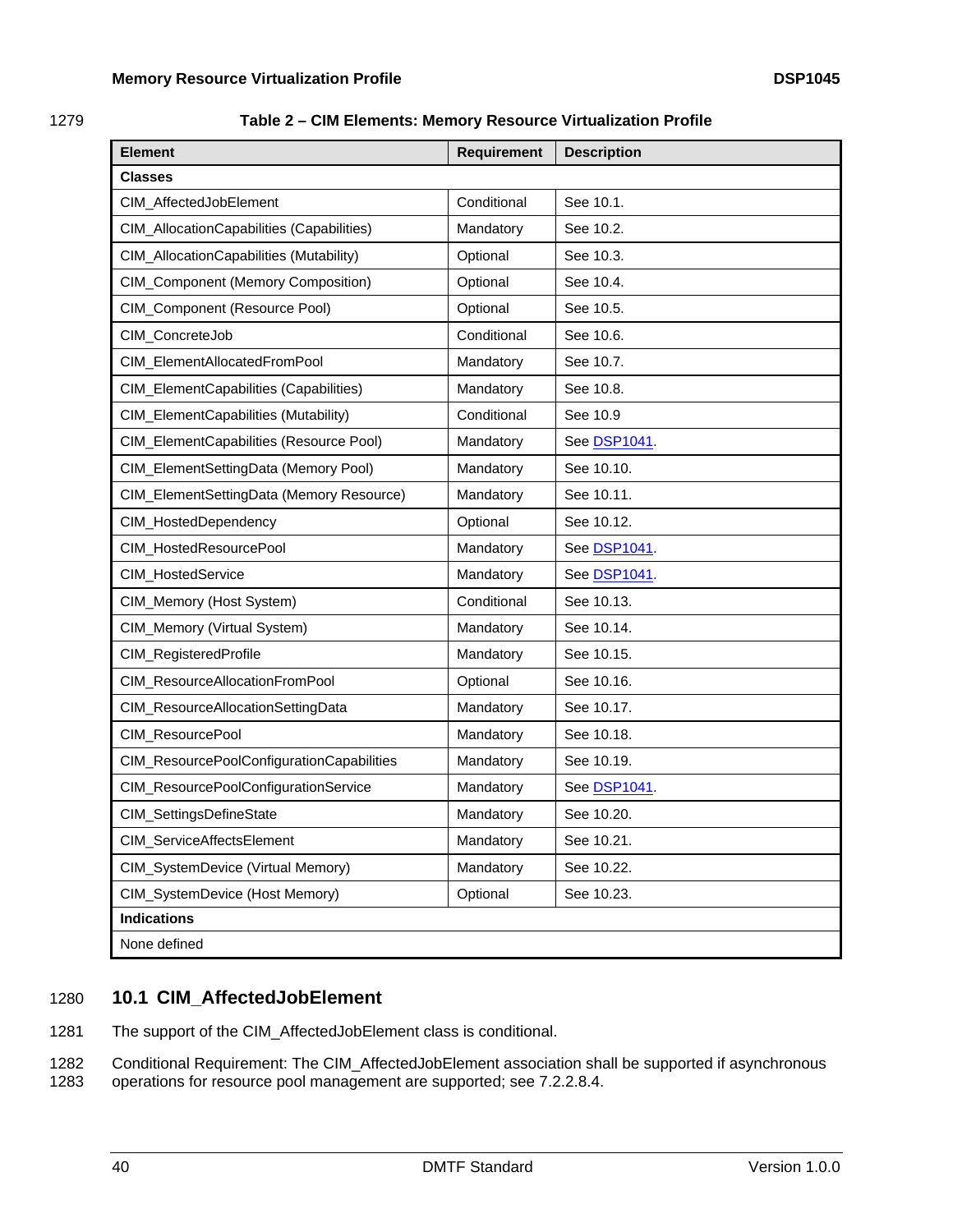<span id="page-40-0"></span>If the CIM\_AffectedJobElement association is supported, instances of the CIM\_AffectedJobElement association shall associate an instance of the CIM\_ConcreteJob class that represents an asynchronous 1284 1285

- memory resource pool management task and all of the following: 1286
- 1287 1288 • the instance of the CIM\_ResourcePool class that represents a memory resource pool that is affected by the asynchronous memory resource pool management task
- 1289 1290 • the instance of the CIM\_Memory class that represents host memory that is affected by the asynchronous memory resource pool management task
- 1291 Table [3 lists the requirements for elements of this association. These requirements are in addition to](#page-40-3)  1292 [those specified in the CIM Schema and in DSP1041.](#page-40-3)

<span id="page-40-3"></span>

| 1293 | Table 3 – Association: CIM AffectedJobElement |
|------|-----------------------------------------------|
|------|-----------------------------------------------|

| <b>Elements</b>  | <b>Requirement</b> | <b>Notes</b>                                                                                                          |  |
|------------------|--------------------|-----------------------------------------------------------------------------------------------------------------------|--|
| AffectedElement  | Mandatory          | Key: Value shall reference an instance of the<br>CIM_ResourcePool class or the CIM_Memory<br>class.<br>Cardinality: * |  |
| AffectingElement | Mandatory          | Key: Value shall reference the instance of the<br>CIM ConcreteJob class.<br>Cardinality: *                            |  |

# <span id="page-40-1"></span>1294 **10.2 CIM\_AllocationCapabilities (Capabilities)**

See [7.3.1.1](#page-25-3) for detailed implementation requirements for this class if it is used for the representation of memory resource allocation capabilities of systems or of memory resource pools. 1295 1296

1297 [Table 4](#page-40-4) lists the requirements for elements of this class in this case. These requirements are in addition 1298 to those specified in the CIM Schema and in [DSP1043](#page-6-0).

<span id="page-40-4"></span>1299 **Table 4 – Class: CIM\_AllocationCapabilities (Memory Allocation Capabilities)** 

| <b>Elements</b>          | <b>Requirement</b> | <b>Notes</b>               |
|--------------------------|--------------------|----------------------------|
| InstanceID               | Mandatory          | Key                        |
| ResourceType             | Mandatory          | Value shall be 4 (Memory). |
| <b>OtherResourceType</b> | Mandatory          | Value shall be NULL.       |
| RequestTypesSupported    | Mandatory          | See 7.3.1.1.2.             |
| SharingMode              | Mandatory          | See 7.3.1.1.3.             |
| SupportedAddStates[]     | Mandatory          | Value shall be NULL.       |
| SupportedRemoveStates[]  | Mandatory          | Value shall be NULL.       |

# <span id="page-40-2"></span>1300 **10.3 CIM\_AllocationCapabilities (Mutability)**

The support of the CIM\_AllocationCapabilities class for the representation of the mutability of memory resource allocation requests and memory resource allocations is optional. 1301 1302

1303 If the CIM\_AllocationCapabilities class is supported for the representation of the mutability of memory

1304 1305 resource allocation requests and memory resource allocations, see [7.3.2.2](#page-27-1) for detailed implementation requirements.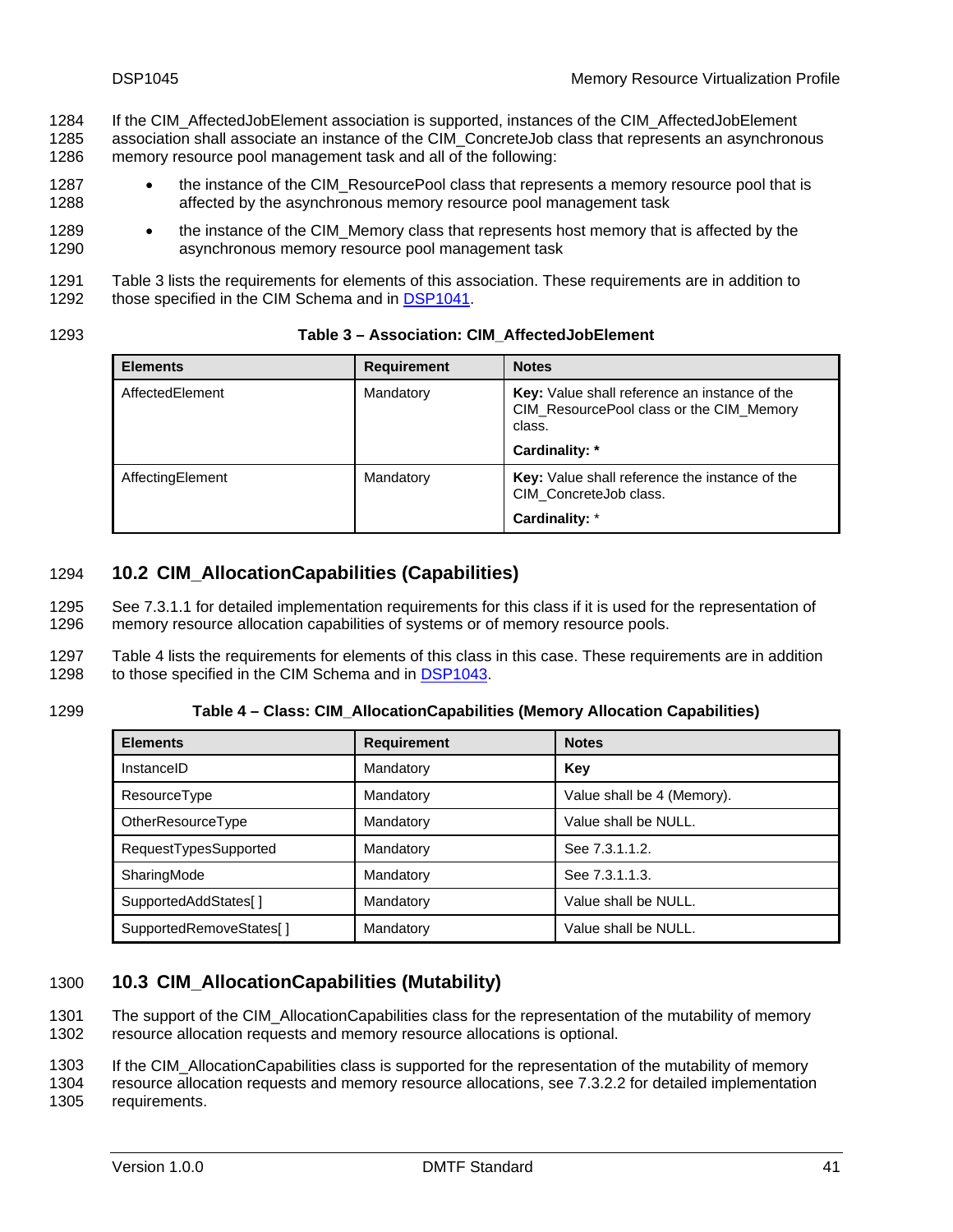- <span id="page-41-0"></span>[Table 5](#page-41-3) lists the requirements for elements of this class. These requirements are in addition to those 1306
- 1307 specified in the CIM Schema and in **DSP1043**.

<span id="page-41-3"></span>1308 **Table 5 – Class: CIM\_AllocationCapabilities (Memory Allocation Mutability)** 

| <b>Elements</b>          | <b>Requirement</b> | <b>Notes</b>               |
|--------------------------|--------------------|----------------------------|
| InstanceID               | Mandatory          | Key                        |
| ResourceType             | Mandatory          | Value shall be 4 (Memory). |
| <b>OtherResourceType</b> | Mandatory          | Value shall be NULL.       |
| RequestTypesSupported    | Mandatory          | See 7.3.2.2.1.             |
| SharingMode              | Mandatory          | See 7.3.2.2.2.             |
| SupportedAddStates[]     | Optional           | See 7.3.2.2.3.             |
| SupportedRemoveStates[]  | Optional           | See 7.3.2.2.4.             |

# <span id="page-41-2"></span>1309 **10.4 CIM\_Component (Memory Composition)**

The support of the CIM\_Component association for the representation of memory compositions is optional. 1310 1311

1312 1313 If the CIM Component association is supported for the representation of memory compositions that are composed of other memory extents, instances of an association that is based on the CIM\_Component

1314 association shall associate an instance of the CIM\_Memory class that represents the memory

1315 composition and any instance of the CIM\_Memory class that represent composing memory extents. If an

1316 implementation does not implement a more specific association based on the CIM\_Component

1317 association, the CIM\_ConcreteComponent association should be implemented.

1318 1319 NOTE: The CIM\_Component association is abstract; therefore it cannot be directly implemented. On the other hand, clients may directly follow abstract associations.

1320 1321 [Table 6](#page-41-4) lists the requirements for elements of this association. These requirements are in addition to those specified in the CIM Schema.

<span id="page-41-4"></span>1322

**Table 6 – Association: CIM\_Component (Memory Resource)** 

| <b>Elements</b>       | <b>Requirement</b> | <b>Notes</b>                                                                                                    |
|-----------------------|--------------------|-----------------------------------------------------------------------------------------------------------------|
| <b>GroupComponent</b> | Mandatory          | Key: Value shall reference the instance of<br>the CIM_Memory class that represents the<br>memory composition.   |
|                       |                    | Cardinality: 01                                                                                                 |
| <b>PartComponent</b>  | Mandatory          | Key: Value shall reference an instance of<br>the CIM_Memory class that represents a<br>composing memory extent. |
|                       |                    | Cardinality: *                                                                                                  |

# <span id="page-41-1"></span>1323 **10.5 CIM\_Component (Resource Pool)**

The support of the CIM\_Component association for the representation of memory extents that are aggregated by resource pools is optional. 1324 1325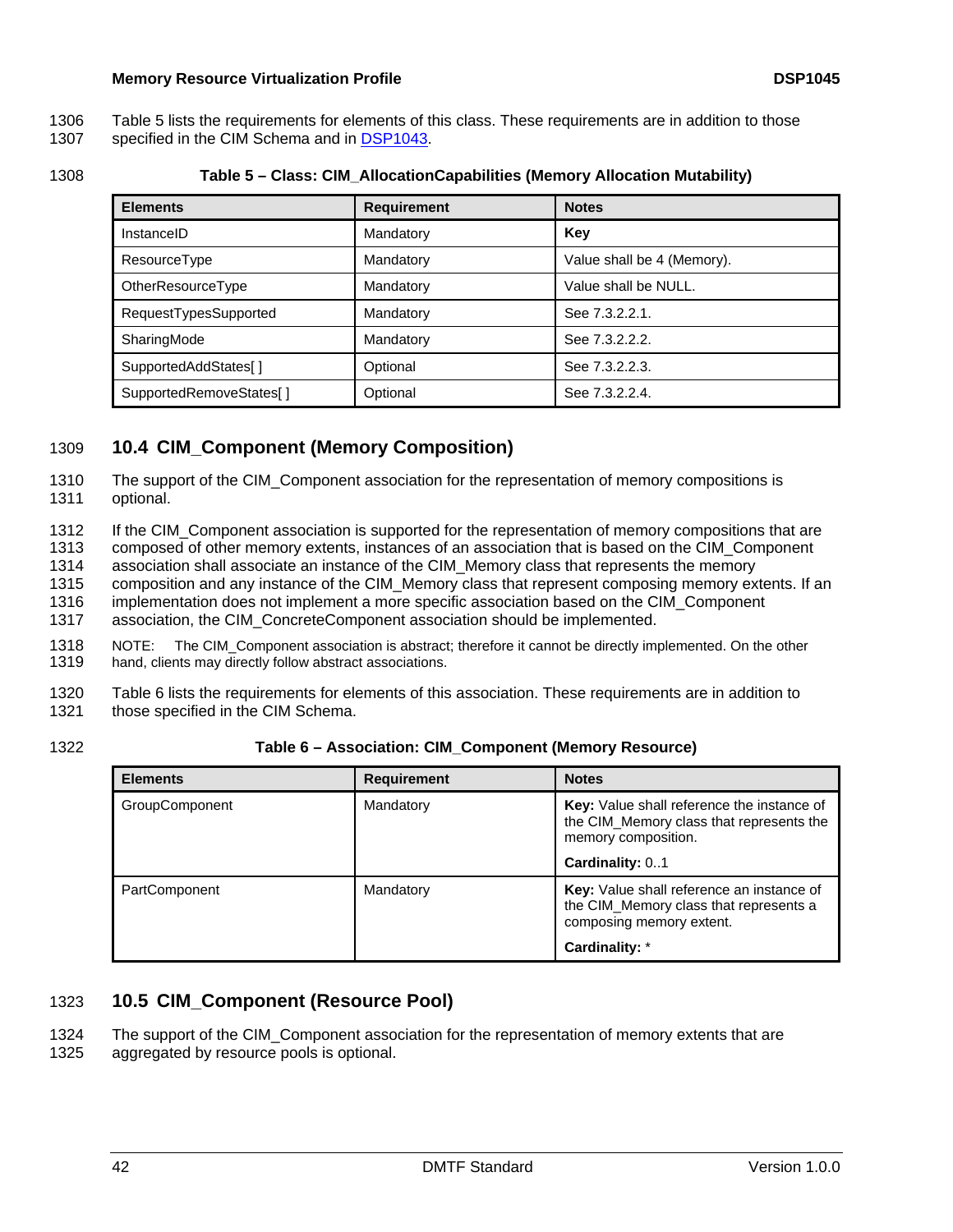- <span id="page-42-0"></span>If the CIM\_Component association is supported for the representation of memory extents that are 1326
- aggregated by resource pools, instances of an association that is based on the CIM\_Component 1327
- association shall associate an instance of the CIM\_ResourcePool class that represents a primordial memory resource pool and any instance of the CIM\_Memory class that represents host memory that is 1328 1329
- aggregated into the pool. If an implementation does not implement a more specific association based on 1330
- the CIM\_Component association, the CIM\_ConcreteComponent association should be implemented. 1331

1332 1333 NOTE: The CIM\_Component association is abstract; therefore it cannot be directly implemented. On the other hand, clients may directly follow abstract associations.

1334<br>1335 [Table 7](#page-42-2) lists the requirements for elements of this association. These requirements are in addition to those specified in the CIM Schema and in [DSP1041](#page-6-0).

#### <span id="page-42-2"></span>1336 **Table 7 – Association: CIM\_Component (Resource Pool)**

| <b>Elements</b>       | <b>Requirement</b> | <b>Notes</b>                                                                                                               |
|-----------------------|--------------------|----------------------------------------------------------------------------------------------------------------------------|
| <b>GroupComponent</b> | Mandatory          | <b>Key:</b> Value shall reference the instance of<br>the CIM ResourcePool class that<br>represents a memory resource pool. |
|                       |                    | Cardinality: 01                                                                                                            |
| PartComponent         | Mandatory          | Key: Value shall reference an instance of<br>the CIM_Memory class that represents<br>host memory aggregated into the pool. |
|                       |                    | Cardinality: *                                                                                                             |

#### <span id="page-42-1"></span>1337 **10.6 CIM\_ConcreteJob**

- 1338 The support of the CIM ConcreteJob class is conditional.
- 1339 1340 Conditional Requirement: The CIM\_ConcreteJob class shall be supported if asynchronous operations for resource pool management are supported; see [7.2.2.8.4.](#page-21-0)
- 1341 If the CIM\_ConcreteJob is supported, instances of the CIM\_ConcreteJob class shall represent
- 1342 asynchronous memory resource pool management tasks.

1343 [Table 8](#page-42-3) lists the requirements for elements of this class. These requirements are in addition to those 1344 specified in the CIM Schema and in [DSP1041.](#page-6-0)

#### <span id="page-42-3"></span>1345 **Table 8 – Class: CIM\_ConcreteJob**

| <b>Elements</b>           | <b>Requirement</b> | <b>Notes</b>                         |
|---------------------------|--------------------|--------------------------------------|
| InstanceID                | Mandatory          | Key                                  |
| <b>DeleteOnCompletion</b> | Mandatory          | Value shall be TRUE.                 |
| ElementName               | Mandatory          | Value shall conform to pattern ".*". |
| ErrorCode                 | Mandatory          | None                                 |
| ErrorDescription          | Mandatory          | None                                 |
| <b>JobStatus</b>          | Mandatory          | None                                 |
| JobState                  | Mandatory          | None                                 |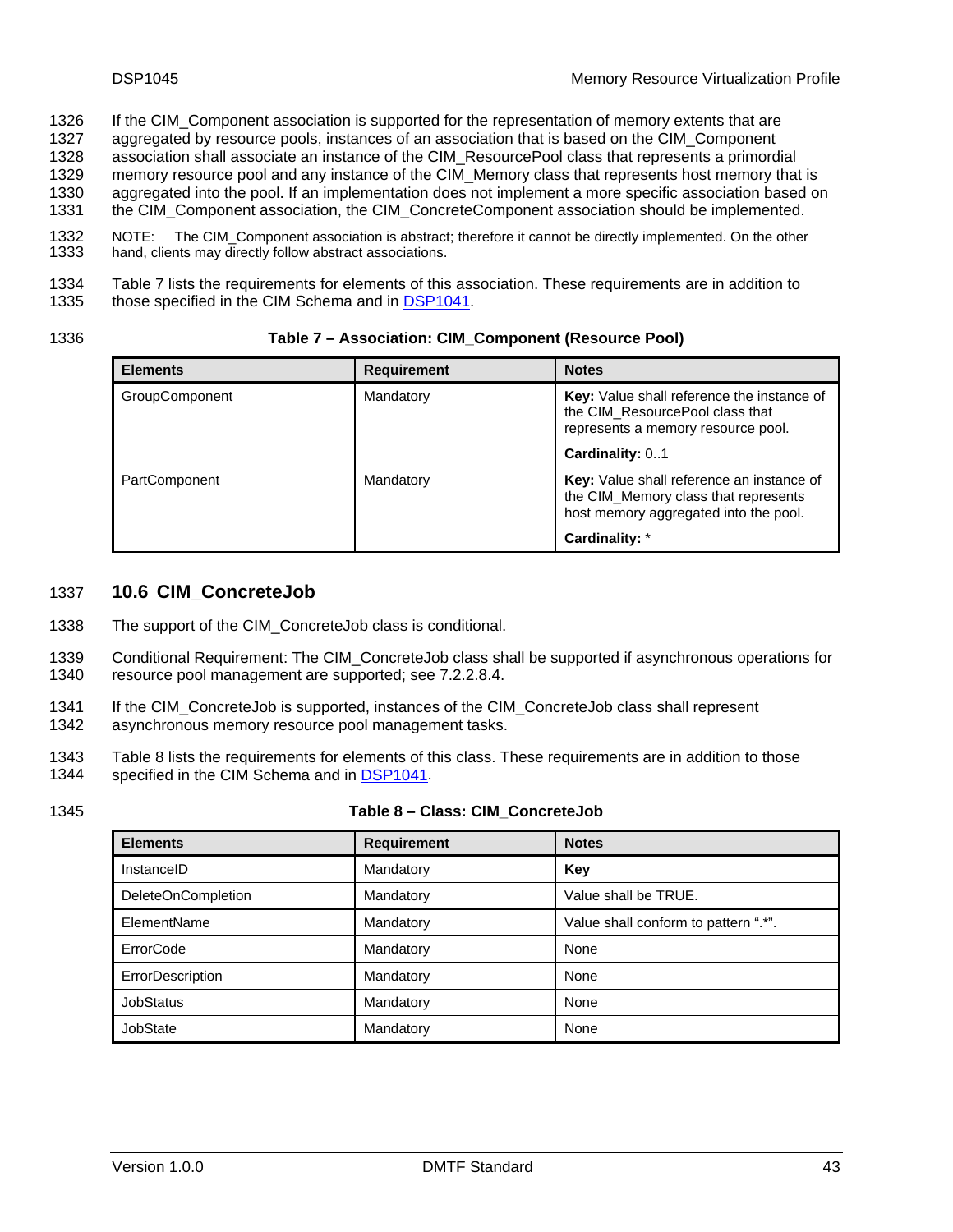# <span id="page-43-1"></span><span id="page-43-0"></span>1346 **10.7 CIM\_ElementAllocatedFromPool**

- An instance of the CIM\_ElementAllocatedFromPool association shall associate an instance of the 1347
- CIM\_ResourcePool class that represents a memory resource pool with each instance of the CIM\_Memory 1348
- class that represents virtual memory resulting from a memory resource allocation out of the pool. 1349
- 1350 [Table 9](#page-43-3) lists the requirements for elements of this association. These requirements are in addition to
- 1351 those specified in the CIM Schema and in [DSP1041](#page-6-0).

<span id="page-43-3"></span>1352 **Table 9 – Association: CIM\_ElementAllocatedFromPool** 

| <b>Elements</b> | <b>Requirement</b> | <b>Notes</b>                                                                                                                                                     |
|-----------------|--------------------|------------------------------------------------------------------------------------------------------------------------------------------------------------------|
| Antecedent      | Mandatory          | Key: Value shall reference the instance of<br>the CIM ResourcePool class that<br>represents a memory resource pool.                                              |
|                 |                    | <b>Cardinality: 1</b>                                                                                                                                            |
| Dependent       | Mandatory          | <b>Key:</b> Value shall reference the instance of<br>the CIM_Memory class that represents<br>virtual memory resulting from a memory<br>allocation from the pool. |
|                 |                    | Cardinality: *                                                                                                                                                   |

# <span id="page-43-2"></span>1353 **10.8 CIM\_ElementCapabilities (Capabilities)**

- 1354 Instances of the CIM\_ElementCapabilities association shall associate all of the following:
- 1355 1356 1357 • the instance of the CIM\_System class that represents the host system with each instance of the CIM\_AllocationCapabilities class that represents memory allocation capabilities of the host system
- 1358 1359 1360 • an instance of the CIM\_ResourcePool that represents a memory resource pool with each instance of the CIM\_AllocationCapabilities class that represents memory allocation capabilities of the memory resource pool
- 1361 [Table 10](#page-43-4) lists the requirements for elements of this class. These requirements are in addition to those 1362 specified in the CIM Schema and in [DSP1043.](#page-6-0)
- 

<span id="page-43-4"></span>1363 **Table 10 – Association: CIM\_ElementCapabilities (Capabilities)** 

| <b>Elements</b> | <b>Requirement</b> | <b>Notes</b>                   |
|-----------------|--------------------|--------------------------------|
| ManagedElement  | Mandatory          | Key:                           |
|                 |                    | Host: See 7.3.1.2 and 7.3.1.3. |
|                 |                    | Pool: See 7.3.1.4 and 7.3.1.5. |
|                 |                    | Cardinality: *                 |
| Capabilities    | Mandatory          | Key:                           |
|                 |                    | Host: See 7.3.1.2 and 7.3.1.3. |
|                 |                    | Pool: See 7.3.1.4 and 7.3.1.5. |
|                 |                    | Cardinality: *                 |
| Characteristics | Mandatory          | Host: See 7.3.1.2 and 7.3.1.3. |
|                 |                    | Pool: See 7.3.1.4 and 7.3.1.5. |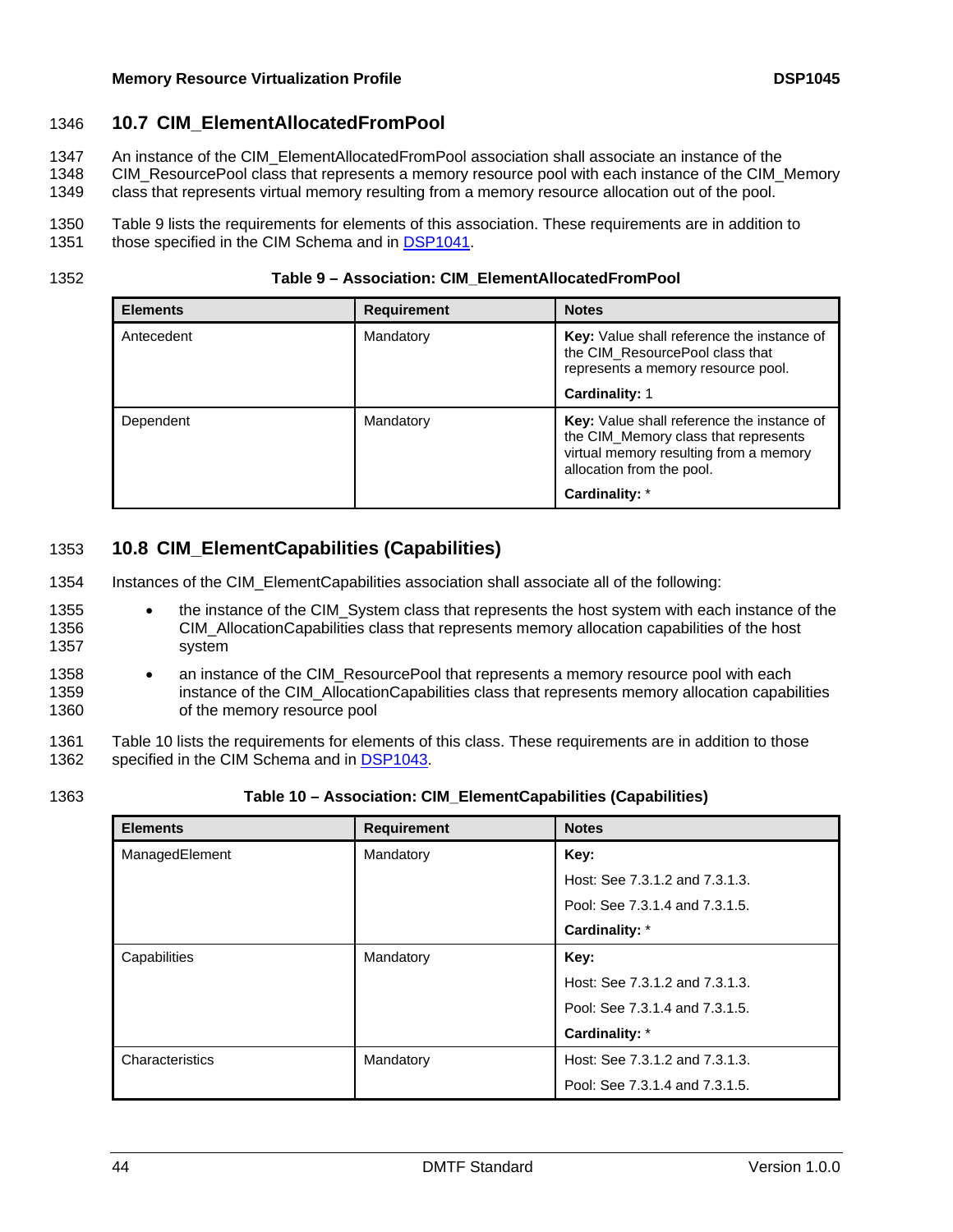# <span id="page-44-1"></span><span id="page-44-0"></span>1364 **10.9 CIM\_ElementCapabilities (Mutability)**

- The support of the CIM ElementCapabilities association for the representation of the mutability of a memory resource allocation request or a memory resource allocation is conditional. 1365 1366
- 1367 Conditional Requirement: The support is required if the CIM\_AllocationCapabilities class is supported for
- 1368 1369 the representation of the mutability of memory resource allocation requests or memory resource allocations; see [10.3](#page-40-2).
- 1370 If the CIM\_ElementCapabilities association is supported for the representation of the mutability of a
- 1371 memory resource allocation request or a memory resource allocation, an instance of the
- 1372 CIM\_ElementCapabilities association shall associate an instance of the
- 1373 CIM\_ResourceAllocationSettingData class that represents a memory resource allocation or memory
- 1374 resource allocation request with each instance of the CIM\_AllocationCapabilities class that represents the
- 1375 mutability of the memory resource allocation or memory resource allocation request.
- 1376 [Table 11](#page-44-3) lists the requirements for elements of this class. These requirements are in addition to those
- 1377 specified in the CIM Schema and in [DSP1043.](#page-6-0)
- 

#### <span id="page-44-3"></span>1378 **Table 11 – Association: CIM\_ElementCapabilities (Mutability)**

| <b>Elements</b>   | <b>Requirement</b> | <b>Notes</b>                                                                                  |
|-------------------|--------------------|-----------------------------------------------------------------------------------------------|
| ManagedElement    | Mandatory          | Key: Value shall reference the instance of<br>the CIM_ResourceAllocationSettingData<br>class. |
|                   |                    | Cardinality: *                                                                                |
| Capabilities      | Mandatory          | Key: Value shall reference the instance of<br>the CIM Allocation Capabilities class.          |
|                   |                    | Cardinality: *                                                                                |
| Characteristics[] | Mandatory          | Value shall be $\{3$ (Current) $\}$ .                                                         |

# <span id="page-44-2"></span>1379 **10.10 CIM\_ElementSettingData (Memory Resource Pool)**

- An instance of the CIM\_ElementSettingData association shall associate an instance of the 1380
- CIM\_ResourcePool class that represents a concrete memory resource pool and the instance of the 1381
- CIM\_ResourceAllocationSettingData class that represents the memory resource allocation that describes 1382 1383
- the allocation of the concrete resource pool from another resource pool.
- 1384 [Table 12](#page-44-4) lists the requirements for elements of this class. These requirements are in addition to those 1385 specified in the CIM Schema and in [DSP1041.](#page-6-0)
- 

#### <span id="page-44-4"></span>1386 **Table 12 – Association: CIM\_ElementSettingData (Memory Resource Pool)**

| <b>Elements</b> | <b>Requirement</b> | <b>Notes</b>                                                                                                                                    |
|-----------------|--------------------|-------------------------------------------------------------------------------------------------------------------------------------------------|
| ManagedElement  | Mandatory          | Key: Value shall reference the instance of<br>the CIM ResourcePool class that<br>represents the concrete memory resource<br>pool.               |
|                 |                    | Cardinality: 01                                                                                                                                 |
| SettingData     | Mandatory          | Key: Value shall reference the instance of<br>the CIM_ResourceAllocationSettingData<br>class that represents the memory resource<br>allocation. |
|                 |                    | Cardinality: 01                                                                                                                                 |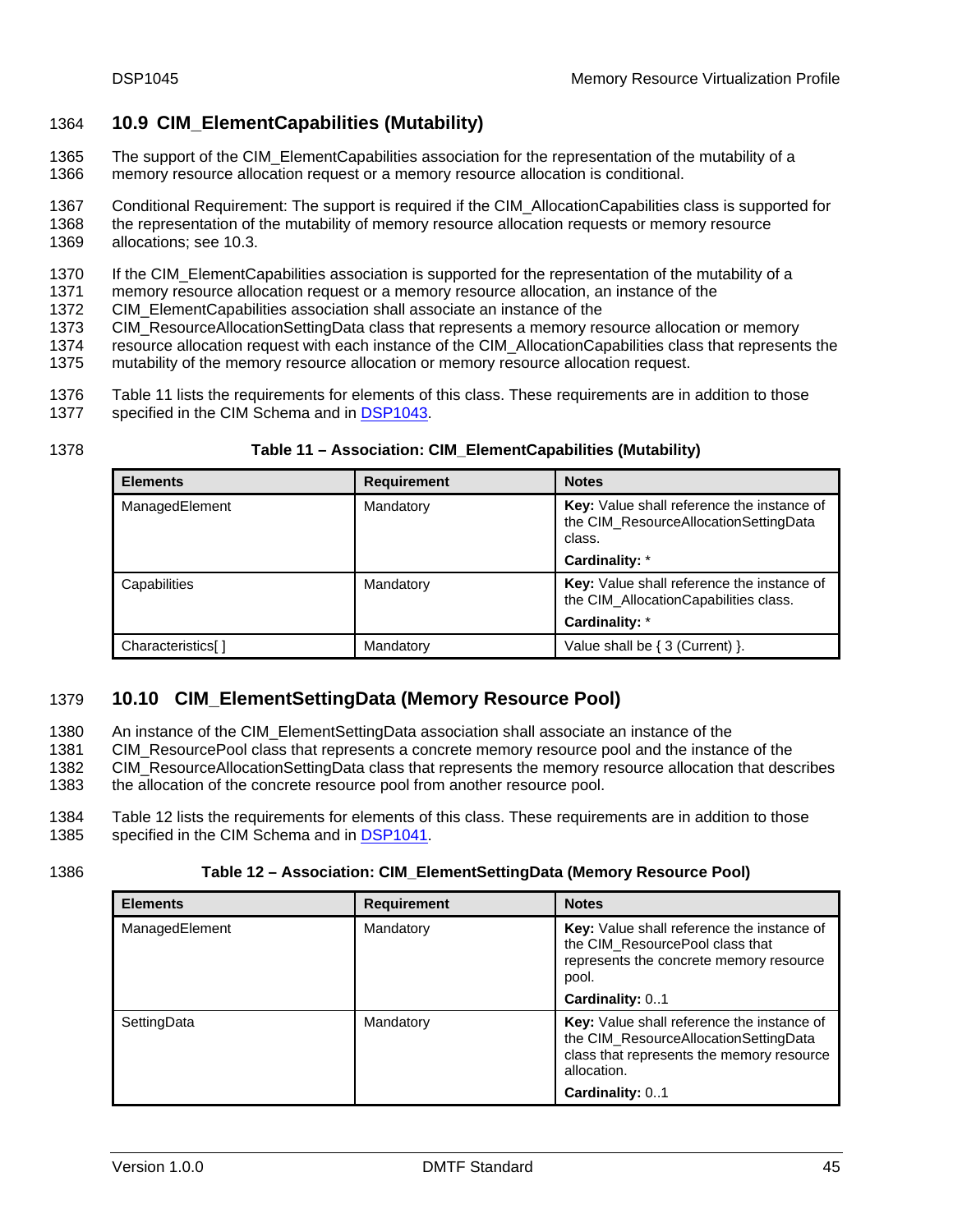# <span id="page-45-1"></span><span id="page-45-0"></span>1387 **10.11 CIM\_ElementSettingData (Memory Resource)**

- An instance of the CIM\_ElementSettingData association shall associate an instance of the 1388
- CIM\_ResourceAllocationSettingData class that represents a memory resource allocation and the instance 1389
- of the CIM\_ResourceAllocationSettingData class that represents the corresponding memory resource 1390
- allocation request. 1391
- 1392 [Table 13](#page-45-3) lists the requirements for elements of this class. These requirements are in addition to those 1393 specified in the CIM Schema and in [DSP1041.](#page-6-0)
- 

<span id="page-45-3"></span>1394 **Table 13 – Association: CIM\_ElementSettingData (Memory Resource)** 

| <b>Elements</b>  | <b>Requirement</b> | <b>Notes</b>                                                                                                                                                               |
|------------------|--------------------|----------------------------------------------------------------------------------------------------------------------------------------------------------------------------|
| ManagedElement   | Mandatory          | Key: Value shall reference the instance of<br>the CIM ResourceAllocationSettingData<br>class that represents the memory resource<br>allocation.                            |
|                  |                    | <b>Cardinality: 1</b>                                                                                                                                                      |
| SettingData      | Mandatory          | Key: Value shall reference the instance of<br>the CIM ResourceAllocationSettingData<br>class that represents the memory resource<br>allocation request.<br>Cardinality: 01 |
| IsDefault        | Mandatory          | Value shall be 1 (Is Default).                                                                                                                                             |
| <b>IsCurrent</b> | Mandatory          | Unspecified.                                                                                                                                                               |
| <b>IsNext</b>    | Mandatory          | Unspecified.                                                                                                                                                               |

# <span id="page-45-2"></span>1395 **10.12 CIM\_HostedDependency**

1396 The support of the CIM HostedDependency association is optional.

1397 1398 1399 1400 If the CIM\_HostedDependency association is supported, an instance of the CIM\_HostedDependency association shall associate an instance of the CIM\_Memory class that represents virtual memory with the instance of the CIM\_Memory class that represents host memory that is dedicated for the support of the virtual memory.

1401<br>1402 [Table 14](#page-45-4) lists the requirements for elements of this association. These requirements are in addition to those specified in the CIM Schema and in [DSP1041](#page-6-0).

#### <span id="page-45-4"></span>1403 **Table 14 – Association: CIM\_HostedDependency**

| <b>Elements</b> | <b>Requirement</b> | <b>Notes</b>                                                                                                 |
|-----------------|--------------------|--------------------------------------------------------------------------------------------------------------|
| Antecedent      | Mandatory          | Key: Value shall reference the instance of<br>the CIM_Memory class that represents<br>host memory.           |
|                 |                    | Cardinality: 01                                                                                              |
| Dependent       | Mandatory          | <b>Key:</b> Value shall reference the instance of<br>the CIM_Memory class that represents<br>virtual memory. |
|                 |                    | Cardinality: 01                                                                                              |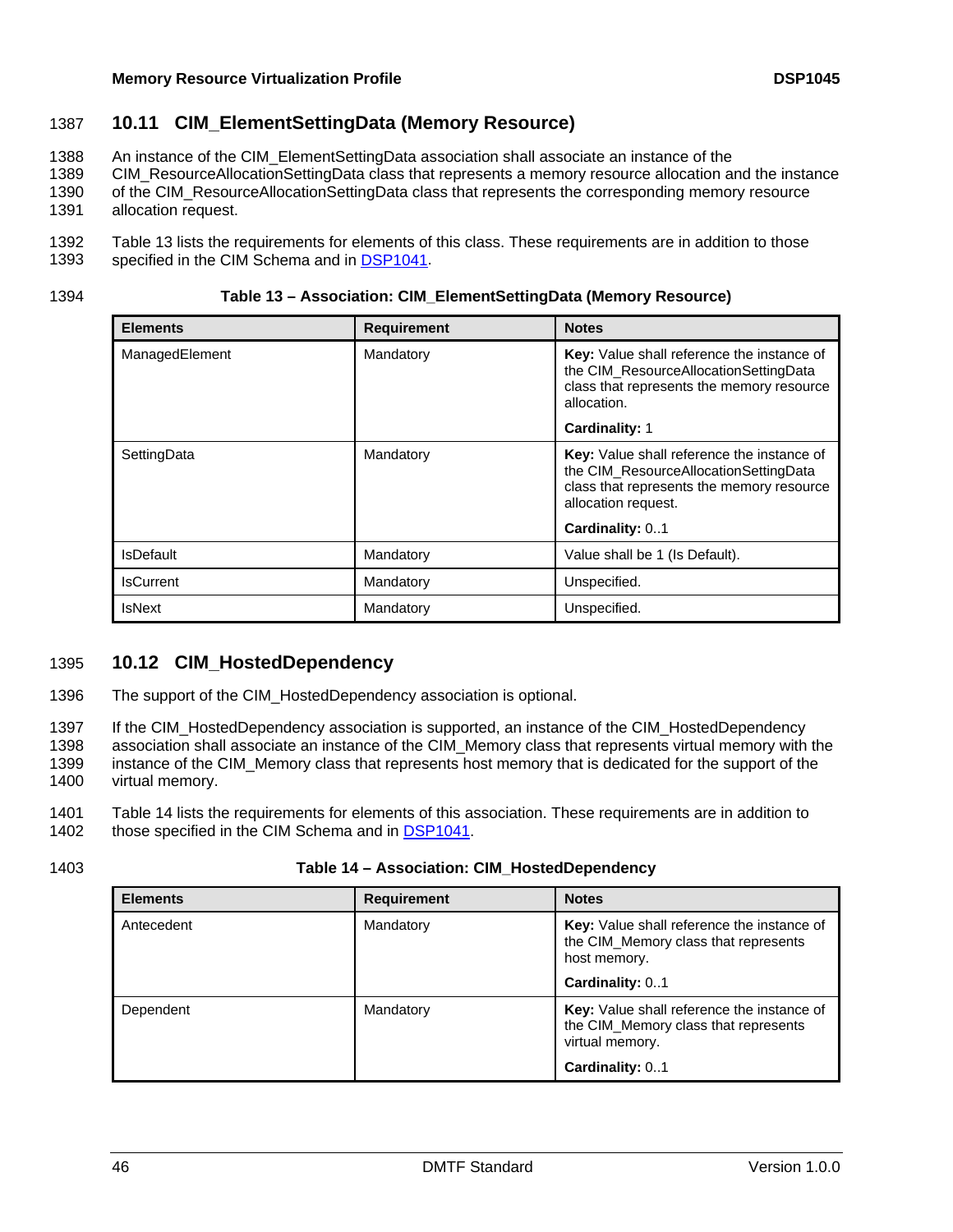# <span id="page-46-1"></span><span id="page-46-0"></span>1404 **10.13 CIM\_Memory (Host System)**

- 1405 The support of the CIM\_Memory class for the representation of host memory is conditional.
- 1406 1407 Conditional Requirement: The support is required if the CIM\_SystemDevice association is supported for the representation of host memory; see [10.23.](#page-50-2)
- 1408<br>1409 [Table 15](#page-46-3) lists the requirements for elements of this class. These requirements are in addition to those
- specified in the CIM Schema and in **DSP1026** if that is implemented.
- <span id="page-46-3"></span>

| <b>Elements</b>         | <b>Requirement</b> | <b>Notes</b> |
|-------------------------|--------------------|--------------|
| SystemCreationClassName | Mandatory          | Key          |
| CreationClassName       | Mandatory          | Key          |
| SystemName              | Mandatory          | Key          |
| Name                    | Mandatory          | Key          |
| EnabledState            | Mandatory          | Unspecified  |
| RequestedState          | Mandatory          | Unspecified  |
| <b>StartingAddress</b>  | Mandatory          | Unspecified  |
| EndingAddress           | Mandatory          | Unspecified  |

# <span id="page-46-2"></span>1411 **10.14 CIM\_Memory (Virtual System)**

See [7.2.5](#page-24-0) for detailed implementation requirements for this class if it is used for the representation of virtual memory or virtual memory composition. 1412 1413

1414 [Table 16](#page-46-4) lists the requirements for elements of this class. These requirements are in addition to those 1415 specified in the CIM Schema and in **DSP1026** if that is implemented.

### <span id="page-46-4"></span>1416 **Table 16 – Class: CIM\_Memory (Virtual System)**

| <b>Elements</b>         | <b>Requirement</b> | <b>Notes</b> |
|-------------------------|--------------------|--------------|
| SystemCreationClassName | Mandatory          | Key          |
| CreationClassName       | Mandatory          | Key          |
| SystemName              | Mandatory          | Key          |
| Name                    | Mandatory          | Key          |
| EnabledState            | Mandatory          | Unspecified  |
| RequestedState          | Mandatory          | Unspecified  |
| StartingAddress         | Mandatory          | Unspecified  |
| EndingAddress           | Mandatory          | Unspecified  |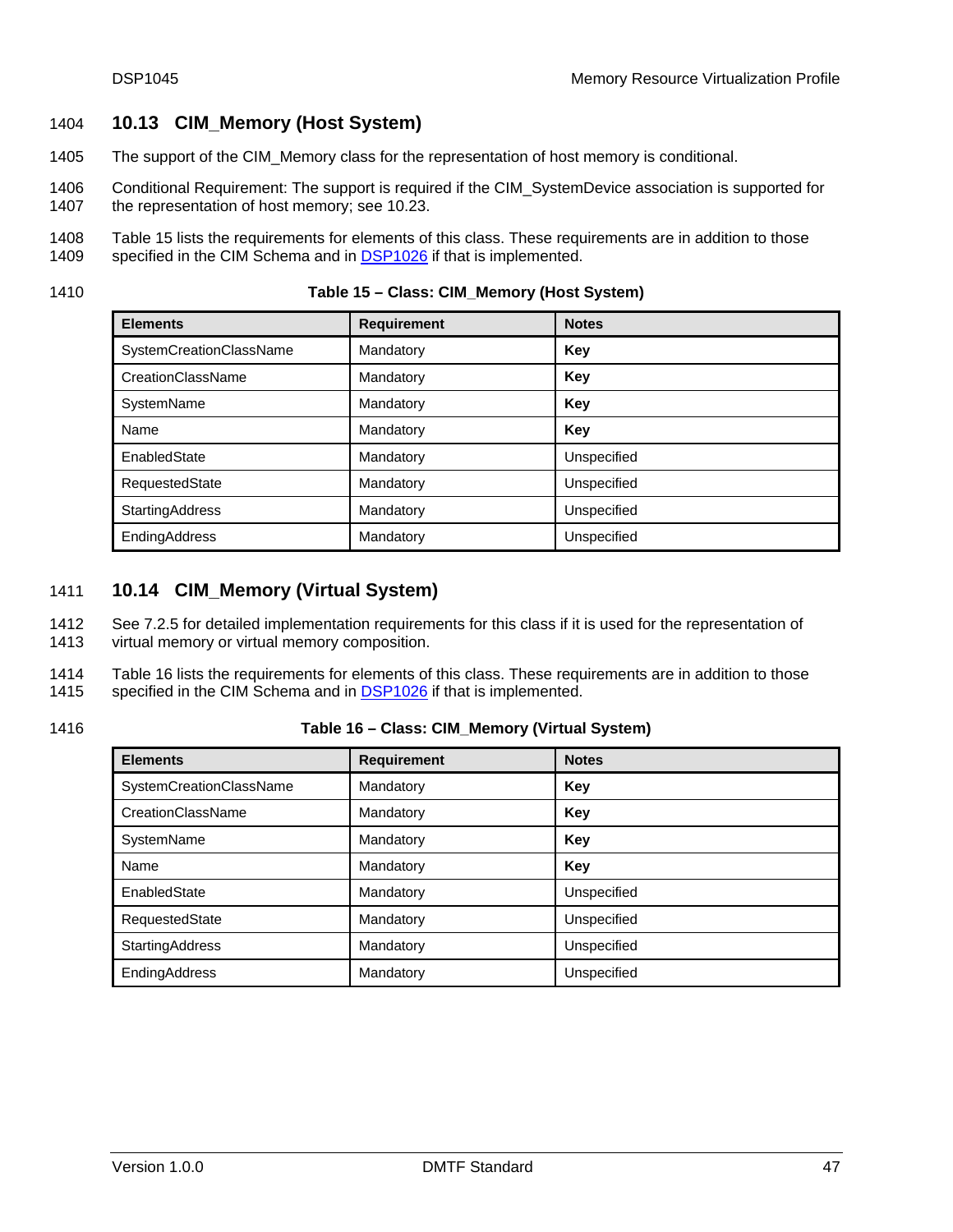### <span id="page-47-1"></span><span id="page-47-0"></span>1417 **10.15 CIM\_RegisteredProfile**

- 1418 The use of the CIM\_RegisteredProfile class is specified by [DSP1033](#page-6-0).
- 1419 [Table 17](#page-47-4) lists the requirements for elements of this class. These requirements are in addition to those 1420 specified in [DSP1033.](#page-6-0)
- 
- 

#### <span id="page-47-4"></span>1421 **Table 17 – Class: CIM\_RegisteredProfile**

| <b>Elements</b>        | <b>Requirement</b> | <b>Notes</b>                                                   |
|------------------------|--------------------|----------------------------------------------------------------|
| RegisteredOrganization | Mandatory          | Value shall be set to 2 (DMTF).                                |
| RegisteredName         | Mandatory          | Value shall be set to "Memory Resource"<br>Virtualization".    |
| RegisteredVersion      | Mandatory          | Value shall be set to the version of this<br>profile: "1.0.0". |

# <span id="page-47-2"></span>1422 **10.16 CIM\_ResourceAllocationFromPool**

- 1423 The support of the CIM\_ResourceAllocationFromPool association is optional.
- 1424 If the CIM\_ResourceAllocationFromPool association is supported, an instance of the
- 1425 CIM\_ResourceAllocationFromPool association shall associate an instance of the CIM\_ResourcePool
- 1426 class that represents a memory resource pool with each instance of the
- 1427 CIM\_ResourceAllocationSettingData class that represents a memory resource allocation from the pool.
- 1428 [Table 18](#page-47-5) lists the requirements for elements of this association. These requirements are in addition to
- 1429 those specified in the CIM Schema and in [DSP1041](#page-6-0).
- 

#### <span id="page-47-5"></span>1430 **Table 18 – Association: CIM\_ResourceAllocationFromPool**

| <b>Elements</b> | <b>Requirement</b> | <b>Notes</b>                                                                                                                                                                         |
|-----------------|--------------------|--------------------------------------------------------------------------------------------------------------------------------------------------------------------------------------|
| Antecedent      | Mandatory          | Key: Value shall reference the instance of<br>the CIM ResourcePool class that<br>represents a memory resource pool.                                                                  |
|                 |                    | Cardinality: 01                                                                                                                                                                      |
| Dependent       | Mandatory          | <b>Key:</b> Value shall reference the instance of<br>the CIM ResourceAllocationSettingData<br>class that represents a memory resource<br>allocation from the pool.<br>Cardinality: * |

# <span id="page-47-3"></span>1431 **10.17 CIM\_ResourceAllocationSettingData**

- 1432 See [7.3.2.2](#page-27-1) for detailed implementation requirements for this class.
- 1433 [Table 19](#page-48-2) lists the requirements for elements of this class. These requirements are in addition to those
- 1434 specified in the CIM Schema and in [DSP1041.](#page-6-0)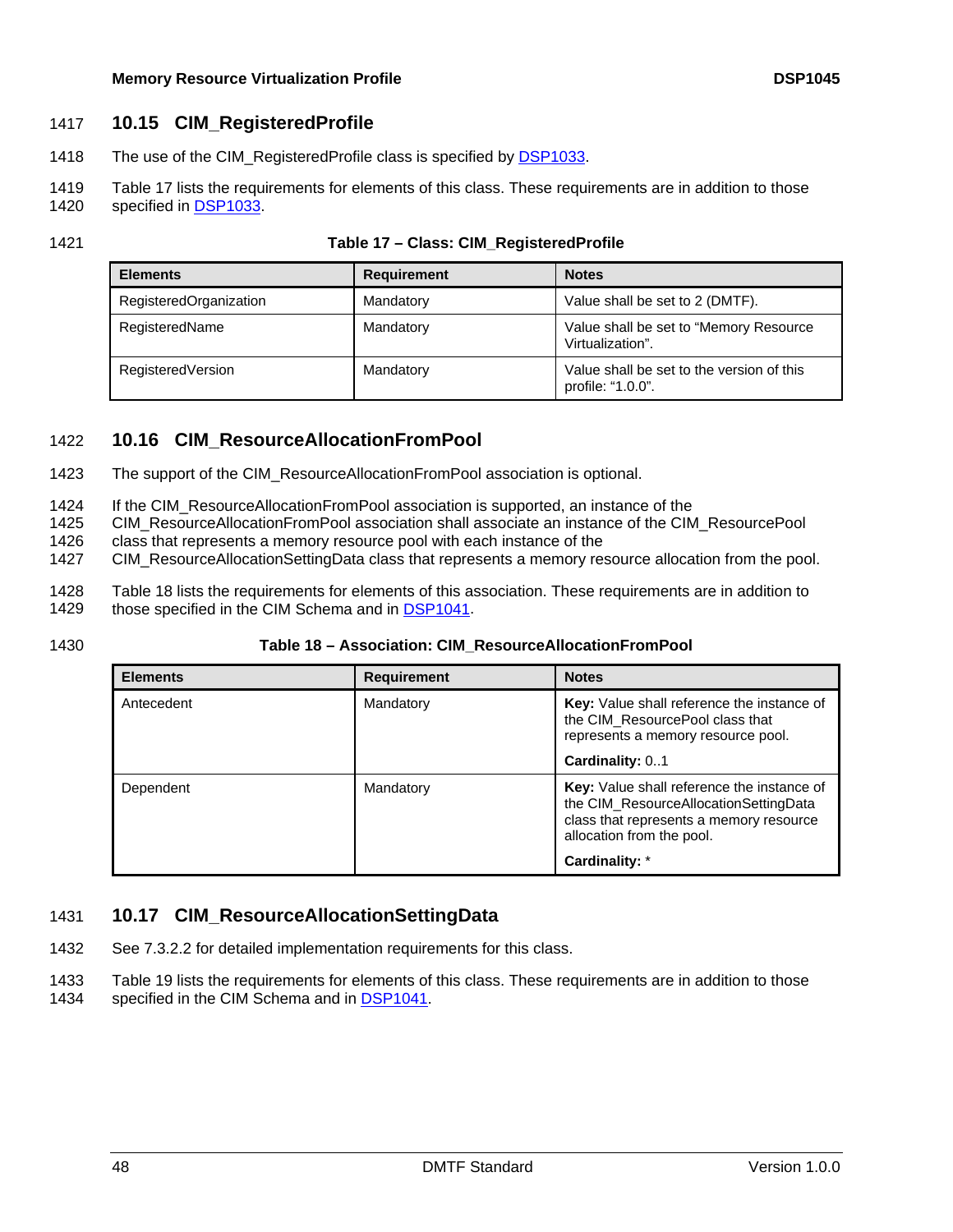<span id="page-48-2"></span><span id="page-48-0"></span>1435 **Table 19 – Class: CIM\_ResourceAllocationSettingData** 

| <b>Elements</b>       | <b>Requirement</b> | <b>Notes</b>               |
|-----------------------|--------------------|----------------------------|
| InstanceID            | Mandatory          | Key; see DSP1041.          |
| ResourceType          | Mandatory          | Value shall be 4 (Memory). |
| OtherResourceType     | Mandatory          | Value shall be NULL.       |
| ResourceSubType       | Optional           | See DSP1041                |
| PoolID                | Mandatory          | See 7.2.4.2.               |
| ConsumerVisibility    | Optional           | See 7.2.4.3.               |
| HostResource[]        | Optional           | See 7.2.4.4.               |
| AllocationUnits       | Mandatory          | See 7.1.                   |
| VirtualQuantity       | Mandatory          | See 7.2.4.5.               |
| Reservation           | Optional           | See 7.2.4.6.               |
| Limit                 | Optional           | See 7.2.4.7.               |
| Weight                | Optional           | See 7.2.4.8.               |
| AutomaticAllocation   | Optional           | See DSP1041.               |
| AutomaticDeallocation | Optional           | See DSP1041.               |
| Parent                | Optional           | See 7.2.4.9.               |
| Connection[]          | Optional           | See 7.2.4.10.              |
| MappingBehavior       | Optional           | See 7.2.4.11.              |

# <span id="page-48-1"></span>1436 **10.18 CIM\_ResourcePool**

1437 Instances of the CIM\_ResourcePool class shall represent memory resource pools.

1438 [Table 20](#page-48-3) lists the requirements for elements of this class. These requirements are in addition to those 1439 specified in the CIM Schema and in DSP1041. specified in the CIM Schema and in [DSP1041.](#page-6-0)

# <span id="page-48-3"></span>1440 **Table 20 – Class: CIM\_ResourcePool**

| <b>Elements</b>   | <b>Requirement</b> | <b>Notes</b>               |
|-------------------|--------------------|----------------------------|
| InstanceID        | Mandatory          | Key                        |
| ElementName       | Optional           | See DSP1041.               |
| PoolID            | Mandatory          | See 7.2.2.1.               |
| Primordial        | Mandatory          | See 7.2.2.2.               |
| Capacity          | Conditional        | See 7.2.2.5.               |
| Reserved          | Optional           | See 7.2.2.4.               |
| ResourceType      | Mandatory          | Value shall be 4 (Memory). |
| OtherResourceType | Mandatory          | Value shall be NULL.       |
| ResourceSubType   | Optional           | See DSP1041.               |
| AllocationUnits   | Mandatory          | See 7.1.                   |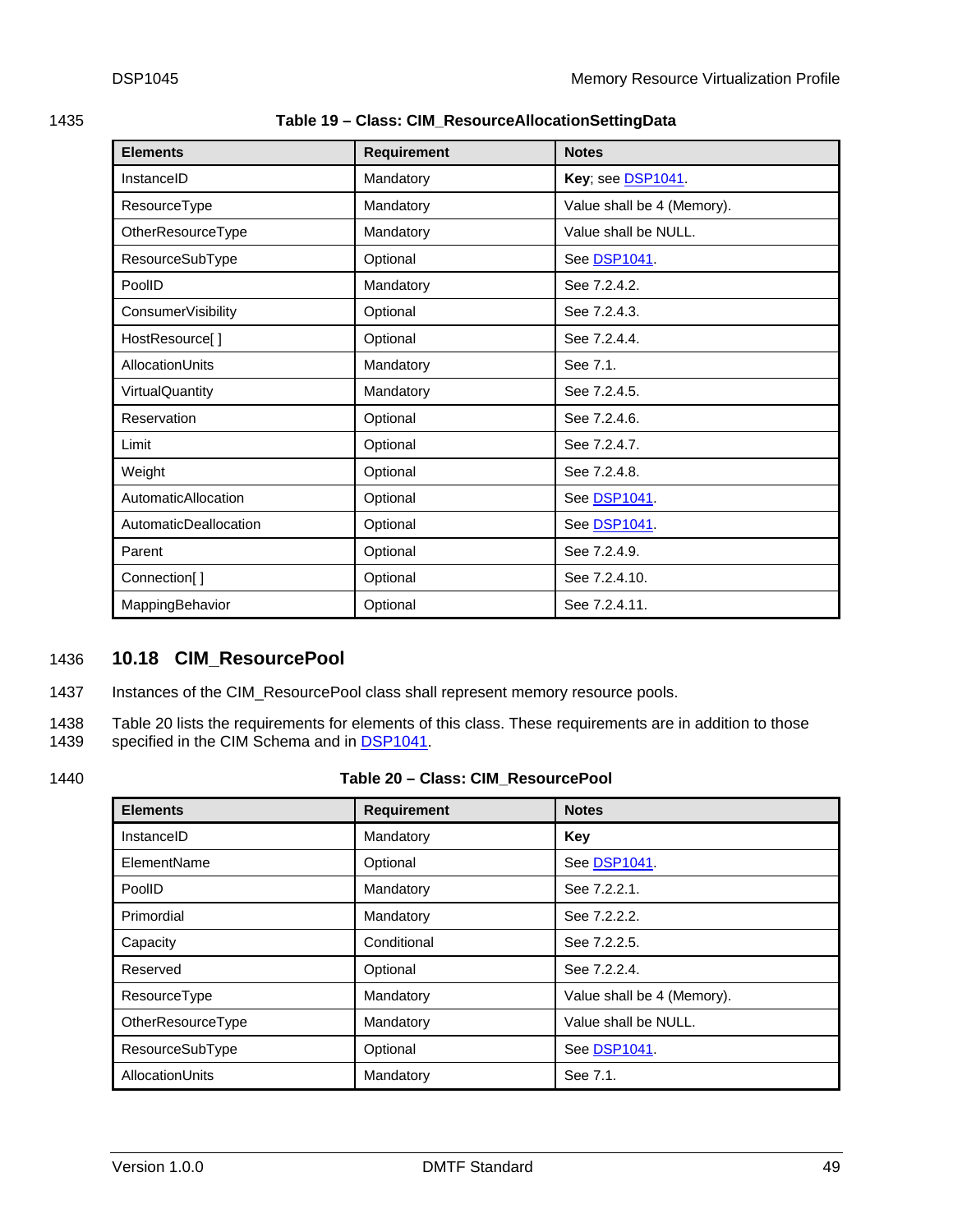# <span id="page-49-1"></span><span id="page-49-0"></span>1441 **10.19 CIM\_ResourcePoolConfigurationCapabilities**

- An instance of the CIM\_ResourcePoolConfigurationCapabilities class shall represent the capabilities of a memory resource pool configuration service. 1442 1443
- 1444 [Table 21](#page-49-4) lists the requirements for elements of this class. These requirements are in addition to those 1445 specified in the CIM Schema and in [DSP1041.](#page-6-0)
- 

#### <span id="page-49-4"></span>1446 **Table 21 – Class: CIM\_ResourcePoolConfigurationCapabilities**

| <b>Elements</b>                | Requirement | <b>Notes</b> |
|--------------------------------|-------------|--------------|
| InstanceID                     | Mandatory   | Kev          |
| AsynchronousMethodsSupported[] | Mandatory   | See 7.2.2.8. |
| SynchronousMethodsSupported[]  | Mandatory   | See 7.2.2.8. |

## <span id="page-49-2"></span>1447 **10.20 CIM\_SettingsDefineState**

An instance of the CIM\_SettingsDefineState association shall associate an instance of the CIM\_Memory class that represents virtual memory and the instance of the CIM\_ResourceAllocationSettingData class that represents the memory resource allocation that yields the virtual memory. 1448 1449 1450

1451 [Table 22](#page-49-5) lists the requirements for elements of this association. These requirements are in addition to 1452 those specified in the CIM Schema and in [DSP1041](#page-6-0).

## <span id="page-49-5"></span>1453 **Table 22 – Association: CIM\_SettingsDefineState**

| <b>Elements</b> | <b>Requirement</b> | <b>Notes</b>                                                                                  |
|-----------------|--------------------|-----------------------------------------------------------------------------------------------|
| ManagedElement  | Mandatory          | Key: Value shall reference an instance of<br>the CIM Memory class.                            |
|                 |                    | Cardinality: 01                                                                               |
| SettingData     | Mandatory          | Key: Value shall reference the instance of<br>the CIM_ResourceAllocationSettingData<br>class. |
|                 |                    | Cardinality: 01                                                                               |

#### <span id="page-49-3"></span>1454 **10.21 CIM\_ServiceAffectsElement**

An instance of the CIM\_ServiceAffectsElement association shall associate an instance of the 1455

CIM\_ResourcePoolConfigurationService class that represents a memory resource pool configuration 1456

service and each instance of the CIM\_ResourcePool class that represents a memory resource pool that is configurable through the service. 1457 1458

- 1459 [Table 23](#page-49-6) lists the requirements for elements of this association. These requirements are in addition to 1460 those specified in the CIM Schema and in [DSP1041](#page-6-0).
- <span id="page-49-6"></span>

| <b>Elements</b> | <b>Requirement</b> | <b>Notes</b>                                                             |
|-----------------|--------------------|--------------------------------------------------------------------------|
| AffectedElement | Mandatory          | Key: Value shall reference an instance of the<br>CIM ResourcePool class. |
|                 |                    | Cardinality: *                                                           |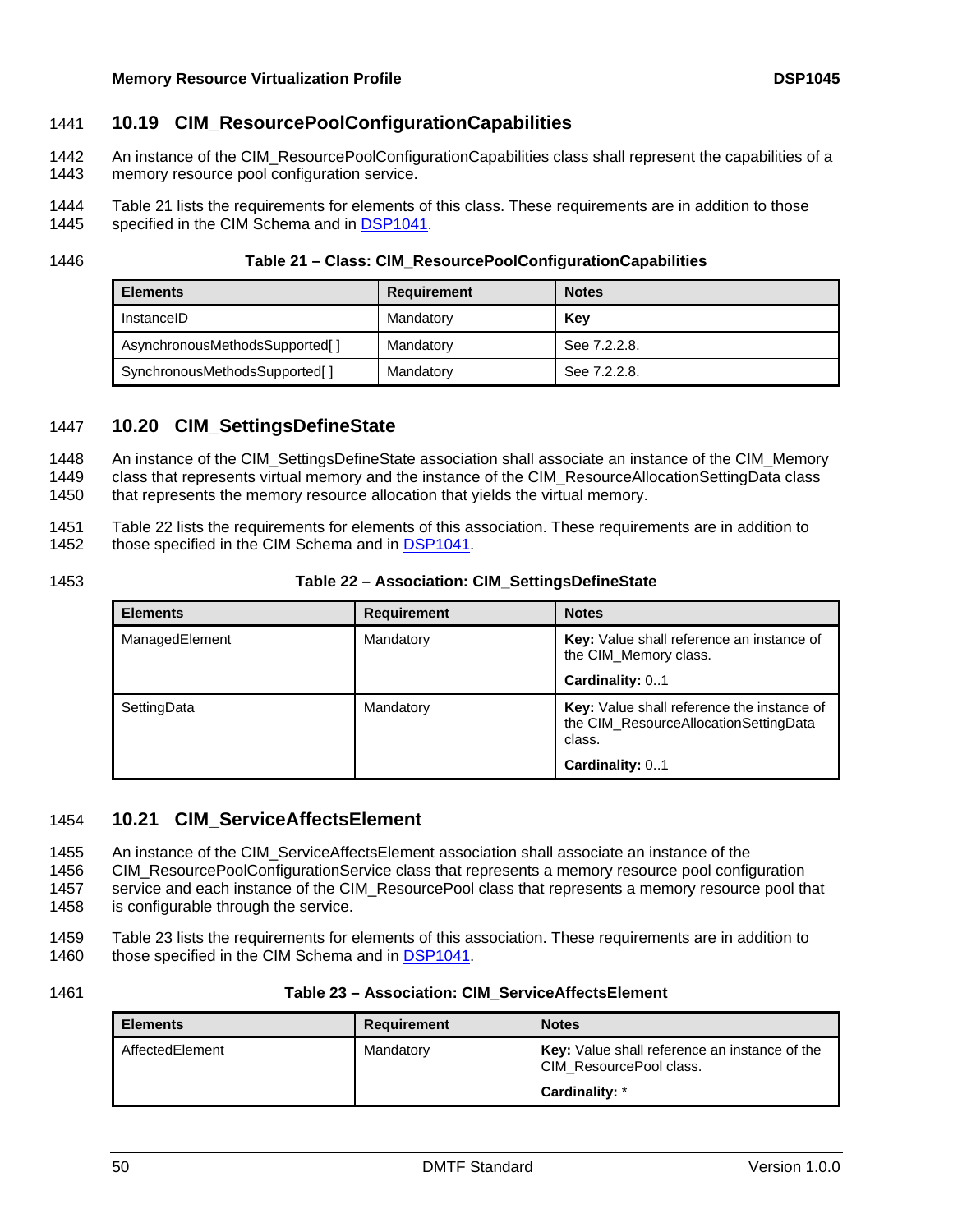<span id="page-50-0"></span>

| <b>Elements</b>  | Requirement | <b>Notes</b>                                                                                     |
|------------------|-------------|--------------------------------------------------------------------------------------------------|
| AffectingElement | Mandatory   | Key: Value shall reference the instance of the<br>CIM_ResourcePoolConfigurationService<br>class. |
|                  |             | <b>Cardinality: 1</b>                                                                            |

# <span id="page-50-1"></span>1462 **10.22 CIM\_SystemDevice (Virtual Memory)**

An instance of the CIM\_SystemDevice association shall associate the instance of the 1463

CIM\_ComputerSystem class that represents a virtual system and each instance of the CIM\_Memory 1464

class that represents virtual memory in scope of the virtual system. 1465

1466 [Table 24](#page-50-3) lists the requirements for elements of this association. These requirements are in addition to 1467 those specified in the CIM Schema and in [DSP1041](#page-6-0).

## <span id="page-50-3"></span>1468 **Table 24 – Association: CIM\_SystemDevice (Virtual Memory)**

| <b>Elements</b> | <b>Requirement</b> | <b>Notes</b>                                                        |
|-----------------|--------------------|---------------------------------------------------------------------|
| GroupComponent  | Mandatory          | Key: Value shall reference an instance of the<br>CIM_System class.  |
|                 |                    | Cardinality: 1                                                      |
| PartComponent   | Mandatory          | Key: Value shall reference the instance of the<br>CIM Memory class. |
|                 |                    | Cardinality: *                                                      |

# <span id="page-50-2"></span>1469 **10.23 CIM\_SystemDevice (Host Memory)**

1470 Support of the CIM\_SystemDevice association for the representation of host memory is optional; see 1471 [7.2.1](#page-18-3).

1472 NOTE: Support is mandatory if [DSP1026](#page-6-0) is implemented for the host system.

1473 1474 If the CIM\_SystemDevice association is supported for the representation of host memory, an instance of the CIM SystemDevice association shall associate the instance of the CIM System class that represents

1475 the scoping host system and each instance of the CIM\_Memory class that represents host memory in

1476 scope of the scoping host system.

1477 [Table 25](#page-50-4) lists the requirements for elements of this association. These requirements are in addition to

1478 those specified in the CIM Schema, in [DSP1041](#page-6-0), and in [DSP1026](#page-6-0) if that is implemented.

#### <span id="page-50-4"></span>1479 **Table 25 – Association: CIM\_SystemDevice (Host Memory)**

| <b>Elements</b>       | <b>Requirement</b> | <b>Notes</b>                                                        |
|-----------------------|--------------------|---------------------------------------------------------------------|
| <b>GroupComponent</b> | Mandatory          | Key: Value shall reference an instance of the<br>CIM_System class.  |
|                       |                    | Cardinality: 1                                                      |
| PartComponent         | Mandatory          | Key: Value shall reference the instance of the<br>CIM Memory class. |
|                       |                    | Cardinality: *                                                      |